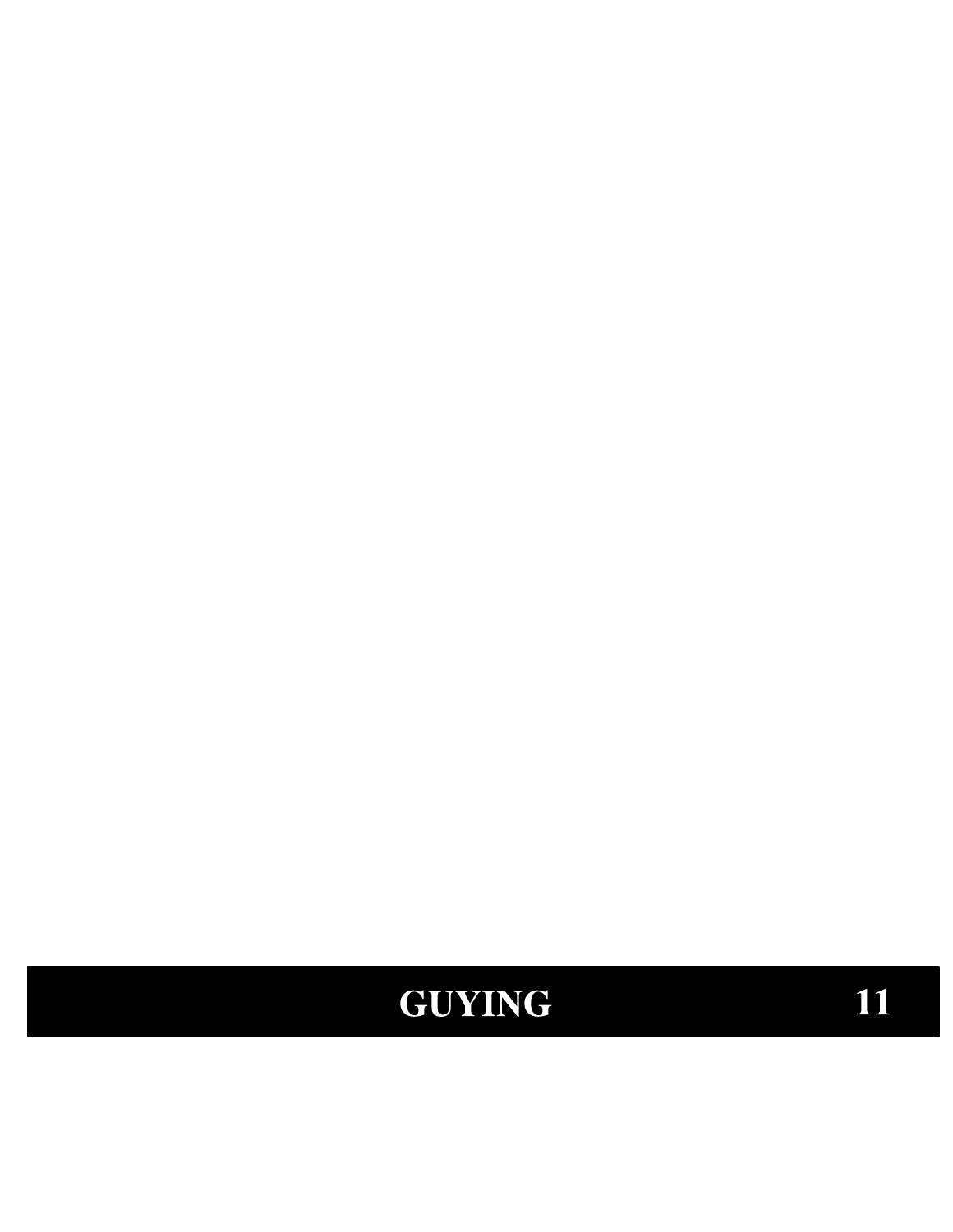### **GUYING 11 00 00 01**

Sheet 1 of 1

### **TABLE OF CONTENTS**

| <b>GENERAL</b>                                           | $11 - 00 - 01 - 01$ |
|----------------------------------------------------------|---------------------|
| GUY PLACEMENT - PERPENDICULAR TO LINE - PARALLEL TO LINE | $11 - 00 - 02 - 01$ |
| GUYING - INSULATOR DIMENSIONAL REQUIREMENTS              | $11 - 00 - 02 - 02$ |
| MINIMUM CLEARANCES GUY TO CONDUCTOR                      | $11 - 00 - 02 - 03$ |
| CHART FOR SELECTION OF GUY STRAND                        | $11 - 00 - 03 - 01$ |
| <b>CONDUCTOR TENSION UNITS</b>                           | $11 - 00 - 04 - 01$ |
| <b>CONDUCTOR TENSIONS</b>                                | $11 - 00 - 04 - 02$ |
| ASSEMBLY - INSULATOR, GUY                                | $11 - 00 - 40 -$ ** |
| <b>STUB POLE GUY</b>                                     | $11 - 00 - 41 -$ ** |
| SUB TRANSMISSION ANCHOR GUY, FIBERGLASS INSULATOR        | $11 - 00 - 42 -$ ** |
| ANCHOR GUY, FIBERGLASS INSULATOR AT THE POLE             | $11 - 00 - 43 -$ ** |
| SIDEWALK GUY ASSEMBLY UNIT                               | $11 - 00 - 44 - 00$ |
| SPAN GUY, POLE TO POLE, FIBERGLASS INSULATOR AT THE POLE | $11 - 00 - 46 -$ ** |
| SPAN GUY, ARM TO POLE, FIBERGLASS INSULATOR AT THE ARM   | $11 - 00 - 48 -$ ** |
| SECONDARY EXTENSION BRACKET TO POLE 0 - 750 VOLTS        | $11 - 00 - 49 -$ ** |
| POLE ATTACHMENTS                                         | $11 - 00 - 56 -$ ** |
| <b>SCREW ANCHORS</b>                                     | $11 - 00 - 60 -$ ** |
| <b>EXPANDING ANCHORS</b>                                 | $11 - 00 - 61 -$ ** |
| ROCK ANCHOR SELECTION GUIDE                              | $11 - 00 - 62 - 00$ |
| ROCK ANCHOR REBAR-RESIN TYPE                             | $11 - 00 - 62 - 01$ |
| HIGH TORQUE SCREW ANCHORS (ALTERNATE)                    | $11 - 00 - 63 -$ ** |
|                                                          |                     |

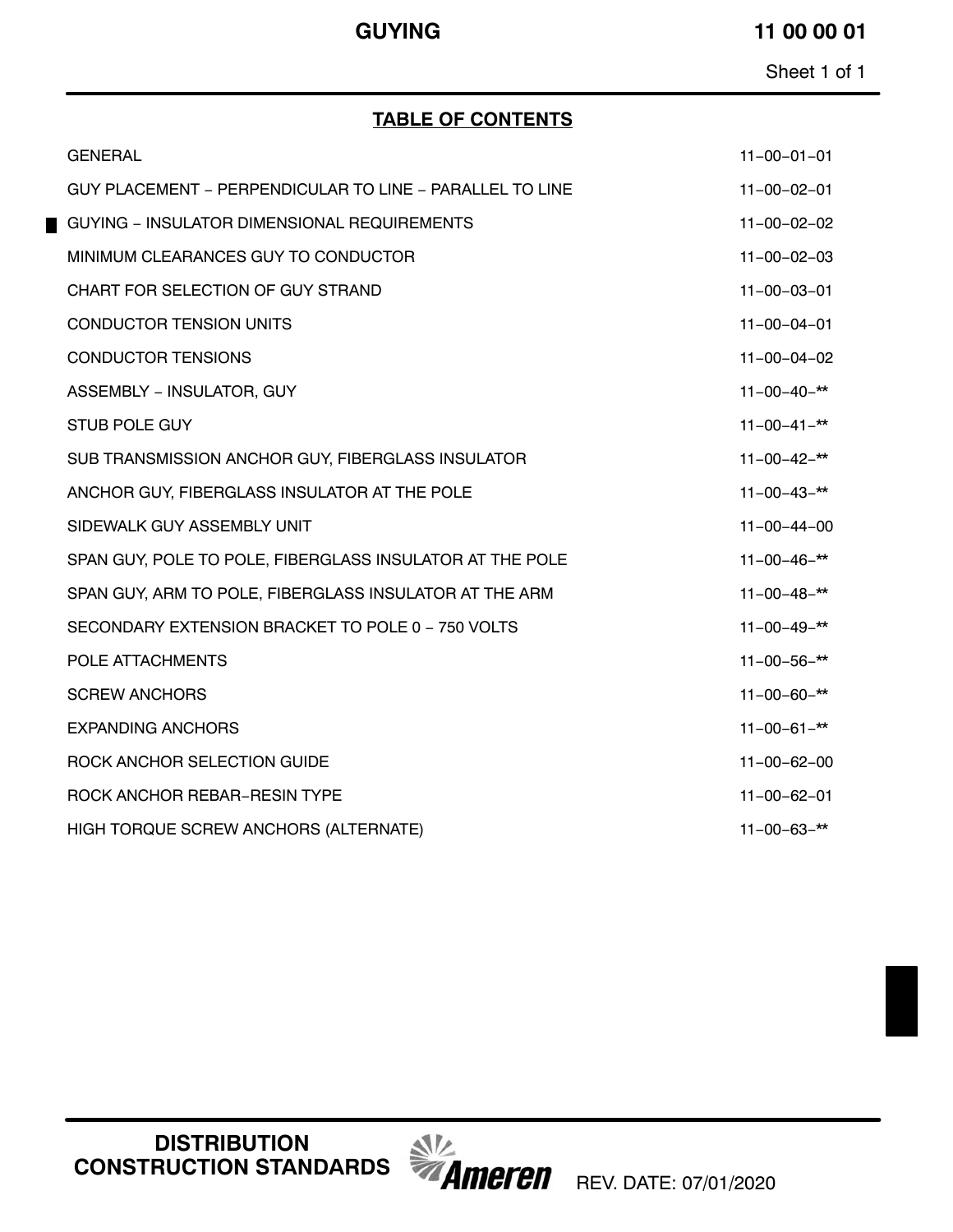

Sheet 1 of 3

#### 1. GENERAL

Guys are used to sustain unbalanced forces imposed on a structure at corners, angles, deadends, large differences in span lengths, and changes of grade of construction. Guys shall be considered as taking the entire load in the direction in which they act, with the pole or structure acting as a strut only, resisting the vertical component of all forces.

The strength requirements of guy and anchor systems are governed by the National Electric Safety Code which specifies criteria for calculating conductor tensions and imposes overload factors to be used under different circumstances.

Guying is preferable to oversized self sustained poles. Where adequate guying cannot be obtained due to right−of−way or other difficulties, self sustained poles, within their limitations, may be used. Loadings and other details for self sustained poles are covered in Dist. Stds. [02 00 04 02](https://ameren.sharepoint.com/:b:/r/sites/DistributionStandards/Construction%20Standards/Standards%20Only/02%20Poles/02%2000%2004%2002.pdf?csf=1&e=UMqTSI) thru [02 00 04 05.](https://ameren.sharepoint.com/:b:/r/sites/DistributionStandards/Construction%20Standards/Standards%20Only/02%20Poles/02%2000%2004%2005.pdf?csf=1&e=4dvELp)

#### 2. GUY WIRE & FITTINGS

Three sizes and grades of galvanized steel guy wire are stocked for normal use. The maximum tension and associated fittings for each guy wire is given below in Table 1. The maximum tensions shown are 90 percent of the rated breaking strength, in accordance with the NESC. In Illinois, 1/4" guy wire is not used.

#### TABLE 1

|           | <b>GUY WIRE</b>     | PREFORMED<br>GRIP  | <b>AUTOMATIC</b><br><b>DEADEND</b> |           |
|-----------|---------------------|--------------------|------------------------------------|-----------|
| Stock No. | Size & Grade        | Max. Tension (lbs) | Stock No.                          | Stock No. |
| 27 59 016 | $1/4$ " Galv. E.H.S | 5.985              | 23 68 241                          | 23 68 300 |
| 27 59 020 | 3/8" Galv. E.H.S.   | 13,860             | 23 68 237                          | 23 68 299 |
| 27 59 022 | 7/16" Galv. E.H.S.  | 18.720             | 23 68 238                          | 23 68 301 |

In general, all guy strand shall be secured to the pole fitting or to guy insulators with preformed guy grips. Automatic Deadends may only be used with galvanized guy wire at the anchor or guy pole. Due to increased cost, there is no need for more than one automatic installed per guy lead.

### 3. ANCHORS & ANCHOR RODS

Three types of anchors are available for use in the distribution system; power installed screw anchors, expanding anchors and rock anchors.

3.1 Power installed screw anchors are the preferred anchors for use in all soils other than solid rock. Access with a power digger equipped with wrench assembly is required for installation. Two strengths of these anchors are stocked; a 6,000 ft−lb series for use in sandy to hard pan soils, and a 10,000 ft−lb series for use in rockier soils in which the 6,000 ft−lb anchors cannot be installed. Only square shaft anchors shall be used in Illinois for down guys on Sub−Transmission (34.5kV and 69kV).

3.2 Expanding anchors can be installed in most any soil in which an 8" to 12" diameter hole, depending on anchor size, can be augered. Because of the time needed to install these anchors, usage is generally limited to locations not accessible to power equipment.

**DISTRIBUTION CONSTRUCTION STANDARDS**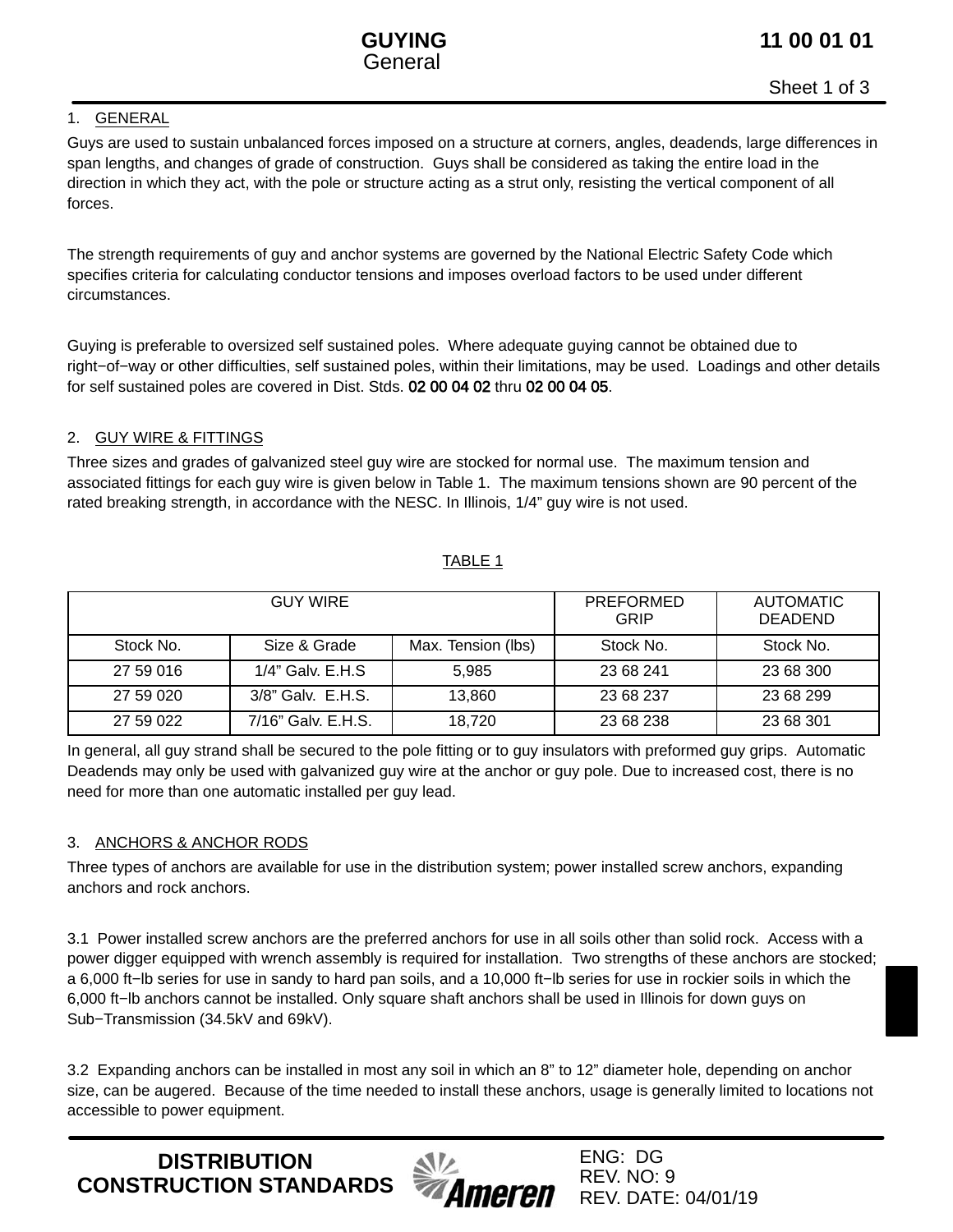

3.3 Rock anchors are an expanding type anchor which must be installed in at least 12" of solid rock. A 2" or 2−1/4" diameter hole is needed for installation. Rod lengths from 30" to 96" are available to meet site requirements.

Standard sizes, holding strengths and methods of installation for each type of anchor are shown in Dist. Std. [11 00 60 \\*\\*](https://ameren.sharepoint.com/:b:/r/sites/DistributionStandards/Construction%20Standards/Standards%20Only/11%20Guying/11%2000%2060.pdf?csf=1&e=8L9S7O) thru [11 00 63 \\*\\*.](https://ameren.sharepoint.com/:b:/r/sites/DistributionStandards/Construction%20Standards/Standards%20Only/11%20Guying/11%2000%2063.pdf?csf=1&e=VDdGEl)

### 4. USE OF GUY INSULATORS

Guy strain insulators are used to: (1) protect pedestrians and line workers if a guy accidentally contacts supply conductors, (2) minimize the possibility of plant damage which may result in unsafe conditions, and (3) increase the structure BIL and reduce lightning caused outages.

All guys attached to poles supporting energized conductors or equipment shall have a minimum of one guy strain insulator inserted in each guy. EXCEPTION: Stub−pole to anchor guys generally do not require an insulator unless the exposure between the energized pole and the stub−pole cannot be isolated. One insulator typically cannot be located to satisfy all of the following requirements. Additional insulators shall be used as required.

Where multiple guys are required, **the insulators in each guy shall be located so that in case any guy sags down upon another, the insulators will not become ineffective (NESC Rule 215C2).**

DCS 11 00 02 01 demonstrates the general concepts of proper guy strain insulator placement described in this DCS. DCS 11 00 02 02 gives more detailed guidance for guy strain insulator placement for many of Ameren's typical structure configurations.

If necessary, a fiberglass (FG) guy strain insulator may be used to allow a guy to be located in closer proximity to a conductor than would otherwise be allowed. **In no instance, however, shall any conductive portion of the guy or the insulator be located in closer proximity to a conductor than is specified in DCS [11 00 02 03](https://ameren.sharepoint.com/:b:/r/sites/DistributionStandards/Construction%20Standards/Standards%20Only/11%20Guying/11%2000%2002%2003.pdf?csf=1&e=euZ4Cr).** To achieve the requirements from the NESC as described in this DCS, it will often be necessary to link two or more FG guy strain insulators together.

#### 4.1 Distribution

In Missouri, FG or porcelain guy strain insulators may be used in guys associated with circuits 15 kV and below. In Illinois, only FG guy strain insulators shall be used. Insulators shall be installed to meet all of the following placement criteria that apply:

- a) A FG guy strain insulator shall be used at the pole attachment of all anchor or span guys. EXCEPTION: Stub− pole to anchor guys do not require insulators if the span guys are effectively isolated and there are no energized conductors or communication attachments on the stub−pole.
- b) On non−joint use poles, an insulator (or at least 12" of a FG insulator) must be located between primary voltage and secondary voltage (including neutral) supply circuits. This insulator must be located so that:
	- i. It prevents the possibility of voltage transfer between the primary and secondary circuits during normal operation of the guy, and
	- ii. If the guy wire breaks below the insulator, it will fall below all primary voltage supply conductors and above any secondary conductors (including the neutral) as it rests against the pole.
- c) On non−joint use poles, an insulator (or at least 12" of a FG insulator) must be located between the lowest supply conductor (primary, secondary, or neutral) and ground. The insulator must be located so that:
	- i. It prevents the possibility of voltage transfer between the lowest supply conductor and ground during normal operation of the guy, and
	- ii. If the guy wire breaks below the insulator, the insulator falls below the lowest supply conductor and the bottom of the insulator must fall a minimum of 8 ft. above the ground as it rests against the pole.
- d) On joint use poles, in addition to a) and b) above an insulator (or at least 12" of a FG insulator) must be located between the lowest supply conductor (primary, secondary, or neutral) and the highest communication cable. This insulator must be located so that:

**DISTRIBUTION CONSTRUCTION STANDARDS**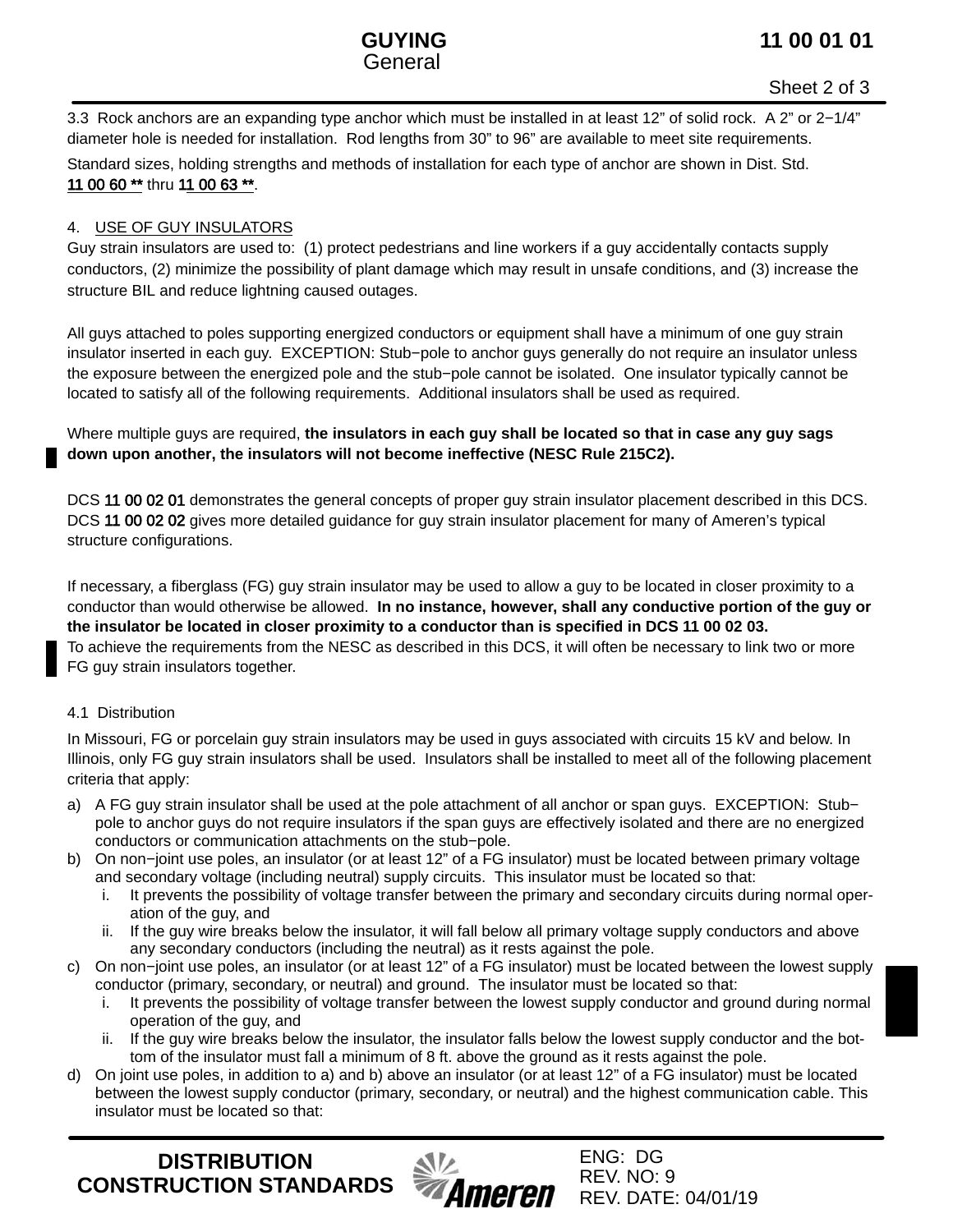### **11 00 01 01**



Sheet 3 of 3

- i. Any guy passing within twelve inches (12") of a supply conductor and also passing within twelve inches (12") of a communication cable shall have an insulator located below the lowest supply conductor and above the Any guy passing within twelve inches (12") of a supply condud<br>of a communication cable shall have an insulator located belo<br>highest communication cable (NESC Table 235 – 6, Note (1)).
- ii. It prevents the possibility of voltage transfer between the supply circuits and communication cable during normal operation of the guy, and
- iii. If the guy wire breaks below the insulator, it will fall below all supply conductors and above any communication cables as it rests against the pole.
- e) On joint use poles, an insulator (or at least 12" of a FG insulator) must be located between the lowest communication cable and ground. The insulator must be located so that:
	- i. It prevents the possibility of voltage transfer between the lowest communication cable and ground during normal operation of the guy, and
	- ii. If the guy wire breaks below the insulator, the insulator falls below the lowest communication cable and the bottom of the insulator must fall a minimum of 8 ft. above the ground as it rests against the pole. EXCEPTION: This insulator is not required if the communication cables are self−supported fiber−optic (with no metallic messenger).

### 4.2 Sub Transmission

Guys associated with 34.5kV or 69kV circuits require a FG guy strain insulator be used in place of a porcelain insulator. In addition to the protective role, FG guy strain insulators serve to increase the BIL level of ungrounded structures associated with these circuits. FG guy strain insulators shall be installed to meet all of the following placement criteria that apply in addition to the criteria in section 4.1 of this DCS:

- a) A FG guy strain insulator shall be used at the pole attachment of all anchor or span guys. EXCEPTION: Stub− pole to anchor guys do not require insulators if the span guys are effectively isolated and there are no energized conductors on the stub−pole.
- b) If no underbuilt circuits are present, at least 24" of a FG insulator must be located between the lowest 34.5kV or 69 kV conductor and ground. The insulator must be located so that:
	- i. It prevents the possibility of voltage transfer between the lowest supply conductor and ground during normal operation of the guy, and
	- ii. If the guy wire breaks below the insulator, the insulator falls below the lowest supply conductor and the bottom of the insulator must fall a minimum of 8 ft. above the ground as it rests against the pole.
- c) If an underbuilt circuit is present, at least 24" of a FG insulator shall be located to effectively isolate the lowest 34.5kV or 69kV conductor and the highest distribution underbuilt conductor.

### 4.3 Span Guys

All of the requirements of sections 4.1 and 4.2 of this DCS also apply to span guys.

### 5. GUY MARKERS

Guy MARKERS shall be installed on the ground end of all anchor guys. Where two or more guys are attached to the same anchor, only one MARKER is required and shall be installed on the highest guy wire.

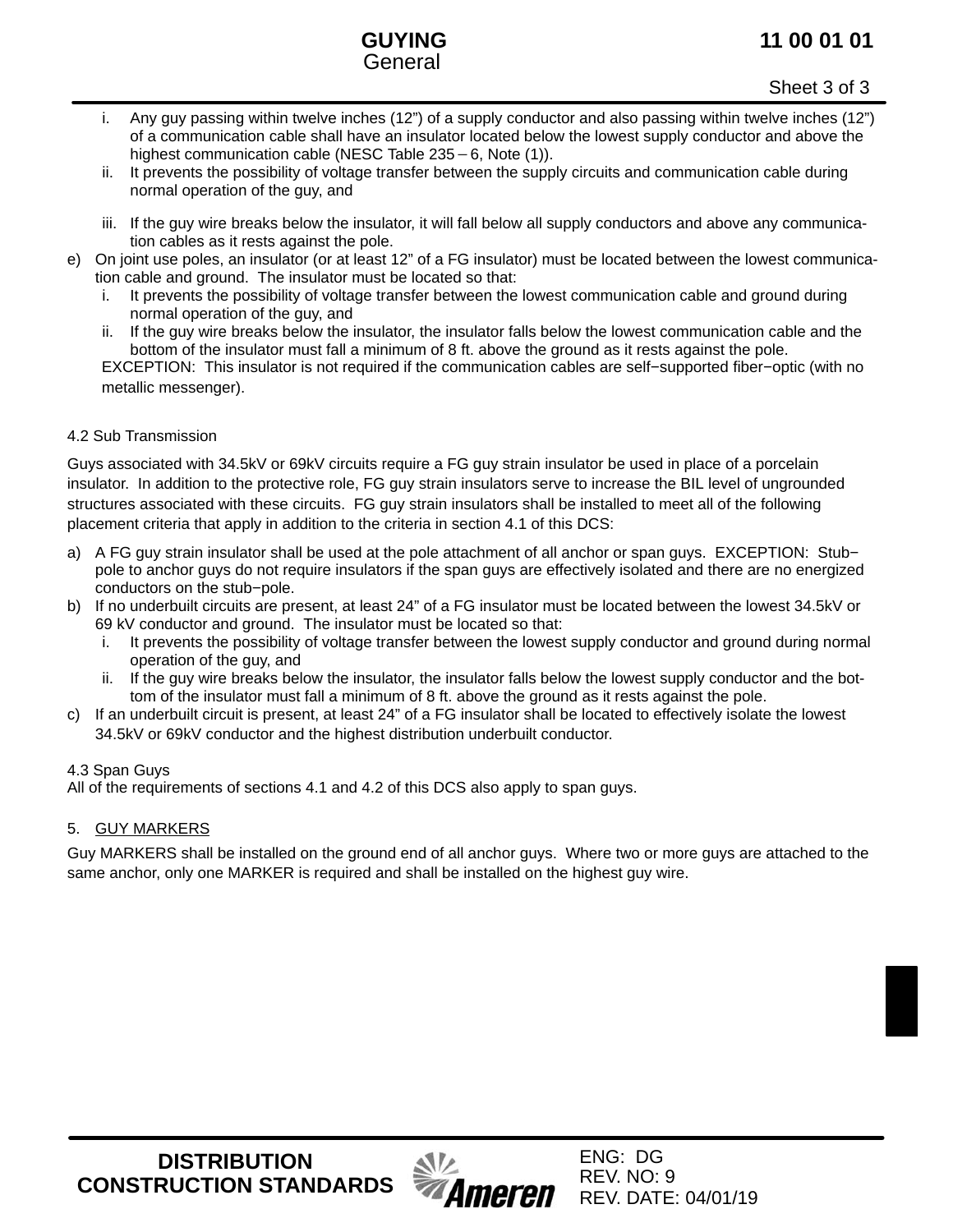Sheet 1 of 2



#### NOTES:

Reference: NESC, 2017 Edition, Rule 215C2

- 1. Guys must be insulated such that if they break and fall into the pole, insulation will be provided between subtrans mission and primary distribution circuits, between primary and secondary distribution circuits, between secondary distribution and communication circuits, and below the communication circuits. (Note: Guy insulators must fall between all circuits.)
- 2. The bottom of the lowest insulator must fall a minimum of eight (8) feet above ground level.
- 3. In Illinois, only fiberglass guy strain insulators shall be used. In Missouri, porcelain guy strain insulators may be used for guys associated with circuits 15kv and below. In both Illinois and Missouri, fiberglass guy strain insulators must be used in all guys associated with 34.5kV and 69kV circuits.
- 4. Stub pole to anchor guys require no insulator if the span guys attached to the stub pole have been effectively isolated with insulators and there are no other energized conductors on the stub pole.
- 5. See Dist. Std. [11 00 02 03](https://ameren.sharepoint.com/:b:/r/sites/DistributionStandards/Construction%20Standards/Standards%20Only/11%20Guying/11%2000%2002%2003.pdf?csf=1&e=euZ4Cr) for minimum clearances of guys to conductors.

**DISTRIBUTION CONSTRUCTION STANDARDS**

**Ameren**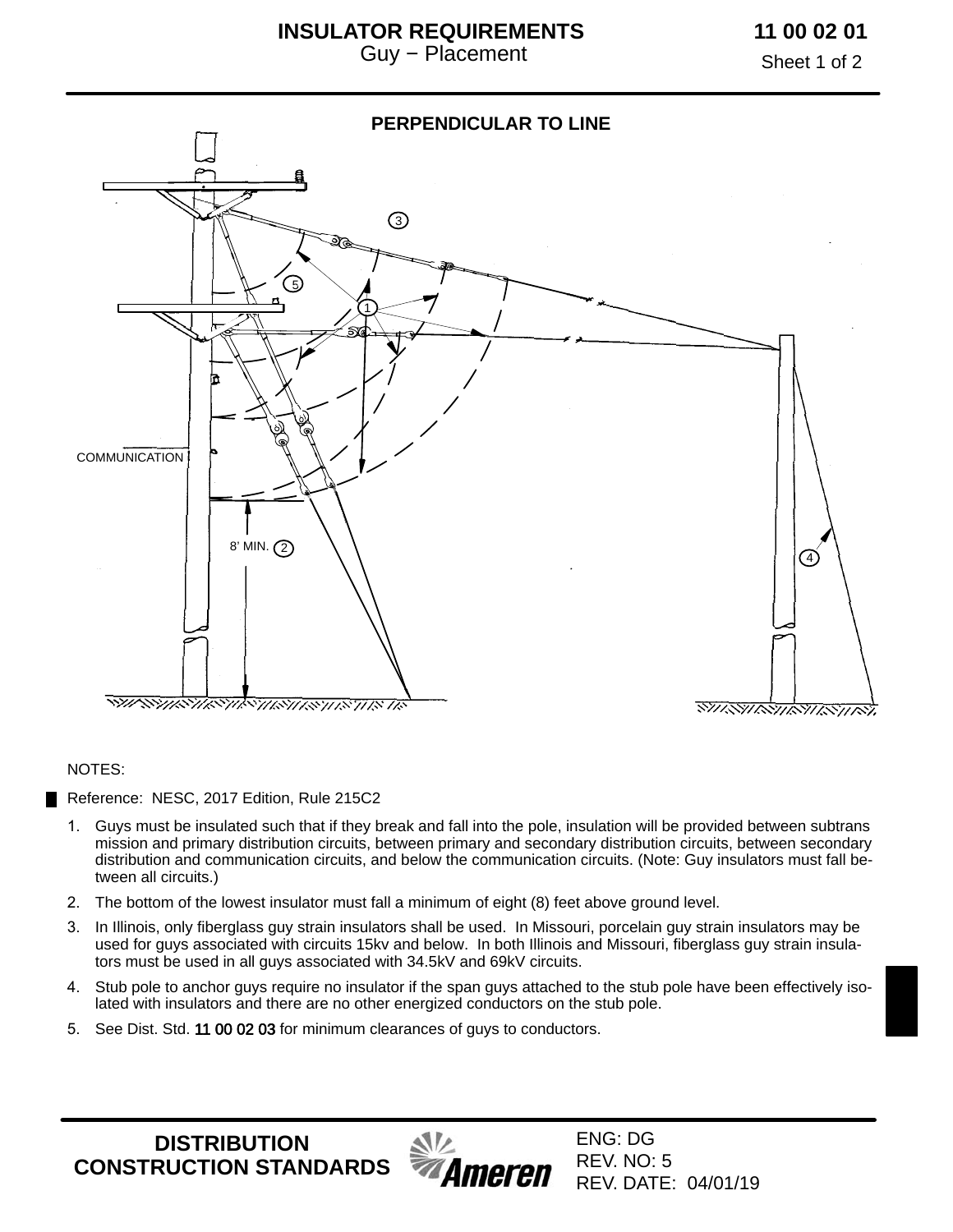### **INSULATOR REQUIREMENTS** Guy − Placement

**11 00 02 01**

Sheet 2 of 2



#### NOTES:

Reference: NESC, 2017 Edition, Rule 215C2

- 1. Guys must be insulated such that if they break and fall into the pole, insulation will be provided between subtrans mission and primary distribution circuits, between primary and secondary distribution circuits, between secondary distribution and communication circuits, and below the communication circuits. (Note: Guy insulators must fall between all circuits.)
- 2. The bottom of the lowest insulator must fall a minimum of eight (8) feet above ground level.
- 3. In Illinois, only fiberglass guy strain insulators shall be used. In Missouri, porcelain guy strain insulators may be used for guys associated with circuits 15kv and below. In both Illinois and Missouri, fiberglass guy strain insulators must be used in all guys associated with 34.5kV and 69kV circuits.
- 4. Guys shall be attached a minimum of twelve (12) feet above ground on a pole, or higher as needed to satisfy mid −span clearance requirements. (This assumes a 45" FG guy insulator to meet the 8' MIN ground level rule.)
- 5. See Dist. Std. [11 00 02 03](https://ameren.sharepoint.com/:b:/r/sites/DistributionStandards/Construction%20Standards/Standards%20Only/11%20Guying/11%2000%2002%2003.pdf?csf=1&e=euZ4Cr) for minimum clearances of guys to conductors.
- 6. If a span guy passes over or through supply conductors, two (2) insulators shall be used, each satisfying the above requirements.

**DISTRIBUTION CONSTRUCTION STANDARDS**

ENG: DG **Ameren** 

REV. NO: 5 REV. DATE: 04/01/19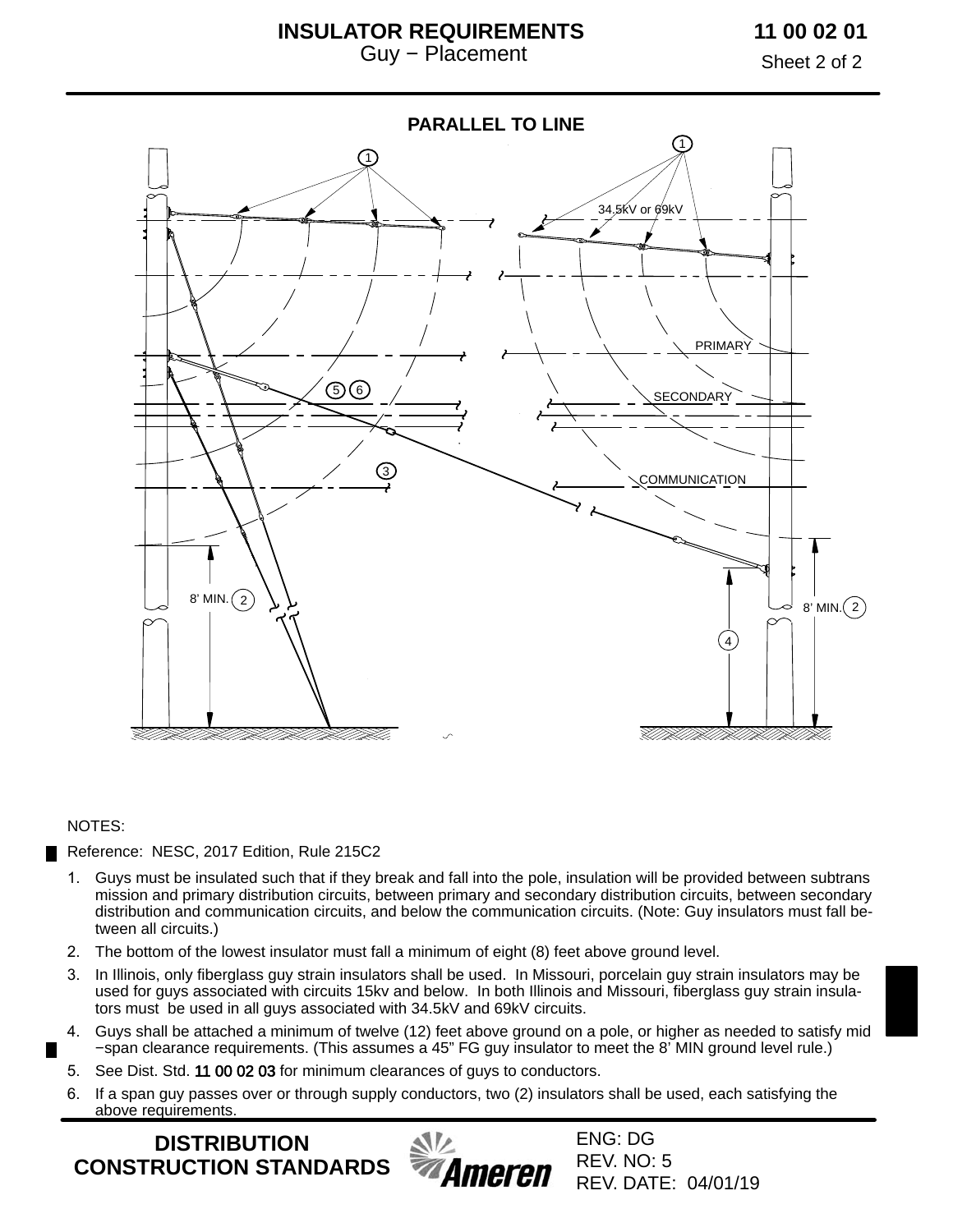### **GUYING** Insulator Dimensional Requirements

**11 00 02 02**

Sheet 1 of 8

**PURPOSE** − The purpose of this standard is to show combinations of FG guy strain insulators that will provide proper guy insulation on many of Ameren's standard structures. Although only the neutral and one communication attachment is shown these FG guy strain insulator combinations are based on the structure having a single−phase secondary rack and two communication attachments. Note: The guy attachment dimensions in this DCS are presented in inches (instead of feet−inches) for easy comparison to the inches nomenclature used for the FG guy strain insulators.

**Single Phase − 4 to 15kV**



**DISTRIBUTION CONSTRUCTION STANDARDS**

+:

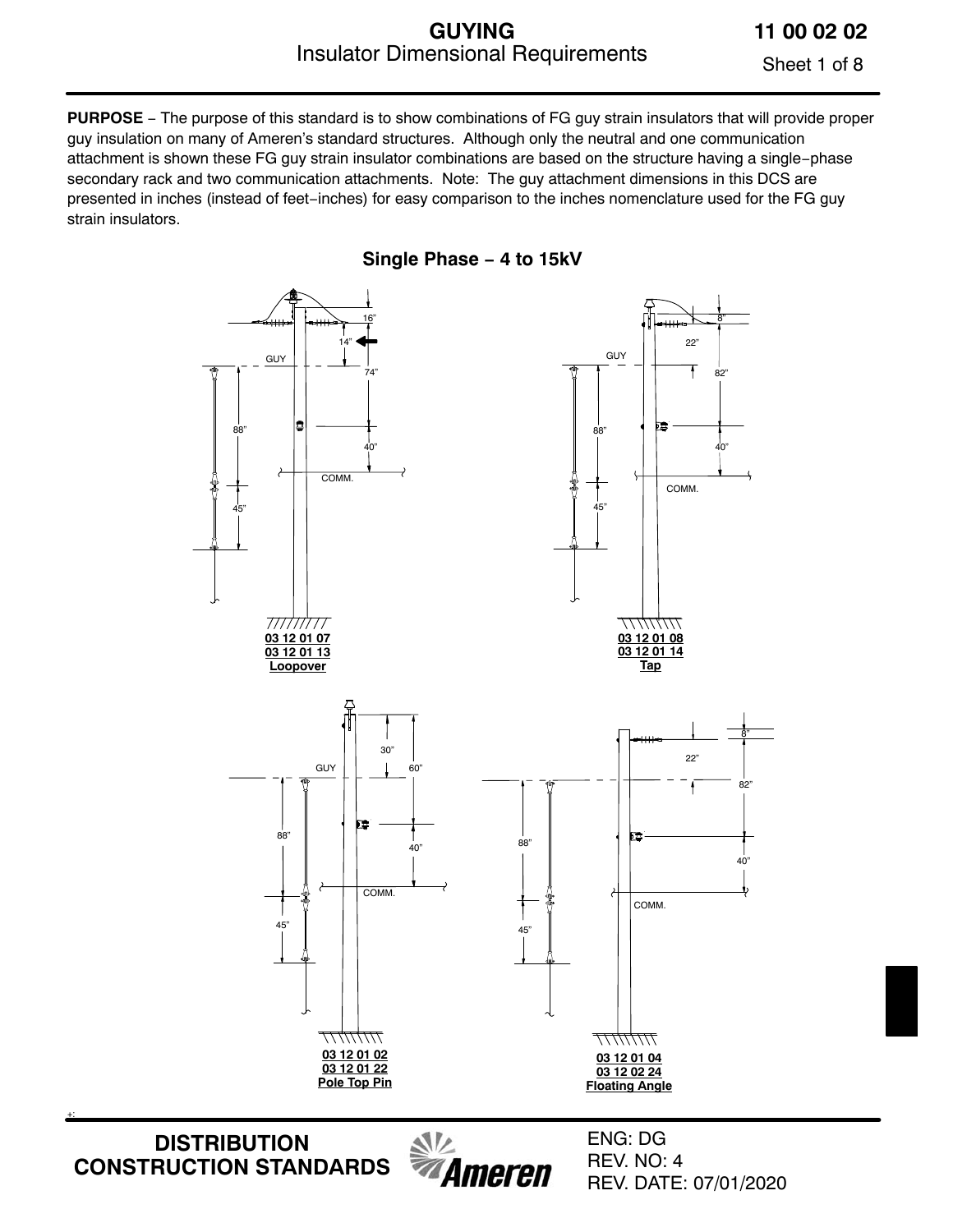**Single Phase − 4 to 15kV**

**11 00 02 02**

Sheet 2 of 8



**DISTRIBUTION CONSTRUCTION STANDARDS**



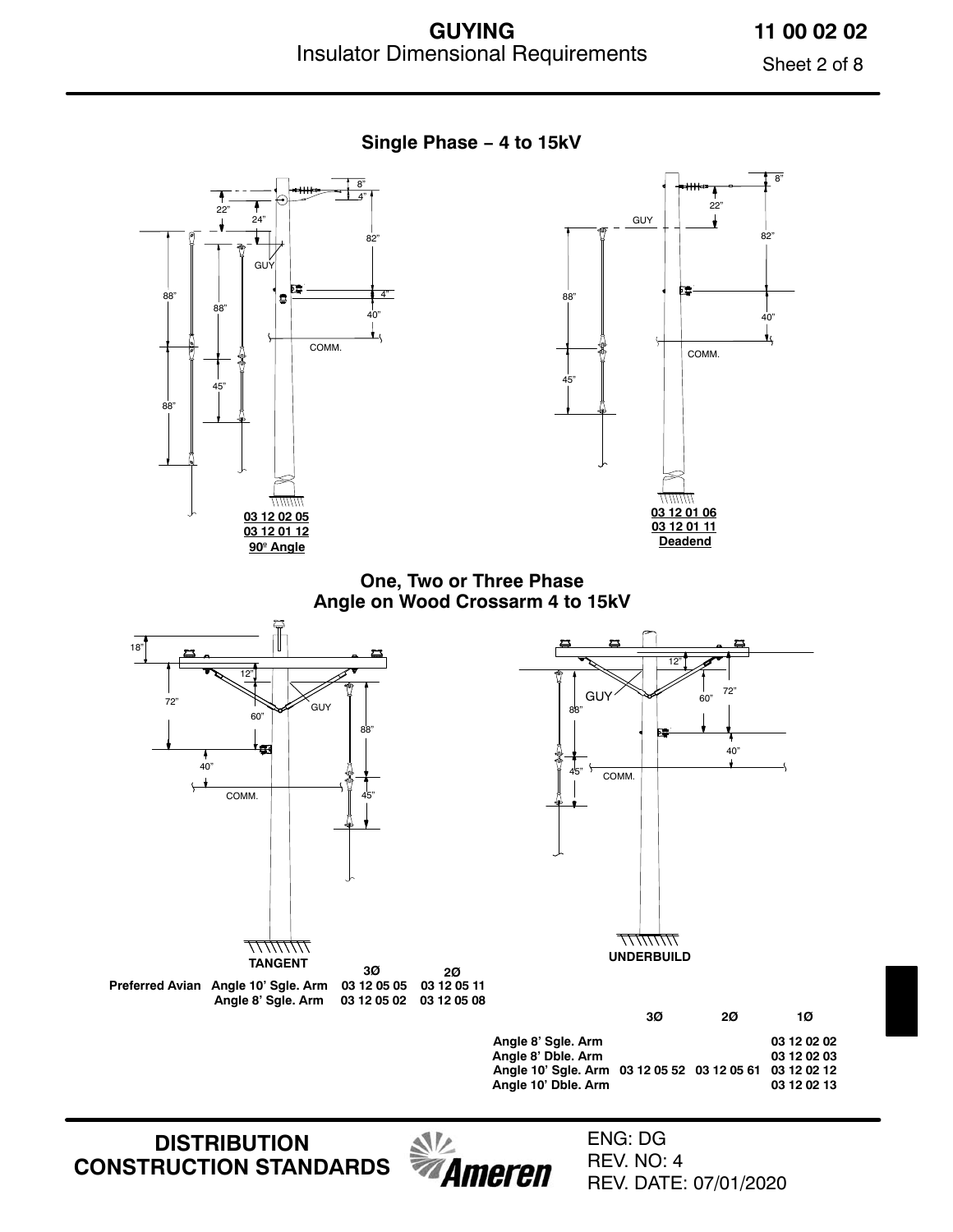**11 00 02 02**

Sheet 3 of 8



**DISTRIBUTION CONSTRUCTION STANDARDS** *<u>Alla</u>*<br>*Ameren*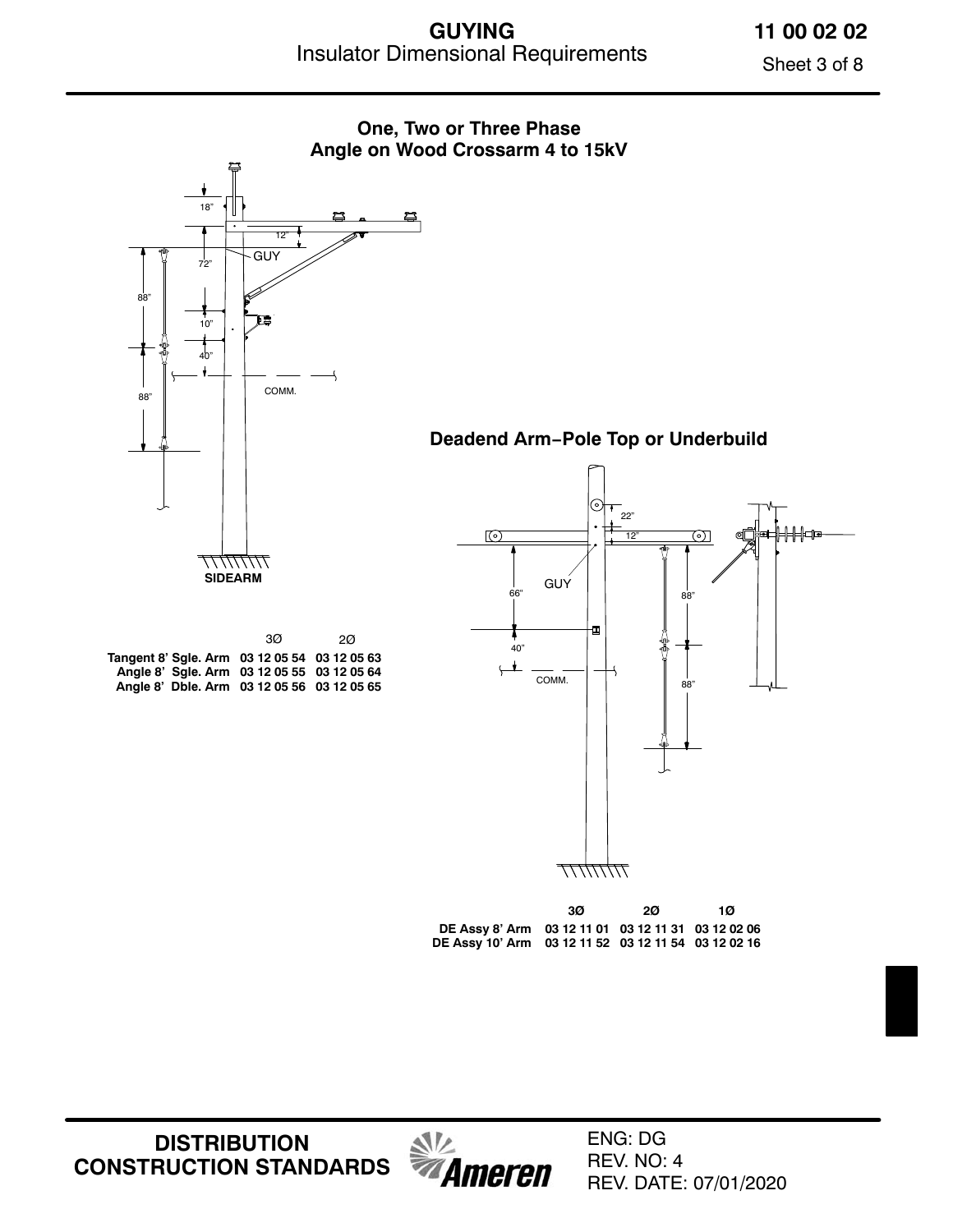**11 00 02 02**

Sheet 4 of 8



**DISTRIBUTION CONSTRUCTION STANDARDS** *<u>SIV</u>*<br>*Ameren*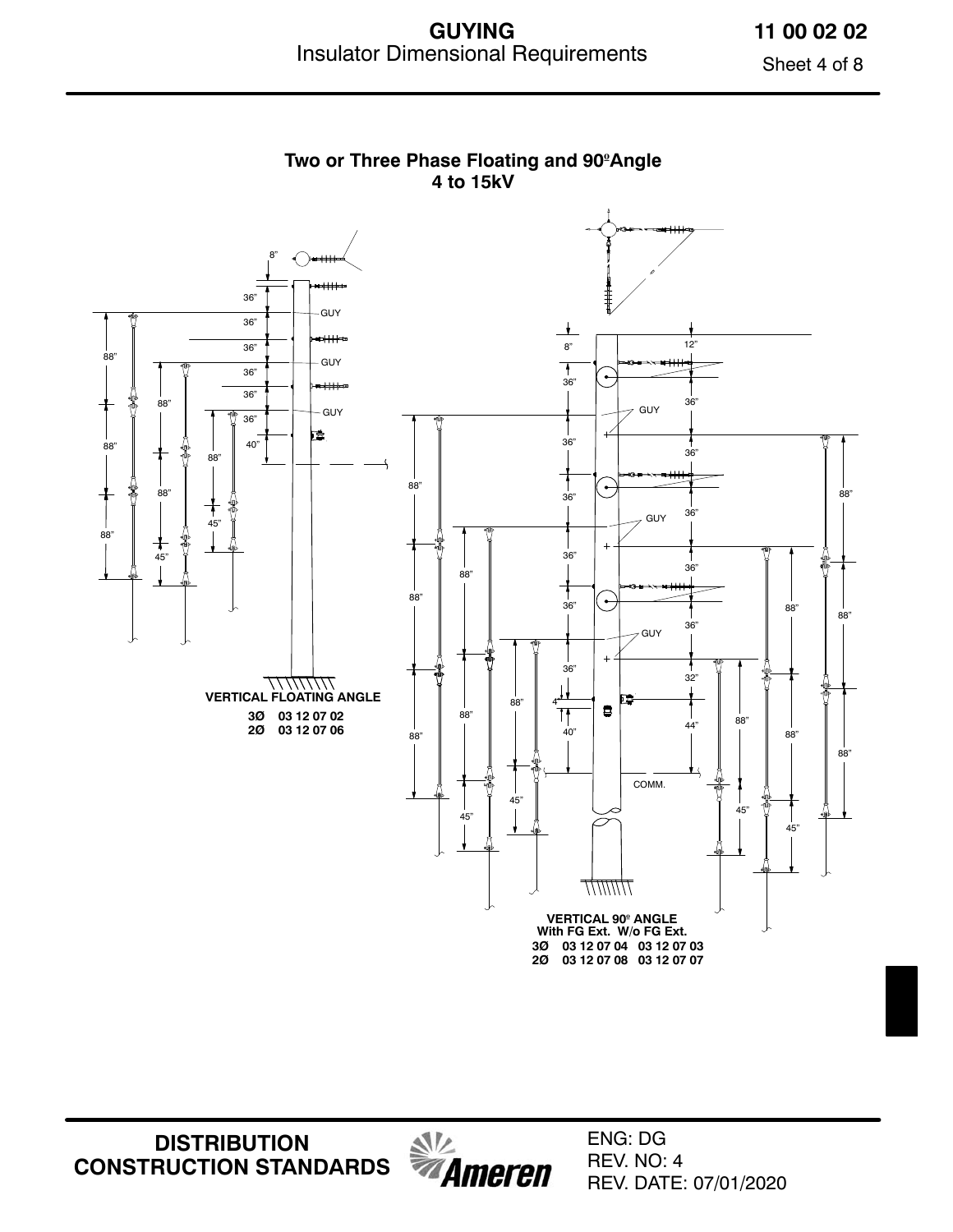**GUYING** Insulator Dimensional Requirements

**11 00 02 02** Sheet 5 of 8

## طللوا ᠇ 22" 12"  $\sqrt{1}$ **GUY** 36" 58" 88" ≖⊨⊭ 22" Ŧ  $\overline{L_{12}}$ GUY 66" 88"88" 鱼  $\overline{L}$  4" 40" ς COMM. 45" 88" *<u>HIIIIIII.</u>* **3Ø 3Ø 2Ø W/Ext. W/o Ext. (NOT SHOWN) 8'F.G. ARMS 03 12 09 03 03 12 09 01 03 12 09 04 10'F.G. ARMS 03 12 09 02 03 12 09 05 03 12 09 08**

**DISTRIBUTION CONSTRUCTION STANDARDS**



ENG: DG REV. NO: 4 REV. DATE: 07/01/2020

### **Two or Three Phase Buck Arm − 90º Angle 4 to 15kV**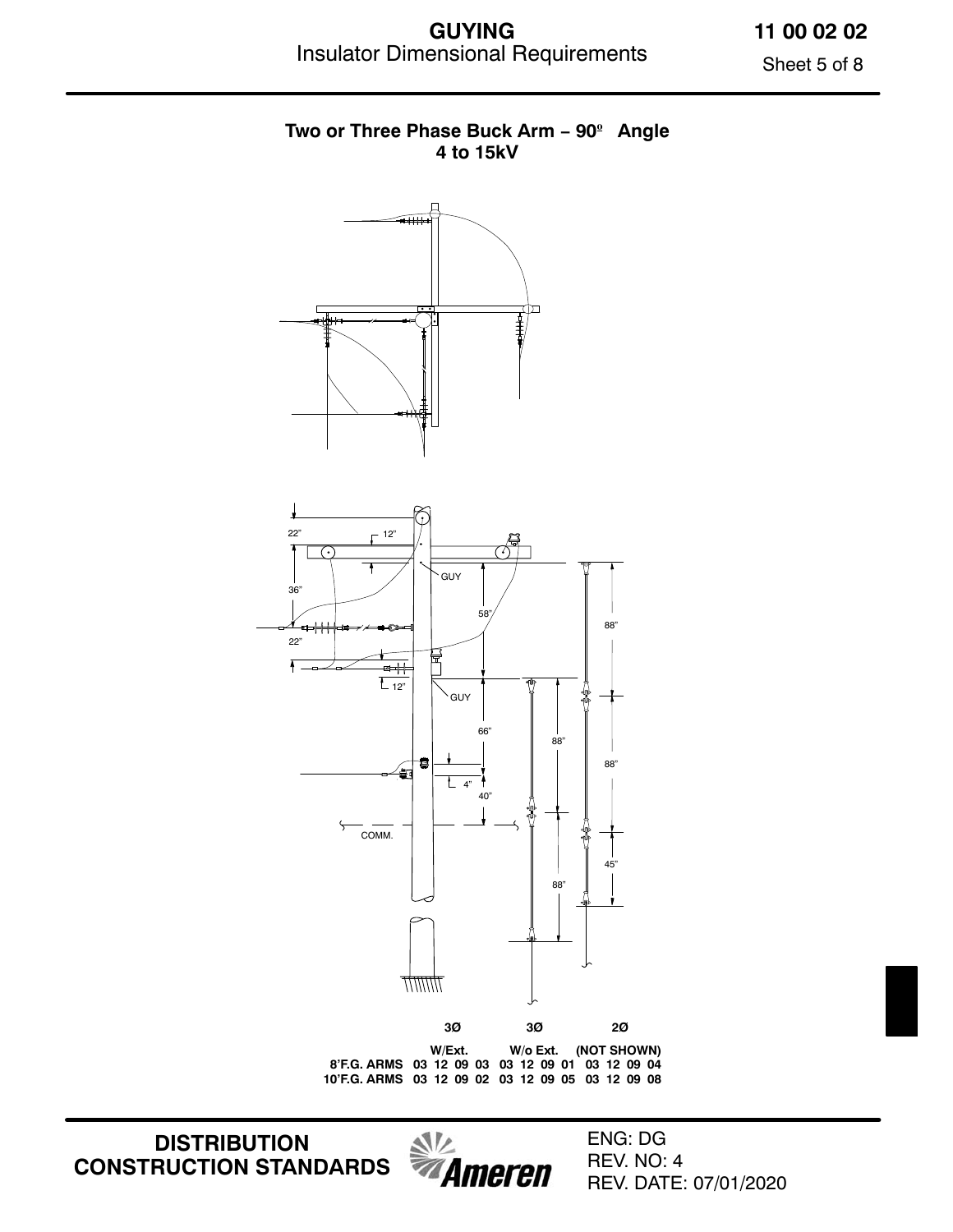**11 00 02 02**

Sheet 6 of 8



### **Two or Three Phase − Vertical Tap 4 to 12 kV**

**DISTRIBUTION CONSTRUCTION STANDARDS**

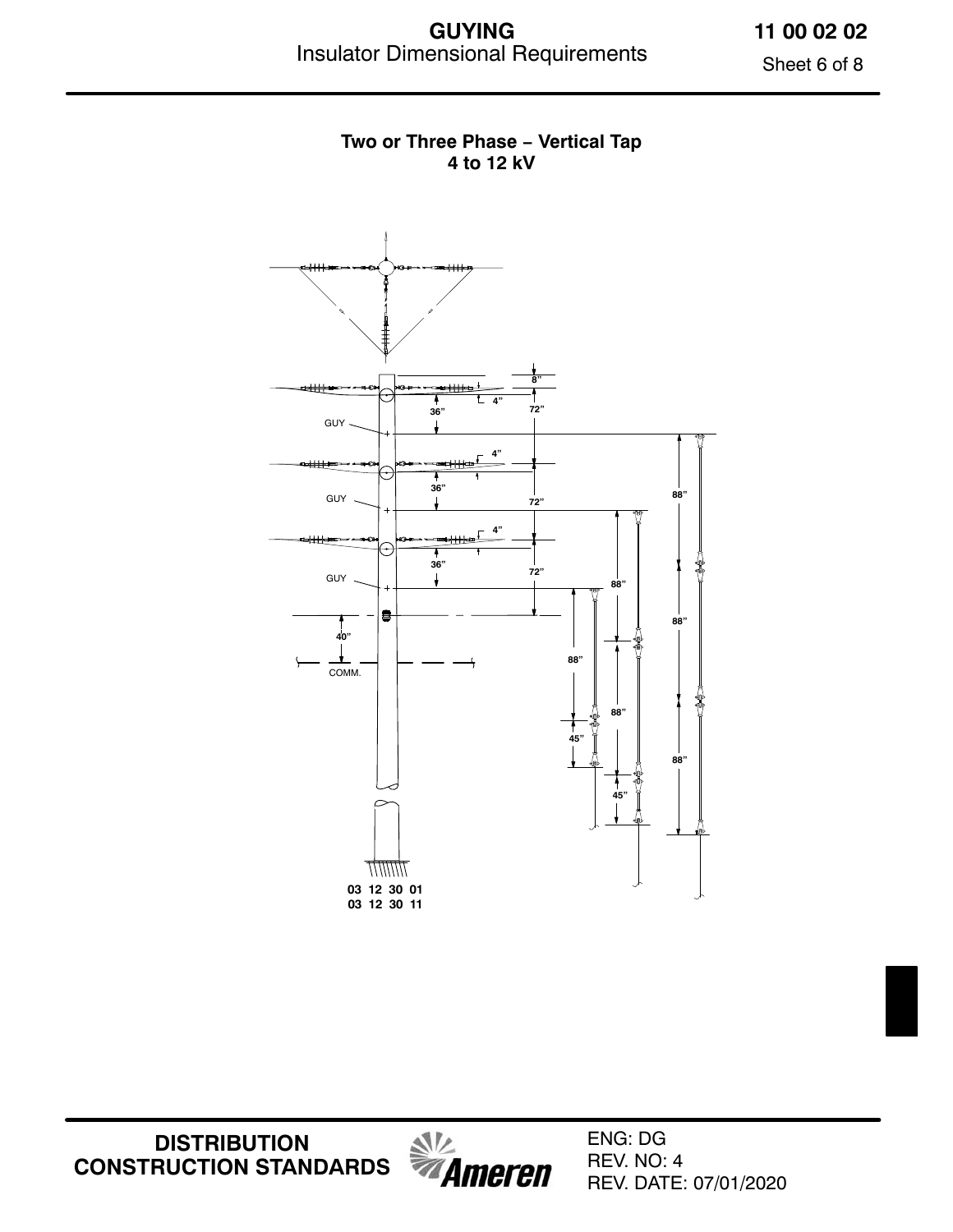**GUYING** Insulator Dimensional Requirements

**11 00 02 02**

Sheet 7 of 8



On "L" corners, where a guy can only be installed below the transformer, a Class 4 or heavier pole shall be used. A class 4 pole will provide adequate strength for deadending 1−1/0 bare AAAC at 1,360 lbs. Max. Tension (non−standard intermediate span urban construction). For conductor tension greater than this, contact Distribution Standards for determination of pole class.

> **DEADEND − 13 12 10 01 "L" CORNER − 13 12 10 02**

**DISTRIBUTION CONSTRUCTION STANDARDS**

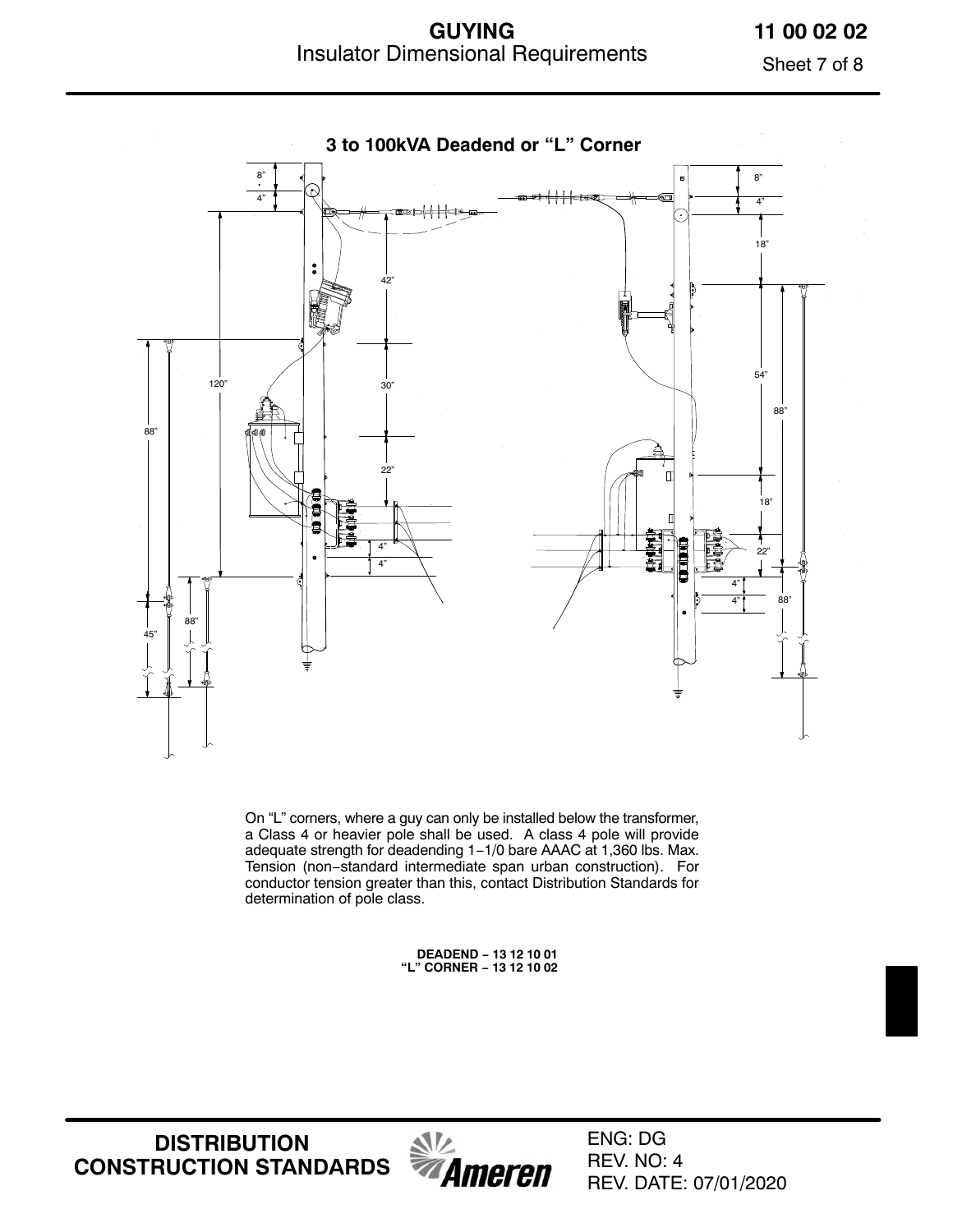**11 00 02 02** Sheet 8 of 8

**Transformer, 1PH, T Corner**



**DISTRIBUTION CONSTRUCTION STANDARDS**



ENG: DG REV. NO: 4 REV. DATE: 07/01/2020 :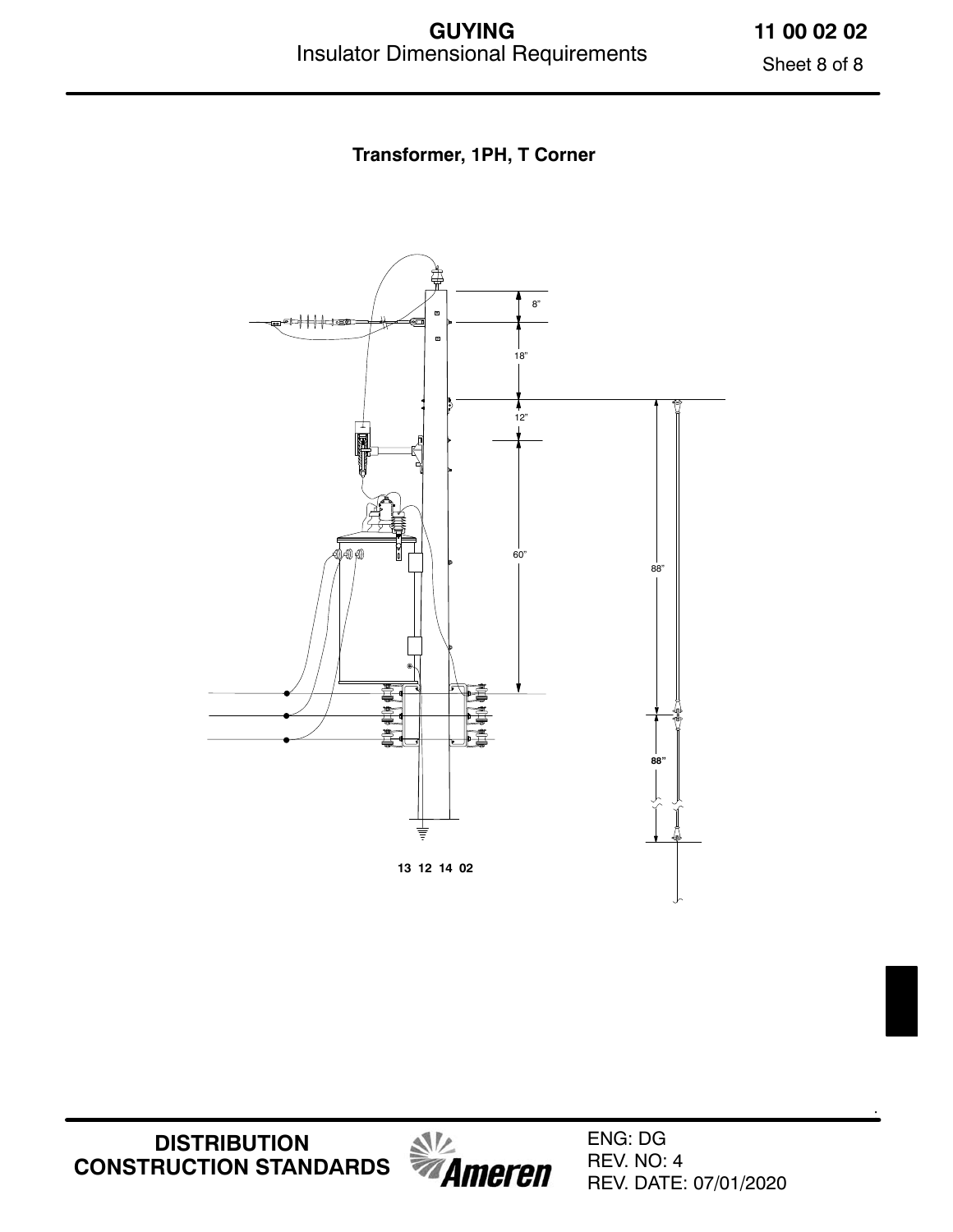## **INSULATOR REQUIREMENTS**

### Minimum Clearances Guy to Conductor

**11 00 02 03**

Sheet 1 of 1



| Phase To Phase |          | Span Guy Parallel To Conductor <sup>1</sup> |        | All Other <sup>1</sup> |                |        |  |  |
|----------------|----------|---------------------------------------------|--------|------------------------|----------------|--------|--|--|
|                |          | B <sup>2</sup>                              |        | $\mathsf{H}$           | B <sup>2</sup> |        |  |  |
|                |          | 45"FG                                       | 88"FG' |                        | 45"FG          | 88"FG7 |  |  |
| $0 - 4$ kV     | 12"3,6   | 9"                                          | 9"     | 6"3                    | 5"             | 5"     |  |  |
| 12.47-14.4 kV  | 15"      | 12"                                         | 12"    | g" <sup>3</sup>        | 7"             | 7"     |  |  |
| 34.5 kV        | $30^{4}$ | $24^{5}$                                    | 18"    | $30^{4}$               | $24^{5}$       | 13"    |  |  |
| 69 kV          | 38"      | $34^{15}$                                   | 29"    | 32"                    | 27"5           | 24"    |  |  |

Reference: NESC, 2017 Edition, Rule 235E

NOTES:

- 1. "Parallel" means in same general direction as line conductors. "All Other" includes down guys and span guys that cross over or under line conductors.
- 2. "B" is the minimum clearance required to the insulator or insulated section of guy wire between two insulators provided that the "A" minimum clearance to the *uninsulated end fitting or guy wire is maintained.*
- 3. On joint use poles, guys which pass within twelve inches (12") of supply conductors and also pass within twelve inches (12") of communication cables require a strain insulator to be located at a point below the lowest supply conductor and above the highest communication cable (NESC Table 235−6, Note 1: 2017 Edition).
- 4. 30" is based on Ameren's use of 200 kV BIL .
- 5. This clearance required to maintain the air gap clearance to conductive parts. No reduction in clearance is allowed.
- 6. For neutral conductors, dimension "A" can be reduced to 6".
- 7. Longer FG insulators or daisy chained insulators will not allow further reduction of clearance to guy insulators.

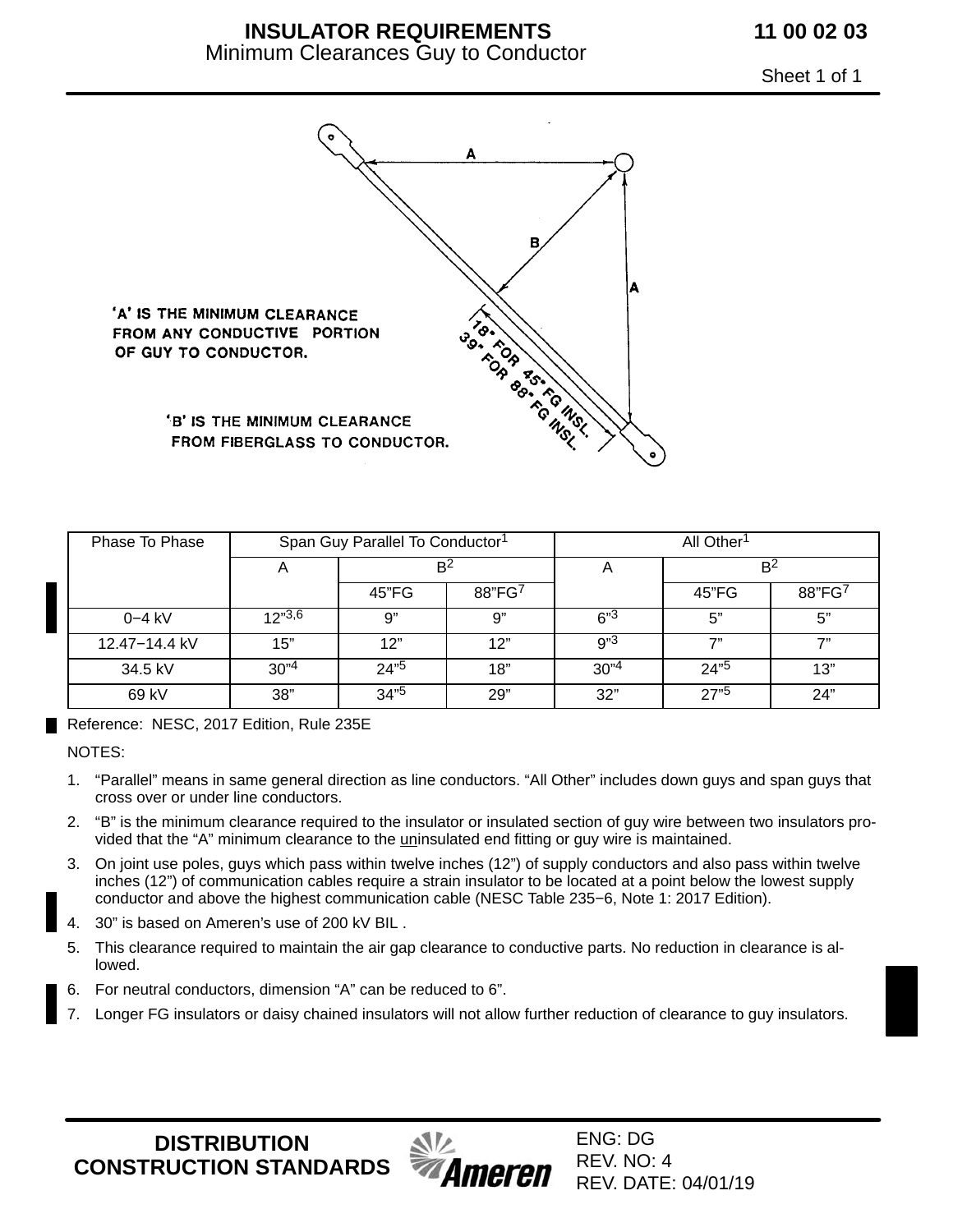**GUYING** Chart for Selection of Guy Strand **11 00 03 01** Sheet 1 of 2



*<u><i><u><b>MILL</u>*</u><br>*MAMEREN*</u>

**DISTRIBUTION CONSTRUCTION STANDARDS**

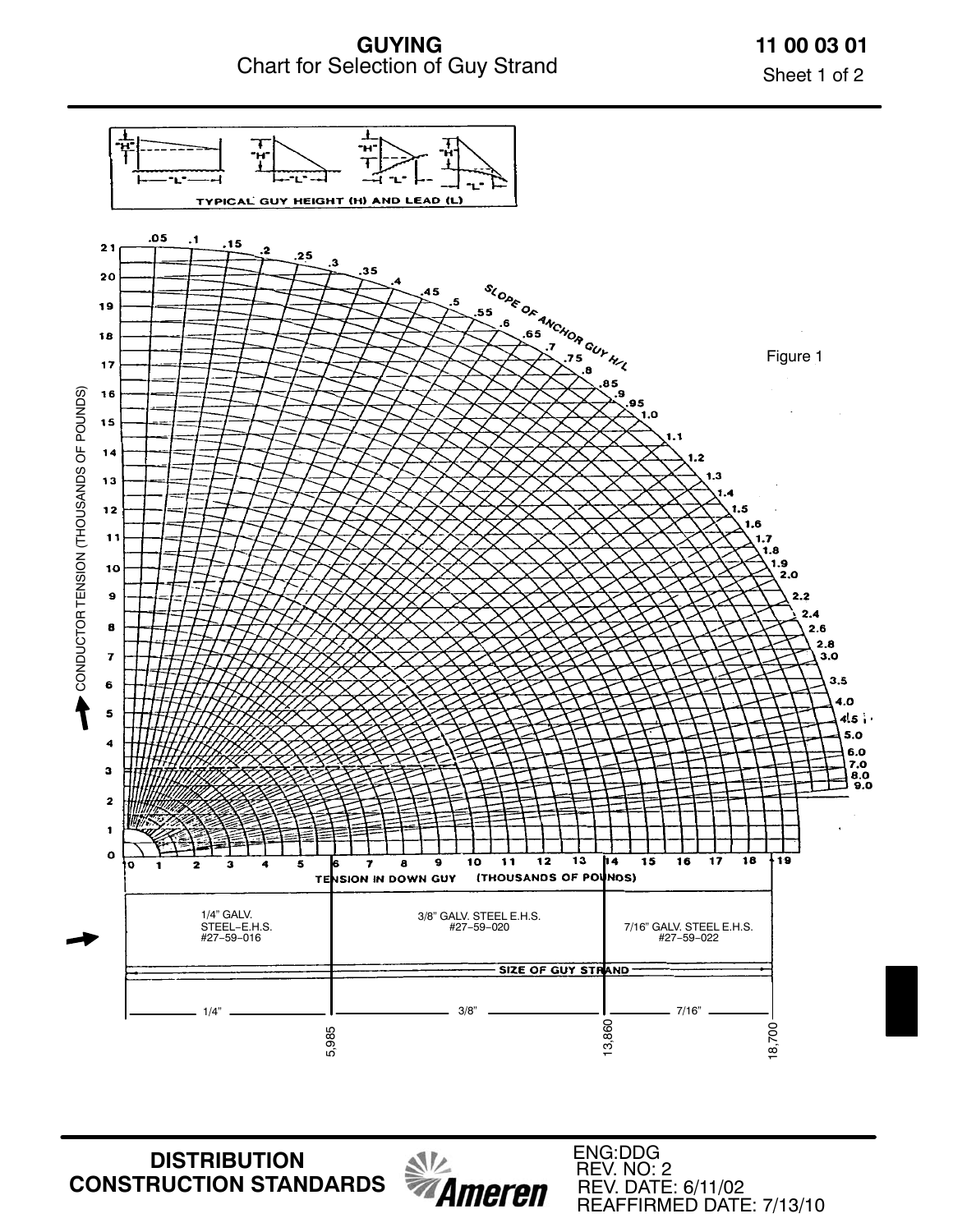TO SIMPLIFY THE WORK OF SELECTING THE CORRECT GUY AND ANCHOR FOR A GIVEN LOAD, DIST. STD. 11 00 03 01 HAS BEEN PREPARED. NOTE THAT THE TOTAL LOAD IS THE SUMMATION OF THE CONDUCTOR TENSIONS INVOLVED SINCE SAFETY AND OTHER REQUIRED FACTORS HAVE BEEN INCORPORATED IN THE CONDUCTOR TENSIONS SHOWN IN DIST. STD. [11 00 04 02](https://ameren.sharepoint.com/:b:/r/sites/DistributionStandards/Construction%20Standards/Standards%20Only/11%20Guying/11%2000%2004%2002.pdf?csf=1&e=pK2Ckd) BY CHOOSING A GRADE. INSTRUCTION FOR USE OF GUY CHART

- EXAMPLE: To determine the size guy strand for 3−1/0 AAAC & 1/0 Neutral − Urban Grade "C", 150' short span construction 15<sup>o</sup> line angle, joint use pole. Guy height (H) = 32', guy lead(L) = 10', use pole configuration in accord with Dist. Std. [03 12 05 \\*\\*](https://ameren.sharepoint.com/:b:/r/sites/DistributionStandards/Construction%20Standards/Standards%20Only/03%20Configurations/03%2012%2005.pdf?csf=1&e=WuieRf) Sht. 1 40' pole.
- 1. Determine the height over lead ratio. H/L = 32/10=3.2 (Radial Line).
- 2. From Sheet 1 Dist. Std. [11 00 04 02,](https://ameren.sharepoint.com/:b:/r/sites/DistributionStandards/Construction%20Standards/Standards%20Only/11%20Guying/11%2000%2004%2002.pdf?csf=1&e=pK2Ckd) the conductor tension is 482 lbs. for 1/0. Total for 3 phases and neutral is  $482 \times 4 = 1928$  lbs.
- 3. Locate this value on vertical scale of chart on Figure 1 and project this value horizontally to the right to the intersection with radial line 3.2.
- 4. Follow this point on the arc of the circle to the lower scale. Read the tension in the anchor guy, (6500#) and size guy wire, (3/8" Galv. Steel EHS).

### TO DETERMINE THE VERTICAL LOADING ON THE POLE DUE TO GUYING

- 5. Determine the inverse of the height over lead ratio  $1/H/L = 1/3.2 = .312$  (Radial Line).
- 6. Locate the value of guy tension (Step 4) on horizontal scale and follow this point on the arc of the circle to the intersection with radial line .312.
- 7. Project this value horizontally to vertical scale and read the vertical thrust (V.T. = 6200).
- 8. Divide the value obtained from the vertical scale by the correction factor for the grade of construction used (V.T.=6200  $\div$  1.14 = 5438). This is the true vertical thrust on the pole due to the guy. Correction factors for the grade of construction are  $N=1.0$  C = 1.14, and B = 1.5.

GENERAL NOTE: To extend the limits of this chart or to create an intersection of the horizontal load and slope lines, divide the horizontal load to be guyed by 2, 3, or 4, and multiply the actual tension by the same number.

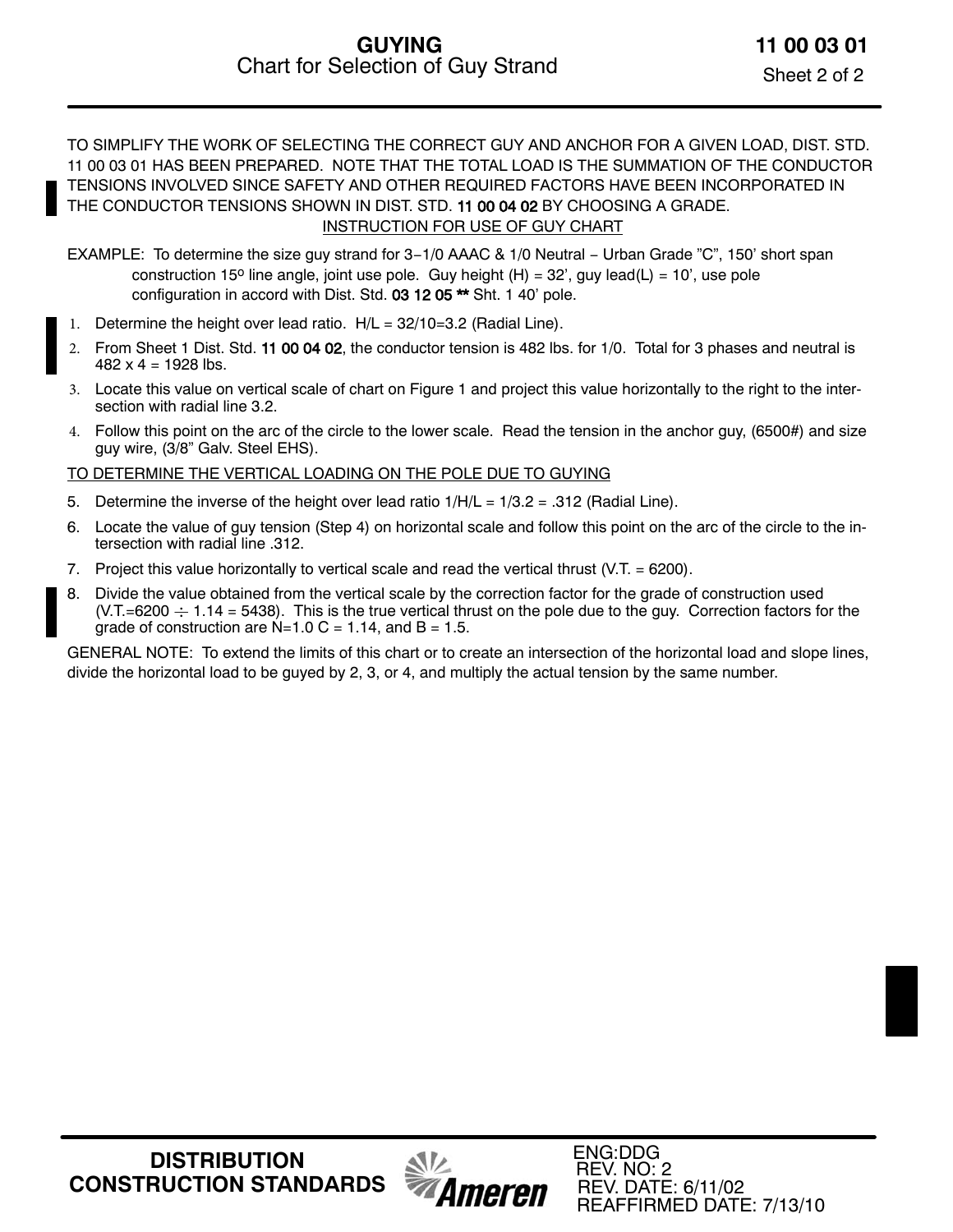#### METHOD OF DETERMINING LINE ANGLES



| Line Angle<br>Degrees | Distance "X"                  | Line Angle<br>Degrees | Distance "X"           | Line Angle<br>Degrees | Distance "X"             |
|-----------------------|-------------------------------|-----------------------|------------------------|-----------------------|--------------------------|
| 1                     | $0' - 10"$                    | 21                    | $18 - 3"$              | 41                    | $35 - 2"$                |
| $\overline{2}$        | $1' - 9"$                     | 22                    | $19 - 2"$              | 42                    | $36'-0$ "                |
| 3                     | $2^{\prime}-8^{\prime\prime}$ | 23                    | $20 - 0$ "             | 43                    | $36' - 10"$              |
| $\overline{4}$        | $3'-6"$                       | 24                    | $20 - 8$ "             | 44                    | $37 - 5"$                |
| 5                     | $4 - 4$ "                     | 25                    | $21'-7"$               | 45                    | $38 - 6$                 |
| 6                     | $5' - 3"$                     | 26                    | $22 - 6"$              | 46                    | $39' - 5"$               |
| $\overline{7}$        | $6' - 1''$                    | 27                    | $23'-4"$               | 47                    | $40^{\circ} - 0^{\circ}$ |
| 8                     | $7^{\circ}-0^{\circ}$         | 28                    | $24 - 3"$              | 48                    | $40 - 10"$               |
| $\boldsymbol{9}$      | $7' - 10"$                    | 29                    | $25 - 1"$              | 49                    | $41' - 7"$               |
| 10                    | $8 - 8"$                      | 30                    | $26 - 0$ "             | 50                    | $42 - 5"$                |
| 11                    | $9' - 6"$                     | 31                    | $26 - 9$               | 51                    | $43 - 0$ "               |
| 12                    | $10' - 5"$                    | 32                    | $27 - 7"$              | 52                    | $43 - 10"$               |
| 13                    | $11' - 3"$                    | 33                    | $28 - 5"$              | 53                    | $44 - 7"$                |
| 14                    | $12 - 1"$                     | 34                    | $29' - 4"$             | 54                    | $45 - 5"$                |
| 15                    | $13'-0$ "                     | 35                    | $30'-2"$               | 55                    | $46 - 1$                 |
| 16                    | $13'-9"$                      | 36                    | $30^{\circ}-0^{\circ}$ | 56                    | $46' - 11"$              |
| 17                    | $14 - 8$                      | 37                    | $31' - 10"$            | 57                    | $47 - 7"$                |
| 18                    | $15 - 6"$                     | 38                    | $32 - 8"$              | 58                    | $48 - 6"$                |
| 19                    | $16 - 4"$                     | 39                    | $33'-5"$               | 59                    | $49 - 3"$                |
| 20                    | $17' - 4"$                    | 40                    | $34 - 2"$              | 60                    | $50 - 0$ "               |

NOTE:

A close approximation of the line angle may be obtained by measuring 50 feet out along either the line or line extended. From this point measure the distance "X". This distance in feet will approximate the line angle in degrees.

For more accruate results use the method sketched above and the table.

**DISTRIBUTION CONSTRUCTION STANDARDS**



ENG: DDG REV. NO: 1 REV. DATE: 06/11/98 REAFFIRMED DATE: 07/13/10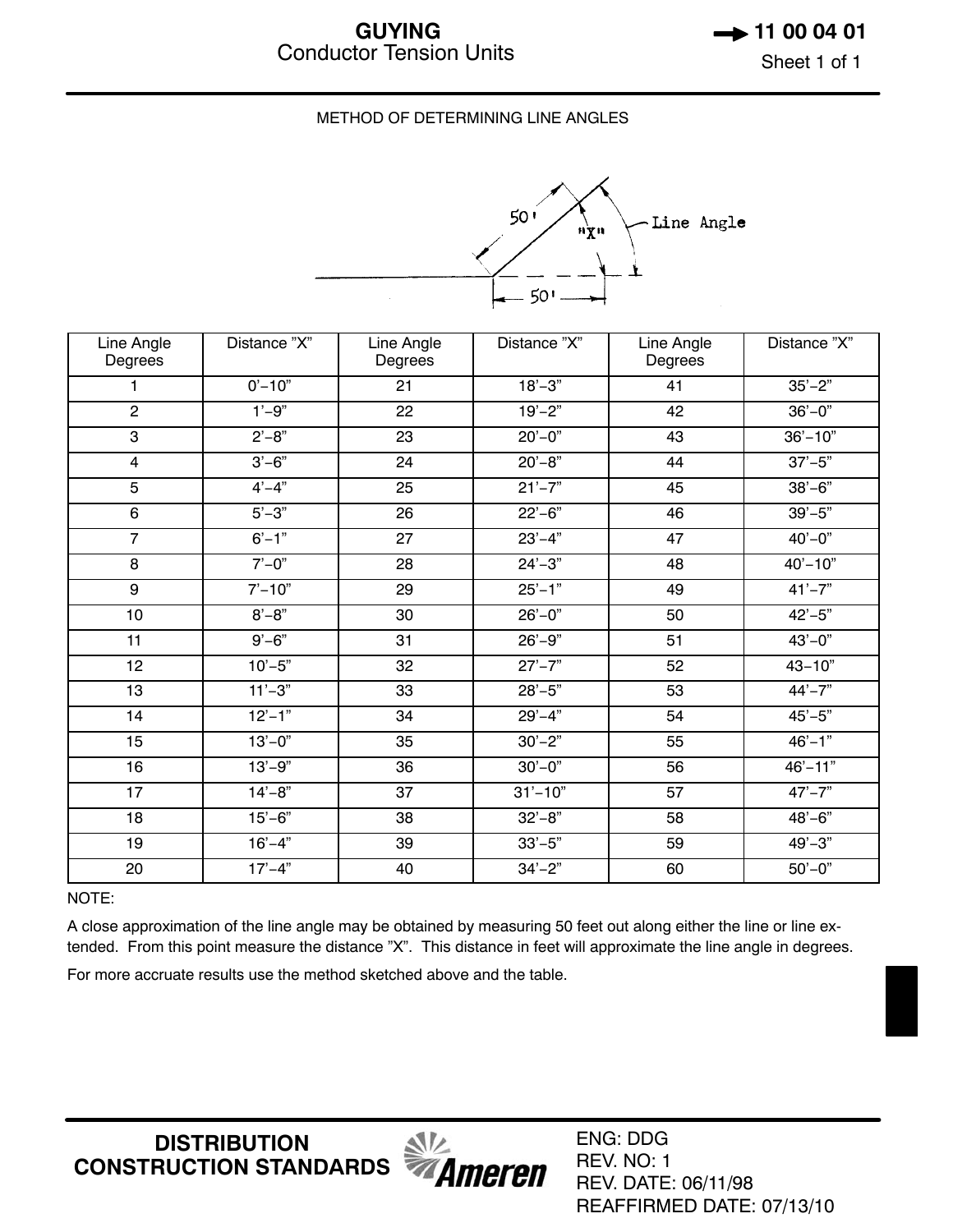### **11 00 04 02**

Sheet 1 of 8

| Line<br>Angle  |            | 4/0 AA Poly |            |            | 1/0 AAAC 7 STR<br>1/0 AAAC 7 STR POLY |            |            | 556.5 AAC 19 STR |            | 954 45/7 ACSR |            |            |  |
|----------------|------------|-------------|------------|------------|---------------------------------------|------------|------------|------------------|------------|---------------|------------|------------|--|
| Deg.           | Grade<br>B | Grade<br>C  | Grade<br>N | Grade<br>B | Grade<br>C                            | Grade<br>N | Grade<br>B | Grade<br>C       | Grade<br>N | Grade<br>B    | Grade<br>C | Grade<br>N |  |
| 1              | 231        | 198         | 98         | 209        | 177                                   | 91         | 318        | 262              | 145        | 357           | 296        | 161        |  |
| $\overline{2}$ | 258        | 216         | 115        | 244        | 200                                   | 112        | 405        | 319              | 198        | 443           | 353        | 213        |  |
| 3              | 285        | 234         | 131        | 278        | 223                                   | 133        | 491        | 377              | 250        | 530           | 411        | 265        |  |
| 4              | 313        | 252         | 147        | 313        | 246                                   | 154        | 577        | 434              | 302        | 616           | 468        | 318        |  |
| 5              | 340        | 270         | 164        | 347        | 269                                   | 175        | 664        | 492              | 354        | 702           | 526        | 370        |  |
| 6              | 367        | 288         | 180        | 382        | 292                                   | 195        | 750        | 549              | 407        | 788           | 583        | 422        |  |
| $\overline{7}$ | 394        | 306         | 197        | 416        | 315                                   | 216        | 836        | 607              | 459        | 875           | 641        | 474        |  |
| 8              | 421        | 324         | 213        | 451        | 338                                   | 237        | 922        | 664              | 511        | 961           | 698        | 527        |  |
| 9              | 448        | 342         | 229        | 485        | 360                                   | 258        | 1008       | 721              | 563        | 1047          | 755        | 579        |  |
| 10             | 475        | 360         | 246        | 519        | 383                                   | 279        | 1094       | 779              | 615        | 1132          | 812        | 631        |  |
| 15             | 609        | 449         | 327        | 690        | 497                                   | 383        | 1522       | 1064             | 875        | 1561          | 1098       | 890        |  |
| 20             | 742        | 537         | 408        | 860        | 610                                   | 486        | 1948       | 1347             | 1133       | 1986          | 1381       | 1148       |  |
| 25             | 873        | 625         | 488        | 1028       | 722                                   | 588        | 2369       | 1628             | 1389       | 2407          | 1661       | 1404       |  |
| 30             | 1003       | 711         | 567        | 1194       | 832                                   | 689        | 2786       | 1905             | 1643       | 2824          | 1938       | 1657       |  |
| 35             | 1131       | 796         | 646        | 1357       | 941                                   | 788        | 3198       | 2179             | 1893       | 3235          | 2212       | 1907       |  |
| 40             | 1257       | 879         | 722        | 1519       | 1047                                  | 887        | 3604       | 2449             | 2139       | 3640          | 2481       | 2154       |  |
| 45             | 1381       | 961         | 798        | 1677       | 1152                                  | 983        | 4003       | 2714             | 2382       | 4039          | 2746       | 2396       |  |
| 50             | 1501       | 1040        | 872        | 1832       | 1255                                  | 1078       | 4394       | 2974             | 2620       | 4429          | 3005       | 2634       |  |
| 55             | 1619       | 1118        | 944        | 1984       | 1355                                  | 1170       | 4777       | 3229             | 2853       | 4811          | 3259       | 2867       |  |
| 60             | 1734       | 1194        | 1014       | 2131       | 1453                                  | 1261       | 5151       | 3477             | 3080       | 5184          | 3506       | 3094       |  |
| DE             | 1558       | 1038        | 944        | 1980       | 1320                                  | 1200       | 4950       | 3300             | 3000       | 4950          | 3300       | 3000       |  |

SHORT SPAN (150' RULING SPAN)

**NOTE: Grade N represents tensions with no overload capacity factors.** 

**DISTRIBUTION CONSTRUCTION STANDARDS** *<u>SI</u>*<br>**Ameren** 

ENG: DDG REV. NO: 5 REV. DATE: 04/24/2013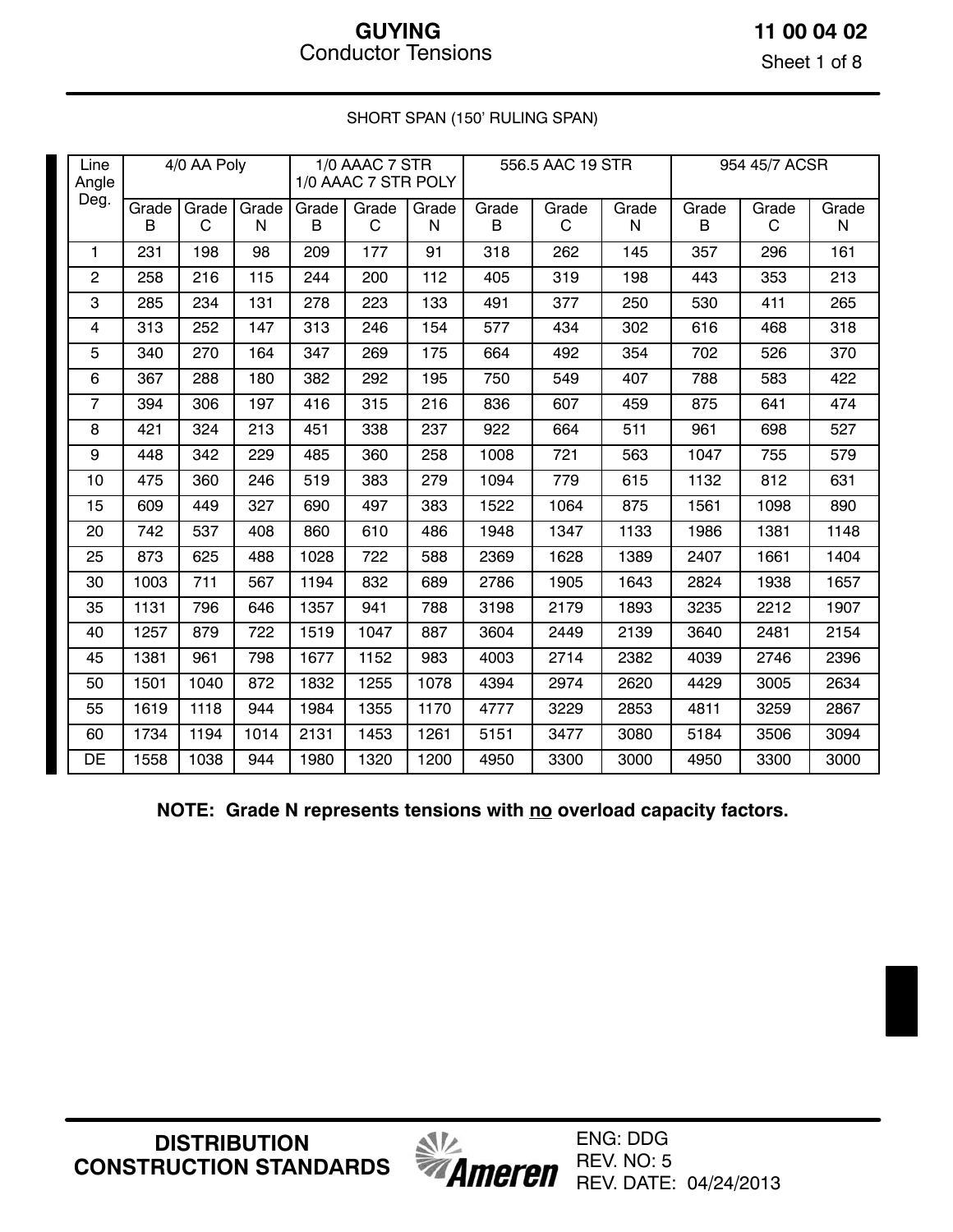**11 00 04 02**

Sheet 2 of 8

### SHORT SPAN (150' RULING SPAN)

| Line           |            | 110.8 12/7 ACSR |                  |            | T2 4/0 6/1 ACSR |            |            | T2 556 AAC 19 STR |            |            | T2 954 45/7 ACSR |                    |
|----------------|------------|-----------------|------------------|------------|-----------------|------------|------------|-------------------|------------|------------|------------------|--------------------|
| Angle<br>Deg.  | Grade<br>B | C               | Grade Grade<br>N | Grade<br>B | Grade<br>C      | Grade<br>N | Grade<br>B | Grade<br>C        | Grade<br>N | Grade<br>B | Grade<br>C       | Grade<br>${\sf N}$ |
| 1              | 220        | 186             | 95               | 284        | 240             | 122        | 415        | 341               | 190        | 536        | 435              | 250                |
| $\overline{c}$ | 254        | 209             | 116              | 327        | 269             | 148        | 530        | 418               | 260        | 709        | 550              | 355                |
| 3              | 289        | 232             | 137              | 370        | 298             | 175        | 646        | 494               | 329        | 882        | 665              | 459                |
| 4              | 323        | 255             | 158              | 413        | 327             | 201        | 761        | 571               | 399        | 1054       | 780              | 564                |
| 5              | 358        | 278             | 179              | 456        | 355             | 227        | 876        | 648               | 469        | 1227       | 895              | 669                |
| 6              | 392        | 301             | 200              | 499        | 384             | 253        | 991        | 724               | 539        | 1399       | 1010             | 773                |
| $\overline{7}$ | 427        | 324             | 220              | 542        | 413             | 279        | 1105       | 801               | 608        | 1571       | 1125             | 878                |
| 8              | 461        | 347             | 241              | 585        | 441             | 305        | 1220       | 877               | 678        | 1744       | 1240             | 982                |
| 9              | 495        | 370             | 262              | 628        | 470             | 331        | 1335       | 954               | 747        | 1916       | 1354             | 1086               |
| 10             | 530        | 392             | 283              | 671        | 498             | 357        | 1449       | 1030              | 817        | 2088       | 1469             | 1191               |
| 15             | 700        | 506             | 387              | 884        | 640             | 487        | 2020       | 1410              | 1163       | 2945       | 2040             | 1710               |
| 20             | 870        | 619             | 490              | 1096       | 781             | 616        | 2588       | 1788              | 1507       | 3796       | 2607             | 2227               |
| 25             | 1038       | 730             | 592              | 1306       | 921             | 743        | 3150       | 2163              | 1849       | 4640       | 3169             | 2739               |
| 30             | 1204       | 841             | 693              | 1513       | 1058            | 869        | 3706       | 2533              | 2187       | 5476       | 3725             | 3246               |
| 35             | 1367       | 949             | 792              | 1718       | 1194            | 994        | 4256       | 2898              | 2520       | 6301       | 4274             | 3747               |
| 40             | 1528       | 1056            | 890              | 1919       | 1327            | 1116       | 4797       | 3258              | 2849       | 7113       | 4815             | 4241               |
| 45             | 1686       | 1161            | 987              | 2116       | 1458            | 1237       | 5329       | 3612              | 3172       | 7913       | 5347             | 4726               |
| 50             | 1841       | 1263            | 1081             | 2310       | 1586            | 1355       | 5851       | 3958              | 3490       | 8697       | 5868             | 5203               |
| 55             | 1993       | 1364            | 1174             | 2499       | 1711            | 1471       | 6361       | 4298              | 3800       | 9465       | 6379             | 5670               |
| 60             | 2140       | 1461            | 1264             | 2683       | 1833            | 1583       | 6860       | 4629              | 4104       | 10215      | 6877             | 6126               |
| DE             | 1980       | 1320            | 1200             | 2475       | 1650            | 1500       | 6600       | 4400              | 4000       | 9900       | 6600             | 6000               |

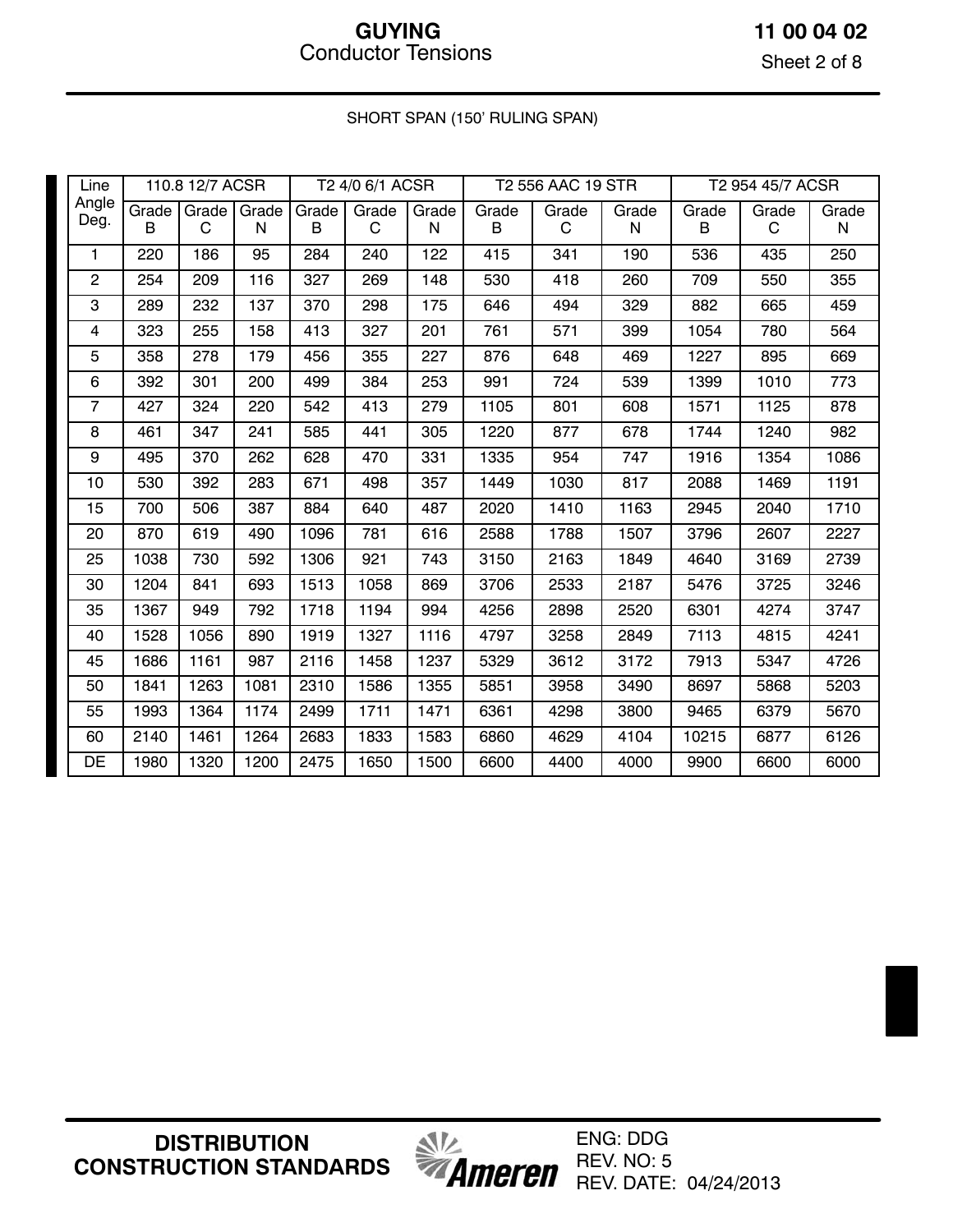**11 00 04 02**

Sheet 3 of 8

### MEDIUM SPAN (200' RULING SPAN)

| Line             |            | 1/0 AAAC 7 STR    |            |            | 556.6 AA 19 STR |            |            | 954 45/7 ACSR |            | 110.8 12/7 ACSR |            |                    |
|------------------|------------|-------------------|------------|------------|-----------------|------------|------------|---------------|------------|-----------------|------------|--------------------|
| Angle<br>Deg.    | Grade<br>B | <b>Grade</b><br>C | Grade<br>N | Grade<br>B | Grade<br>C      | Grade<br>N | Grade<br>В | Grade<br>C    | Grade<br>N | Grade<br>B      | Grade<br>C | Grade<br>${\sf N}$ |
| $\mathbf{1}$     | 273        | 232               | 118        | 416        | 343             | 188        | 476        | 394           | 214        | 290             | 246        | 125                |
| $\overline{c}$   | 314        | 259               | 142        | 522        | 414             | 253        | 591        | 471           | 284        | 333             | 275        | 151                |
| 3                | 354        | 286               | 166        | 629        | 485             | 317        | 706        | 548           | 354        | 376             | 304        | 177                |
| 4                | 394        | 312               | 191        | 735        | 556             | 382        | 821        | 624           | 423        | 419             | 332        | 203                |
| 5                | 434        | 339               | 215        | 842        | 627             | 446        | 936        | 701           | 493        | 463             | 361        | 230                |
| 6                | 474        | 366               | 240        | 948        | 698             | 511        | 1051       | 778           | 563        | 506             | 390        | 256                |
| $\overline{7}$   | 515        | 393               | 264        | 1054       | 769             | 575        | 1166       | 854           | 632        | 549             | 418        | 282                |
| 8                | 555        | 419               | 288        | 1160       | 839             | 640        | 1281       | 931           | 702        | 592             | 447        | 308                |
| $\boldsymbol{9}$ | 595        | 446               | 313        | 1267       | 910             | 704        | 1395       | 1007          | 772        | 634             | 475        | 334                |
| 10               | 635        | 473               | 337        | 1372       | 981             | 768        | 1510       | 1083          | 841        | 677             | 504        | 360                |
| 15               | 834        | 605               | 458        | 1900       | 1332            | 1089       | 2081       | 1463          | 1187       | 891             | 646        | 489                |
| 20               | 1032       | 737               | 578        | 2425       | 1682            | 1407       | 2648       | 1841          | 1531       | 1103            | 787        | 618                |
| 25               | 1227       | 867               | 697        | 2945       | 2028            | 1722       | 3209       | 2215          | 1872       | 1312            | 926        | 746                |
| 30               | 1421       | 995               | 815        | 3459       | 2370            | 2035       | 3765       | 2584          | 2210       | 1520            | 1064       | 872                |
| 35               | 1611       | 1122              | 931        | 3967       | 2707            | 2343       | 4313       | 2949          | 2543       | 1724            | 1200       | 996                |
| 40               | 1799       | 1246              | 1045       | 4467       | 3040            | 2647       | 4854       | 3308          | 2872       | 1925            | 1333       | 1119               |
| 45               | 1983       | 1368              | 1158       | 4958       | 3367            | 2946       | 5385       | 3661          | 3195       | 2122            | 1464       | 1239               |
| 50               | 2164       | 1487              | 1268       | 5441       | 3687            | 3240       | 5906       | 4007          | 3512       | 2316            | 1592       | 1357               |
| 55               | 2340       | 1604              | 1376       | 5912       | 4000            | 3527       | 6415       | 4345          | 3822       | 2505            | 1716       | 1473               |
| 60               | 2512       | 1718              | 1481       | 6373       | 4306            | 3807       | 6913       | 4675          | 4125       | 2689            | 1838       | 1586               |
| DE               | 2310       | 1540              | 1400       | 6105       | 4070            | 3700       | 6600       | 4400          | 4000       | 2475            | 1650       | 1500               |

**NOTE: Grade N represents tensions with no overload capacity factors.** 

**DISTRIBUTION CONSTRUCTION STANDARDS** *<u>SIV</u>*<br>*Ameren* 

ENG: DDG REV. NO: 5 REV. DATE: 04/24/2013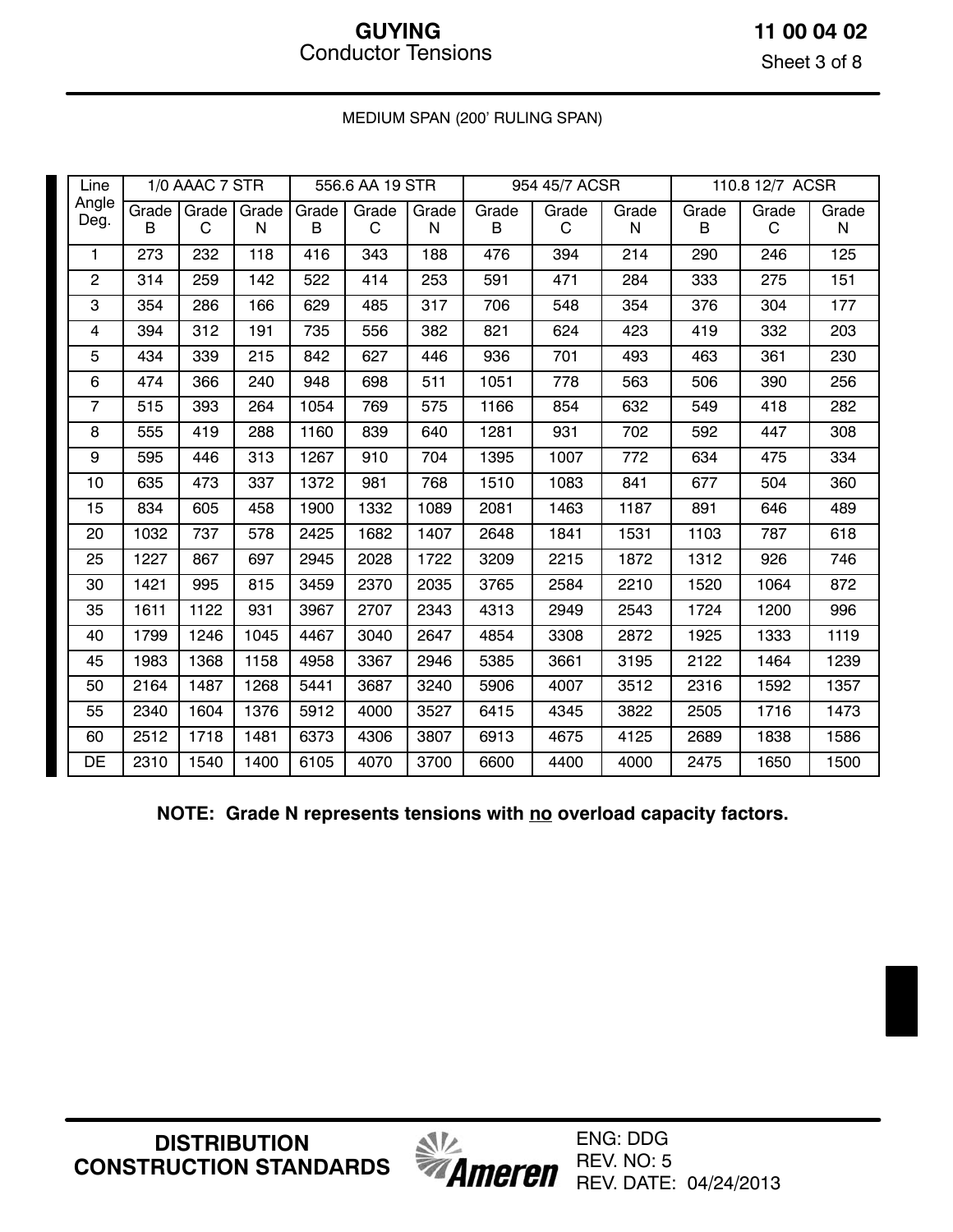Sheet 4 of 8

| Line           |         | T2 4/0 6/1 ACSR |         |         | T2 556 AAC |         | T2 954 45/7 ACSR |         |         |  |
|----------------|---------|-----------------|---------|---------|------------|---------|------------------|---------|---------|--|
| Angle<br>Deg.  | Grade B | Grade C         | Grade N | Grade B | Grade C    | Grade N | Grade B          | Grade C | Grade N |  |
| 1              | 377     | 319             | 162     | 537     | 443        | 243     | 700              | 570     | 325     |  |
| $\overline{2}$ | 433     | 357             | 196     | 674     | 534        | 326     | 916              | 714     | 456     |  |
| 3              | 489     | 394             | 230     | 810     | 626        | 409     | 1132             | 858     | 586     |  |
| $\overline{4}$ | 545     | 432             | 264     | 947     | 717        | 492     | 1348             | 1002    | 717     |  |
| 5              | 601     | 469             | 298     | 1084    | 808        | 574     | 1564             | 1146    | 848     |  |
| $6\phantom{1}$ | 657     | 506             | 332     | 1220    | 899        | 657     | 1779             | 1289    | 979     |  |
| $\overline{7}$ | 713     | 543             | 366     | 1356    | 989        | 740     | 1995             | 1433    | 1109    |  |
| 8              | 769     | 581             | 400     | 1493    | 1080       | 822     | 2210             | 1576    | 1240    |  |
| 9              | 824     | 618             | 434     | 1629    | 1171       | 905     | 2425             | 1720    | 1370    |  |
| 10             | 880     | 655             | 468     | 1765    | 1262       | 987     | 2640             | 1863    | 1500    |  |
| 15             | 1158    | 840             | 636     | 2443    | 1713       | 1399    | 3711             | 2576    | 2150    |  |
| 20             | 1433    | 1023            | 803     | 3116    | 2161       | 1807    | 4775             | 3285    | 2796    |  |
| 25             | 1706    | 1204            | 969     | 3783    | 2606       | 2212    | 5830             | 3988    | 3436    |  |
| 30             | 1975    | 1383            | 1133    | 4444    | 3045       | 2613    | 6874             | 4682    | 4069    |  |
| 35             | 2241    | 1559            | 1295    | 5095    | 3478       | 3009    | 7905             | 5368    | 4695    |  |
| 40             | 2502    | 1732            | 1454    | 5737    | 3905       | 3400    | 8920             | 6044    | 5312    |  |
| 45             | 2759    | 1902            | 1611    | 6368    | 4324       | 3783    | 9919             | 6708    | 5919    |  |
| 50             | 3010    | 2069            | 1764    | 6987    | 4736       | 4160    | 10899            | 7360    | 6515    |  |
| 55             | 3256    | 2231            | 1915    | 7593    | 5138       | 4529    | 11858            | 7997    | 7098    |  |
| 60             | 3495    | 2389            | 2061    | 8184    | 5530       | 4889    | 12795            | 8619    | 7668    |  |
| DE             | 3218    | 2145            | 1950    | 7838    | 5225       | 4750    | 12375            | 8250    | 7500    |  |

MEDIUM SPAN (200' RULING SPAN)

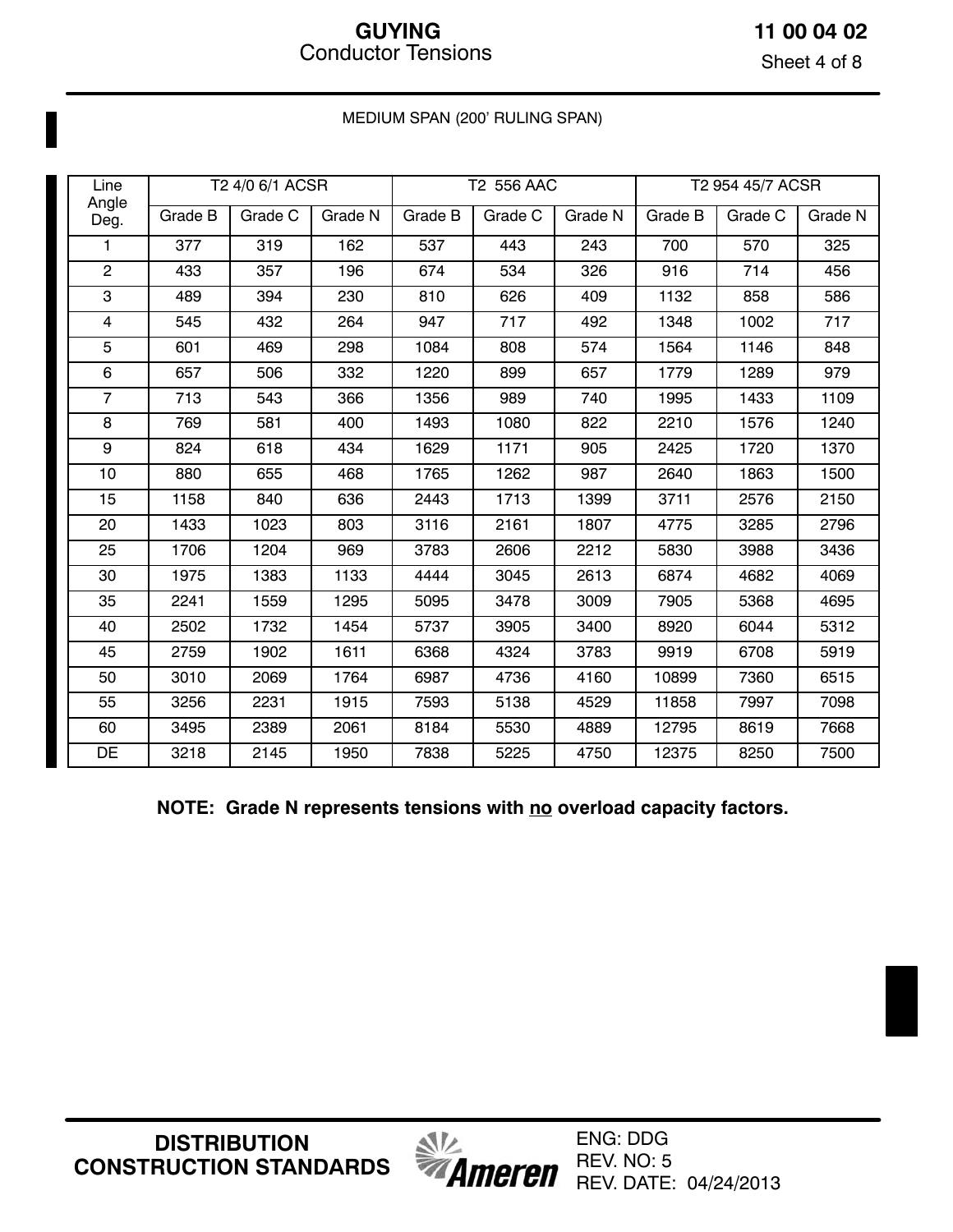Sheet 5 of 8

| Line           |              | 1/0 AAAC 7 STR |       |       | 556.5 AA 19 STR |       |       | 954 45/7 ACSR |       |       | 110.8 12/7 ACSR |       |  |
|----------------|--------------|----------------|-------|-------|-----------------|-------|-------|---------------|-------|-------|-----------------|-------|--|
| Angle          | <b>Grade</b> | Grade          | Grade | Grade | Grade           | Grade | Grade | Grade         | Grade | Grade | Grade           | Grade |  |
| Deg.           | B            | C              | N     | В     | C               | N     | B     | C             | N     | B     | C               | N     |  |
| 1              | 339          | 288            | 145   | 508   | 421             | 228   | 595   | 493           | 268   | 360   | 306             | 155   |  |
| $\overline{c}$ | 386          | 320            | 174   | 629   | 501             | 301   | 739   | 589           | 355   | 412   | 341             | 186   |  |
| 3              | 434          | 351            | 203   | 749   | 582             | 375   | 883   | 685           | 442   | 464   | 375             | 218   |  |
| 4              | 481          | 383            | 232   | 870   | 663             | 448   | 1027  | 781           | 529   | 516   | 410             | 249   |  |
| 5              | 528          | 414            | 260   | 991   | 743             | 521   | 1170  | 876           | 616   | 567   | 444             | 280   |  |
| 6              | 576          | 446            | 289   | 1112  | 823             | 594   | 1314  | 972           | 704   | 619   | 478             | 312   |  |
| $\overline{7}$ | 623          | 477            | 318   | 1232  | 904             | 667   | 1458  | 1068          | 791   | 671   | 513             | 343   |  |
| 8              | 670          | 509            | 346   | 1353  | 984             | 740   | 1601  | 1163          | 878   | 722   | 547             | 374   |  |
| 9              | 718          | 540            | 375   | 1473  | 1064            | 813   | 1744  | 1259          | 964   | 774   | 581             | 405   |  |
| 10             | 765          | 572            | 404   | 1593  | 1144            | 886   | 1887  | 1354          | 1051  | 825   | 616             | 437   |  |
| 15             | 999          | 728            | 546   | 2192  | 1543            | 1250  | 2601  | 1829          | 1484  | 1081  | 786             | 592   |  |
| 20             | 1232         | 883            | 688   | 2788  | 1940            | 1611  | 3309  | 2301          | 1914  | 1335  | 955             | 747   |  |
| 25             | 1463         | 1036           | 828   | 3377  | 2332            | 1969  | 4012  | 2768          | 2341  | 1587  | 1122            | 900   |  |
| 30             | 1691         | 1187           | 967   | 3961  | 2720            | 2323  | 4706  | 3230          | 2762  | 1835  | 1287            | 1051  |  |
| 35             | 1915         | 1336           | 1103  | 4537  | 3103            | 2673  | 5392  | 3686          | 3179  | 2080  | 1450            | 1200  |  |
| 40             | 2136         | 1482           | 1238  | 5104  | 3480            | 3018  | 6067  | 4135          | 3590  | 2322  | 1610            | 1347  |  |
| 45             | 2353         | 1626           | 1370  | 5661  | 3850            | 3357  | 6731  | 4576          | 3994  | 2558  | 1766            | 1492  |  |
| 50             | 2565         | 1766           | 1500  | 6208  | 4213            | 3690  | 7382  | 5009          | 4390  | 2790  | 1920            | 1633  |  |
| 55             | 2773         | 1903           | 1627  | 6743  | 4568            | 4016  | 8019  | 5431          | 4778  | 3016  | 2069            | 1772  |  |
| 60             | 2975         | 2037           | 1751  | 7265  | 4915            | 4334  | 8641  | 5844          | 5156  | 3237  | 2215            | 1907  |  |
| DE             | 2723         | 1815           | 1650  | 6930  | 4620            | 4200  | 8250  | 5500          | 5000  | 2970  | 1981            | 1800  |  |

LONG SPAN (250' RULING SPAN)

**NOTE: Grade N represents tensions with no overload capacity factors.** 

**DISTRIBUTION CONSTRUCTION STANDARDS**

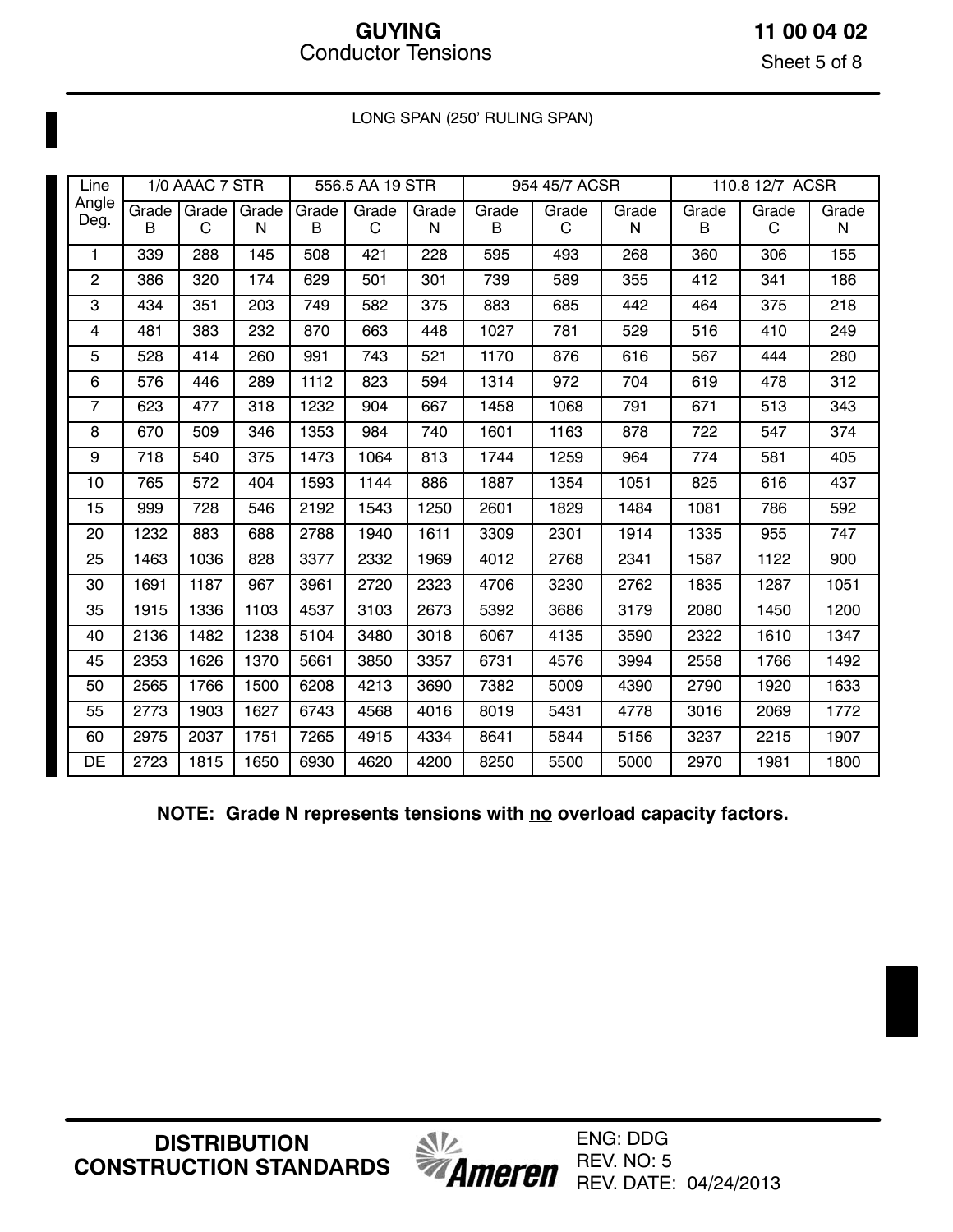**11 00 04 02** Sheet 6 of 8

#### LONG SPAN (250' RULING SPAN)

| Line                    |      | T2 4/0 6/1 ACSR |           |      | T2 556 AAC     |              | T2 954 45/7 ACSR |             |              |  |
|-------------------------|------|-----------------|-----------|------|----------------|--------------|------------------|-------------|--------------|--|
| Angle<br>Deg.           |      | Grade           |           |      | Grade          |              |                  | Grade       |              |  |
|                         | B    | $\mathbf C$     | ${\sf N}$ | B    | $\overline{C}$ | $\mathsf{N}$ | B                | $\mathsf C$ | $\mathsf{N}$ |  |
| $\mathbf{1}$            | 468  | 398             | 201       | 644  | 536            | 287          | 865              | 706         | 399          |  |
| $\overline{c}$          | 536  | 443             | 242       | 788  | 632            | 375          | 1124             | 878         | 556          |  |
| 3                       | 603  | 488             | 283       | 932  | 728            | 462          | 1383             | 1051        | 713          |  |
| $\overline{\mathbf{4}}$ | 671  | 533             | 324       | 1076 | 824            | 549          | 1642             | 1224        | 870          |  |
| 5                       | 739  | 578             | 365       | 1219 | 920            | 636          | 1901             | 1396        | 1027         |  |
| 6                       | 806  | 623             | 406       | 1363 | 1015           | 723          | 2159             | 1568        | 1184         |  |
| $\overline{7}$          | 873  | 668             | 447       | 1507 | 1111           | 810          | 2418             | 1741        | 1341         |  |
| 8                       | 941  | 712             | 488       | 1650 | 1206           | 897          | 2676             | 1913        | 1497         |  |
| 9                       | 1008 | 757             | 529       | 1793 | 1302           | 984          | 2934             | 2085        | 1654         |  |
| 10                      | 1075 | 802             | 569       | 1936 | 1397           | 1071         | 3192             | 2257        | 1810         |  |
| 15                      | 1409 | 1024            | 772       | 2650 | 1872           | 1504         | 4477             | 3113        | 2590         |  |
| 20                      | 1741 | 1245            | 974       | 3358 | 2344           | 1934         | 5754             | 3963        | 3364         |  |
| 25                      | 2070 | 1463            | 1174      | 4060 | 2811           | 2360         | 7020             | 4806        | 4132         |  |
| 30                      | 2394 | 1679            | 1371      | 4754 | 3272           | 2781         | 8272             | 5639        | 4893         |  |
| 35                      | 2714 | 1891            | 1566      | 5439 | 3728           | 3198         | 9509             | 6462        | 5644         |  |
| 40                      | 3029 | 2100            | 1758      | 6113 | 4176           | 3608         | 10727            | 7273        | 6384         |  |
| 45                      | 3338 | 2304            | 1947      | 6776 | 4616           | 4012         | 11925            | 8070        | 7112         |  |
| 50                      | 3640 | 2504            | 2132      | 7427 | 5048           | 4408         | 13101            | 8851        | 7827         |  |
| 55                      | 3936 | 2700            | 2312      | 8063 | 5470           | 4795         | 14251            | 9615        | 8526         |  |
| 60                      | 4224 | 2890            | 2489      | 8683 | 5881           | 5173         | 15374            | 10362       | 9210         |  |
| DE                      | 3878 | 2585            | 2350      | 8250 | 5500           | 5000         | 14850            | 9900        | 9000         |  |

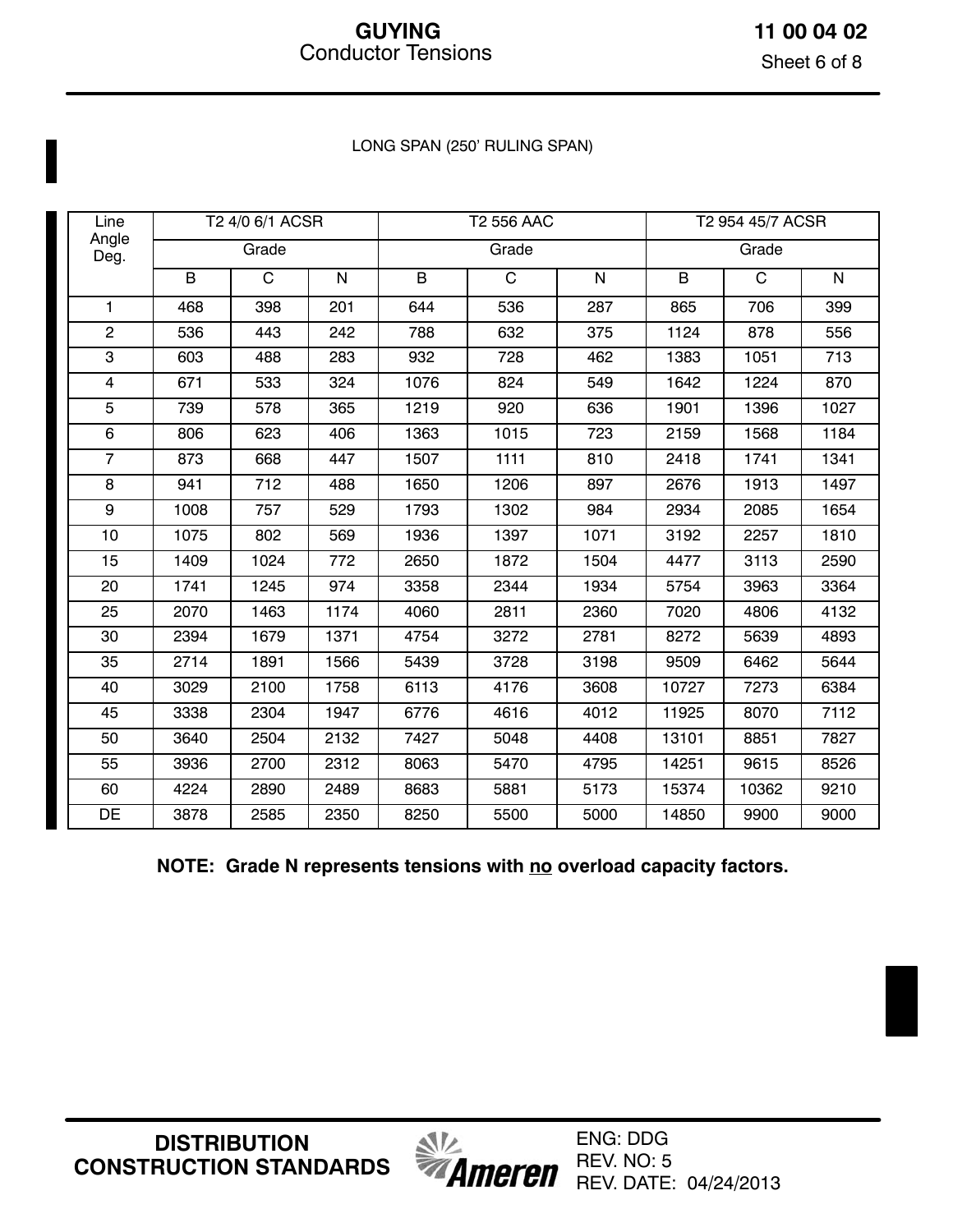### EXTRA LONG SPAN (300' RULING SPAN)

| Line           |            | 1/0 AAAC 7 STR |            |            | 556.5 AAC 19 STR |            |            | 954 45/7 ACSR |            | 110.8 12/7 ACSR |            |                       |
|----------------|------------|----------------|------------|------------|------------------|------------|------------|---------------|------------|-----------------|------------|-----------------------|
| Angle<br>Deg.  | Grade<br>B | Grade<br>C     | Grade<br>N | Grade<br>B | Grade<br>C       | Grade<br>N | Grade<br>B | Grade<br>C    | Grade<br>N | Grade<br>B      | Grade<br>C | Grade<br>$\mathsf{N}$ |
| 1              | 403        | 343            | 172        | 594        | 495              | 264        | 685        | 572           | 304        | 431             | 366        | 185                   |
| $\overline{c}$ | 456        | 379            | 204        | 723        | 581              | 343        | 829        | 668           | 391        | 491             | 406        | 221                   |
| 3              | 509        | 414            | 237        | 853        | 667              | 421        | 973        | 764           | 478        | 552             | 447        | 258                   |
| 4              | 562        | 449            | 269        | 982        | 754              | 500        | 1117       | 860           | 565        | 612             | 487        | 295                   |
| 5              | 615        | 485            | 301        | 1111       | 840              | 578        | 1260       | 956           | 652        | 672             | 527        | 331                   |
| 6              | 669        | 520            | 333        | 1241       | 926              | 656        | 1404       | 1051          | 740        | 732             | 567        | 368                   |
| $\overline{7}$ | 722        | 555            | 365        | 1370       | 1012             | 735        | 1548       | 1147          | 827        | 793             | 607        | 404                   |
| 8              | 775        | 591            | 398        | 1499       | 1098             | 813        | 1691       | 1242          | 914        | 853             | 647        | 441                   |
| 9              | 827        | 626            | 430        | 1628       | 1184             | 891        | 1834       | 1338          | 1000       | 913             | 687        | 477                   |
| 10             | 880        | 661            | 462        | 1757       | 1270             | 969        | 1977       | 1433          | 1087       | 973             | 727        | 514                   |
| 15             | 1143       | 836            | 622        | 2398       | 1697             | 1359       | 2690       | 1908          | 1520       | 1272            | 926        | 695                   |
| 20             | 1404       | 1010           | 780        | 3036       | 2121             | 1746       | 3398       | 2379          | 1950       | 1568            | 1123       | 875                   |
| 25             | 1663       | 1181           | 937        | 3667       | 2541             | 2129       | 4100       | 2846          | 2376       | 1861            | 1318       | 1054                  |
| 30             | 1918       | 1350           | 1093       | 4292       | 2957             | 2509       | 4793       | 3307          | 2797       | 2151            | 1510       | 1230                  |
| 35             | 2169       | 1517           | 1246       | 4908       | 3366             | 2883       | 5478       | 3762          | 3214       | 2437            | 1700       | 1404                  |
| 40             | 2416       | 1681           | 1397       | 5515       | 3770             | 3253       | 6152       | 4209          | 3624       | 2718            | 1886       | 1576                  |
| 45             | 2659       | 1842           | 1545       | 6112       | 4166             | 3616       | 6814       | 4650          | 4027       | 2994            | 2069       | 1744                  |
| 50             | 2897       | 1999           | 1690       | 6696       | 4554             | 3972       | 7464       | 5080          | 4422       | 3264            | 2247       | 1909                  |
| 55             | 3129       | 2152           | 1832       | 7269       | 4934             | 4320       | 8099       | 5502          | 4810       | 3528            | 2422       | 2071                  |
| 60             | 3355       | 2301           | 1971       | 7827       | 5304             | 4661       | 8719       | 5828          | 5188       | 3786            | 2592       | 2228                  |
| DE             | 3053       | 2035           | 1850       | 7425       | 4950             | 4500       | 8250       | 5500          | 5000       | 3465            | 2310       | 2100                  |

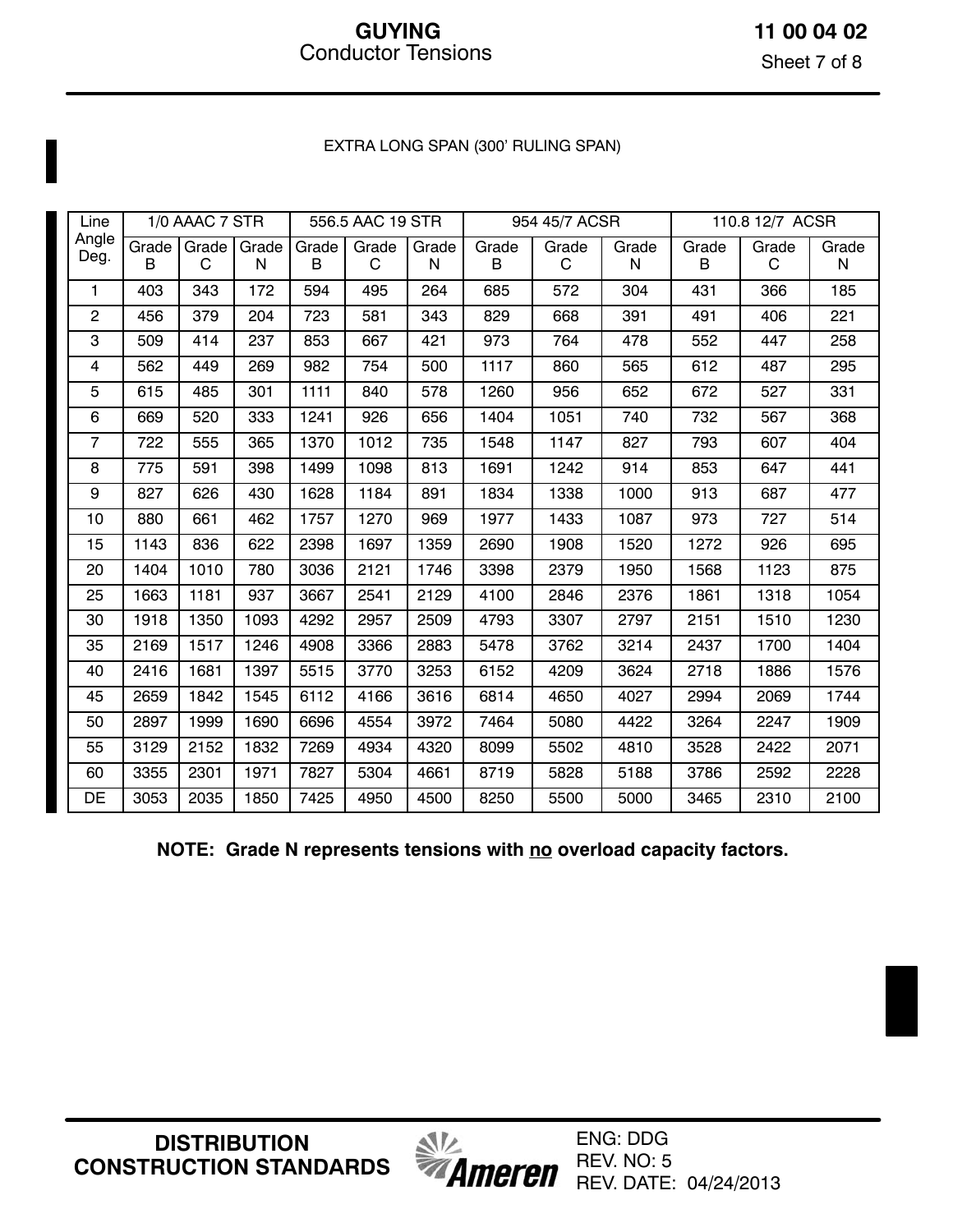### EXTRA LONG SPAN (300' RULING SPAN)

| Line           |      | T2 4/0 6/1 ACSR |      |      | T2 556 AAC 19 STR |      | T2 954 45/7 ACSR |              |      |  |
|----------------|------|-----------------|------|------|-------------------|------|------------------|--------------|------|--|
| Angle<br>Deg.  |      | Grade           |      |      | Grade             |      |                  | Grade        |      |  |
|                | B    | $\mathsf{C}$    | N    | B    | $\mathsf{C}$      | N    | B                | $\mathsf{C}$ | N.   |  |
| $\mathbf{1}$   | 560  | 476             | 240  | 744  | 624               | 327  | 986              | 812          | 448  |  |
| $\overline{2}$ | 639  | 529             | 288  | 888  | 720               | 415  | 1245             | 985          | 605  |  |
| $\overline{3}$ | 718  | 581             | 336  | 1032 | 816               | 502  | 1504             | 1157         | 762  |  |
| 4              | 797  | 634             | 384  | 1176 | 912               | 589  | 1763             | 1330         | 919  |  |
| 5              | 876  | 687             | 432  | 1319 | 1008              | 676  | 2022             | 1503         | 1076 |  |
| 6              | 955  | 739             | 480  | 1463 | 1103              | 763  | 2280             | 1675         | 1232 |  |
| $\overline{7}$ | 1034 | 792             | 528  | 1606 | 1199              | 850  | 2539             | 1847         | 1389 |  |
| 8              | 1113 | 844             | 575  | 1750 | 1294              | 937  | 2797             | 2019         | 1546 |  |
| 9              | 1191 | 896             | 623  | 1893 | 1390              | 1024 | 3055             | 2191         | 1702 |  |
| 10             | 1270 | 949             | 671  | 2036 | 1485              | 1111 | 3313             | 2363         | 1858 |  |
| 15             | 1661 | 1209            | 909  | 2749 | 1959              | 1543 | 4597             | 3218         | 2638 |  |
| 20             | 2049 | 1467            | 1144 | 3456 | 2430              | 1973 | 5873             | 4068         | 3412 |  |
| 25             | 2434 | 1722            | 1378 | 4157 | 2897              | 2399 | 7138             | 4910         | 4180 |  |
| 30             | 2813 | 1974            | 1609 | 4850 | 3357              | 2820 | 8389             | 5742         | 4940 |  |
| 35             | 3187 | 2223            | 1837 | 5534 | 3812              | 3236 | 9624             | 6564         | 5690 |  |
| 40             | 3556 | 2467            | 2062 | 6207 | 4259              | 3646 | 10841            | 7373         | 6430 |  |
| 45             | 3917 | 2706            | 2282 | 6869 | 4698              | 4049 | 12037            | 8168         | 7157 |  |
| 50             | 4271 | 2940            | 2499 | 7517 | 5128              | 4444 | 13210            | 8947         | 7871 |  |
| 55             | 4617 | 3169            | 2710 | 8151 | 5548              | 4830 | 14358            | 9710         | 8569 |  |
| 60             | 4954 | 3391            | 2917 | 8770 | 5957              | 5208 | 15479            | 10454        | 9252 |  |
| DE             | 4538 | 3025            | 2750 | 8250 | 5500              | 5000 | 14850            | 9900         | 9000 |  |

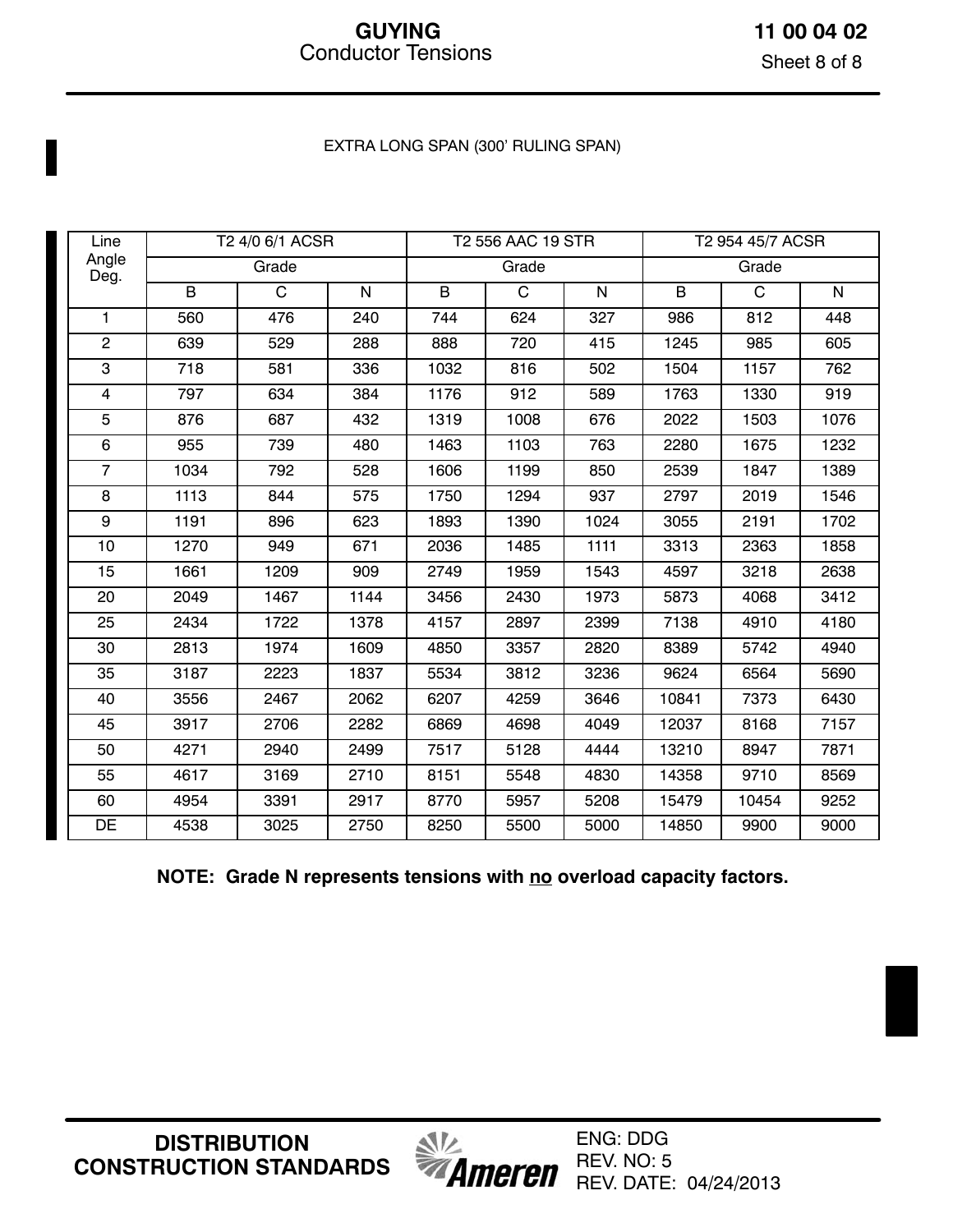### **GUYING** Assembly − Insulator, Guy



#### NOTE:

- 1. If installing insulator in existing guy, Operation Code 918 must be added.
- 2. Porcelain insulators to be used in Missouri only.

|    |   | Stnd. / Stk. No. | <b>Description</b>                    | 11 00 40 ** | 01             | 02         | 03             | 04             | 05             | 06             | 07               | 08             | 09             |
|----|---|------------------|---------------------------------------|-------------|----------------|------------|----------------|----------------|----------------|----------------|------------------|----------------|----------------|
|    |   |                  |                                       |             |                | 15kV Insl. |                |                |                |                | Fiberglass Insl. |                |                |
|    |   | 25 56 047        | Insulator - $15kV$ , $1/4"$           |             |                |            |                |                |                |                |                  |                |                |
| 2  | A | 25 56 048        | Insulator - 15kV, $3/8$ " or $7/16$ " |             |                |            | 1              |                |                |                |                  |                |                |
|    |   | 25 56 070        | Insulator - Fiberglass, 45"           |             |                |            |                |                |                |                |                  |                |                |
|    |   | 25 56 058        | Insulator - Fiberglass, 88"           |             |                |            |                |                |                |                |                  |                |                |
|    |   | 23 68 241        | Grip - Guy, $1/4$ "                   |             | $\overline{2}$ |            |                | $\overline{2}$ |                |                | 2                |                |                |
|    | B | 23 68 237        | Grip - Guy, 3/8"                      |             |                | 2          |                |                | $\overline{c}$ |                |                  | $\overline{2}$ |                |
|    |   | 23 68 238        | Grip - Guy, 7/16"                     |             |                |            | $\overline{2}$ |                |                | $\overline{2}$ |                  |                | $\overline{2}$ |
|    | C | 23 68 327        | Roller - Guy                          |             |                |            |                |                |                |                |                  |                |                |
| 1@ | D | 918              | Install Guy                           |             | 2              | 2          | $\overline{2}$ | 2              | 2              | 2              | $\overline{2}$   | 2              | 2              |

**DISTRIBUTION CONSTRUCTION STANDARDS**



ENG: DDG REV. NO: 3 REV. DATE: 03/21/16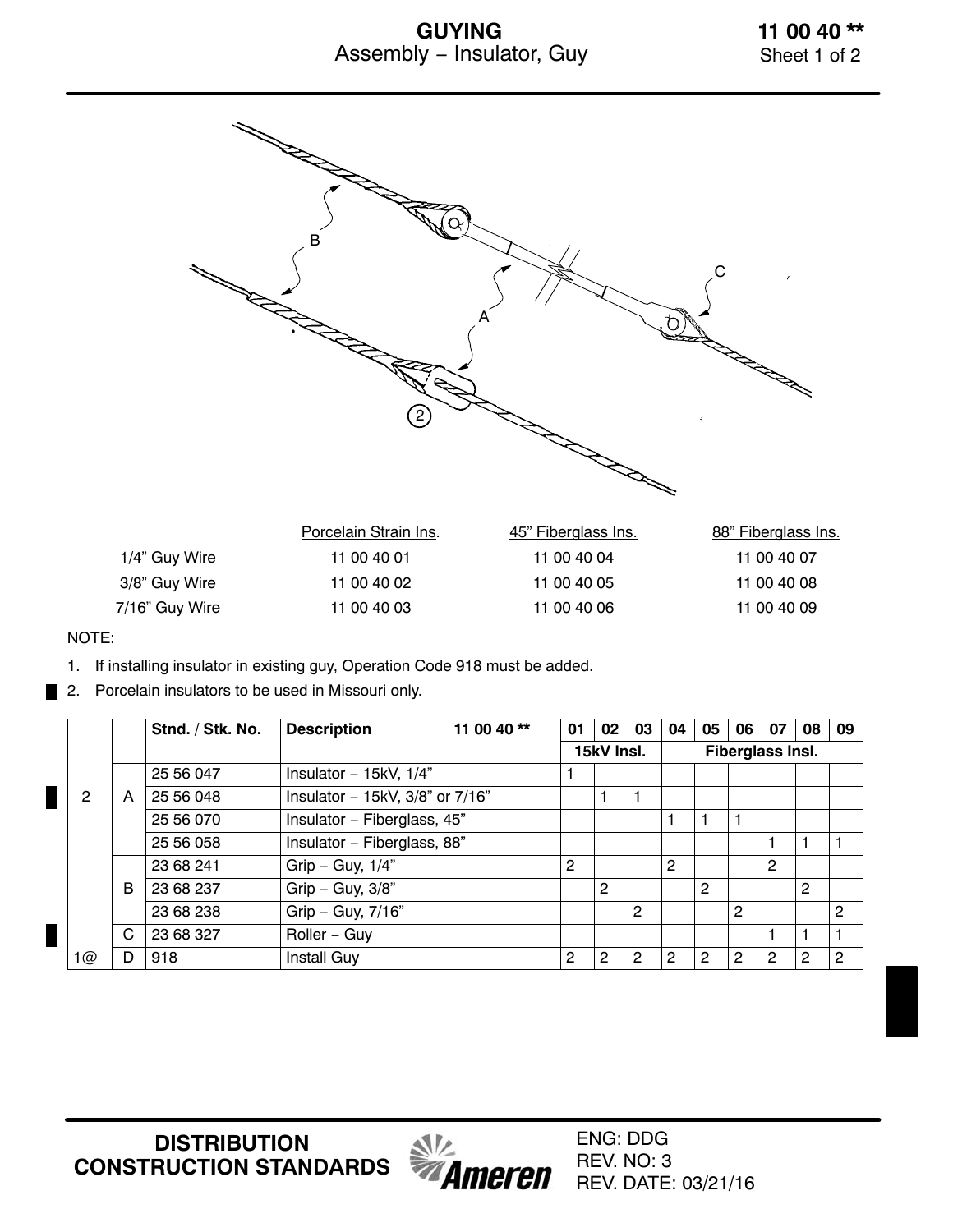### **GUYING** Assembly − Insulator, Guy

**11 00 40 \*\*** Sheet 2 of 2



|   | Stnd. /Stk.<br>No. | <b>Description</b>          | 11 00 40 $**$ | 10 | 11 | 12 | 13 | 14 | 15             |
|---|--------------------|-----------------------------|---------------|----|----|----|----|----|----------------|
| A | 25 56 070          | Insulator - Fiberglass, 45" |               |    |    |    |    |    |                |
|   | 25 56 058          | Insulator - Fiberglass, 88" |               |    |    | 2  | 2  | 2  | $\overline{2}$ |
| B | 23 68 237          | Grip - Guy $3/8$ "          |               |    |    |    |    |    |                |
|   | 23 68 238          | Grip - Guy 7/16"            |               |    |    |    |    |    |                |
| C | 23 59 064          | Link - Figure 8             |               |    |    |    |    | 2  | $\overline{2}$ |
| D | 918                | <b>Install Guy</b>          |               | 2  | ◠  | 2  | 2  | 3  | 3              |

**DISTRIBUTION CONSTRUCTION STANDARDS**



ENG: DDG REV. NO: 3 REV. DATE: 03/21/16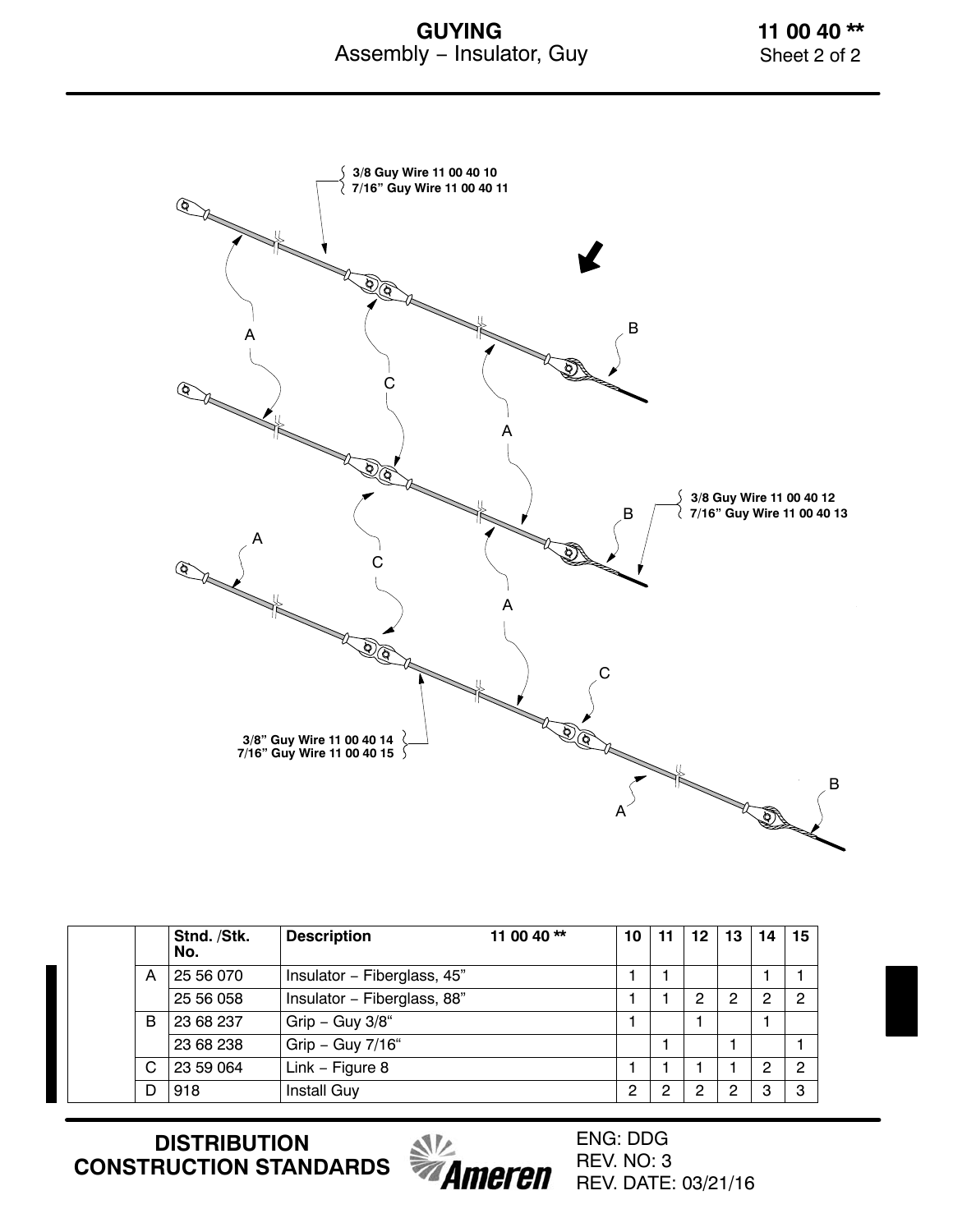



#### NOTE:

- 1. This DCS may only be used on guy stub poles where the span guy is insulated and there are no other energized conductor or communication attachments on the pole.
- 2. DCS 11 00 41 01 for 1/4" guy is not to be used in Illinois.

|            |   | Stnd. /       | <b>Description</b><br>11 00 41 ** | 01   | 02   | 04    |
|------------|---|---------------|-----------------------------------|------|------|-------|
|            |   | Stk. No.      |                                   | 1/4" | 3/8" | 7/16" |
|            |   | 27 59 016     | Wire $-$ Guy, $1/4$ "             | 40   |      |       |
|            | A | 27 59 020     | Wire $-$ Guy, $3/8$ "             |      | 40   |       |
|            |   | 27 59 022     | $Wire - Guy, 7/16"$               |      |      | 40    |
|            | B | 11 00 56 01   | Hook - Guy, Light Duty            | 1    |      |       |
|            |   | 11 00 56 02   | Hook - Guy, Heavy Duty            |      | 1    | 1     |
|            |   | 23 68 241     | Grip - Guy, $1/4$ "               | 3    |      |       |
|            | D | 23 68 237     | $Grip - Guy, 3/8"$                |      | 3    |       |
|            |   | 23 68 238     | Grip - Guy, 7/16"                 |      |      | 3     |
|            | E | 23 68 300     | Deadend - Auto 1/4"               | 1    |      |       |
|            |   | 23 68 299     | Deadend - Auto 3/8"               |      | 1    |       |
|            |   | 23 68 301     | Deadend - Auto 7/16"              |      |      | 1     |
| @          | F | 11 00 60**    | Anchor - Screw                    | 1    | 1    | 1     |
|            |   | 11 00 63 $**$ | Anchor - Screw, Hi-Torque         | 1    | 1    | 1     |
|            | G | 23 78 091     | Protector - Guy                   | 1    | 1    |       |
| $^{\circ}$ |   | 11 00 40**    | Assembly - Insulator, Guy         | 1    | 1    | 1     |
|            |   | 918           | <b>Install Guy</b>                | 2    | 2    | 2     |

**DISTRIBUTION CONSTRUCTION STANDARDS**



ENG:DDG REV. NO: 10 REV. DATE: 11/13/15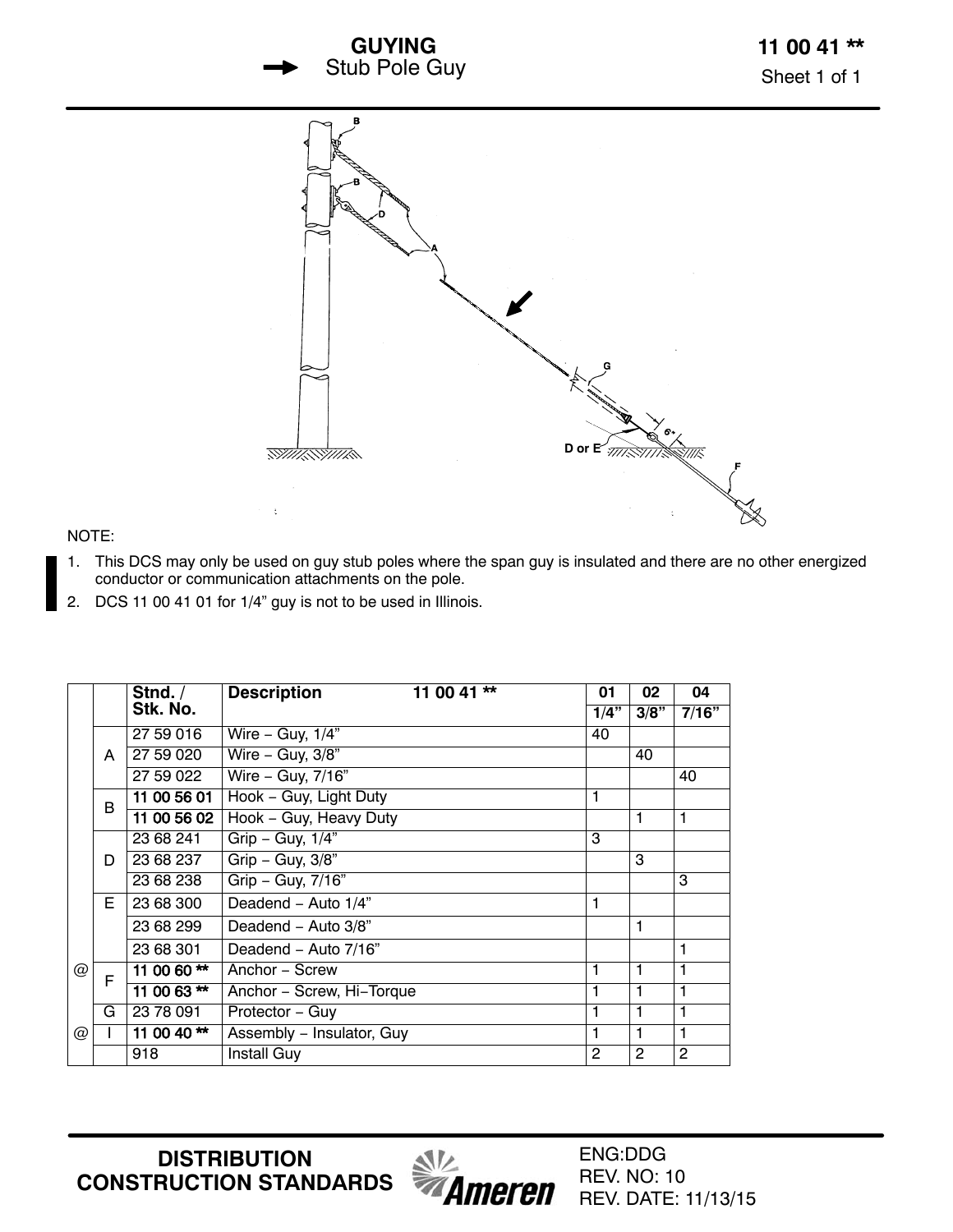

#### NOTES:

- 1. Omit insulator if not required. Insert additional insulators if needed. See DCS [11 00 01 \\*\\*](https://ameren.sharepoint.com/:b:/r/sites/DistributionStandards/Construction%20Standards/Standards%20Only/11%20Guying/11%2000%2001%2001.pdf?csf=1&e=A1boPd) for insulator location and requirements.
- 2. 88"FG insulator (Stk. No. 25 56 058) may be used in place of the 45"FG insulator where required.
- 3. For anchors with three guys attached, use DCS 11 00 42 05 or 11 00 42 06.

|                 |   | Stnd. / Stk. No. | <b>Description</b><br>11 00 42   | 02   | 04             | 05             | 06             |
|-----------------|---|------------------|----------------------------------|------|----------------|----------------|----------------|
|                 |   |                  |                                  | 3/8" | 7/16"          | 3/8"           | 7/16"          |
|                 | A | 27 59 020        | Wire - Guy, 3/8"                 | 40   |                | 120            |                |
|                 |   | 27 59 022        | Wire - Guy, 7/16"                |      | 40             |                | 120            |
| $^{\circledR}$  | B | 11 00 56 03      | Hook - Guy, Heavy Duty           |      | 1              | 3              | 3              |
|                 |   | 11 00 56 04      | Hook - Guy, Heavy Duty           |      | 1              | 3              | 3              |
| 2@              | C | 25 56 070        | Insulator - Guy, FG 45"          |      | 1              | 3              | 3              |
|                 |   | 25 56 058        | Insulator - Guy, FG 88"          | 1    | 1              | 3              | 3              |
|                 | E | 23 68 237        | $Grip - Guy, 3/8"$               | 1    |                | 3              |                |
|                 |   | 23 68 238        | Grip - Guy, 7/16"                |      | 1              |                | 3              |
| 3               | F | 23 68 299        | Deadend - Auto, 3/8"             |      |                | $\overline{2}$ |                |
|                 |   | 23 68 301        | Deadend - Auto, 7/16"            |      | 1              |                | $\overline{2}$ |
|                 |   | 23 68 744        | Deadend - Auto, 3/8", Long Bail  |      |                | 1              |                |
|                 |   | 23 78 454        | Deadend - Auto, 7/16", Long Bail |      |                |                | $\mathbf{1}$   |
| $^{\copyright}$ | G | 11 00 60 **      | Anchor - Screw                   |      | 1              | $\mathbf{1}$   | 1              |
|                 |   | 11 00 63**       | Anchor - Screw, Hi-Torque        |      | 1              | 1              | 1              |
|                 | H | 23 78 091        | Marker - Guy                     |      | 1              | 1              | 1              |
| 1@              |   | 11 00 40**       | Assembly - Insulator, Guy        |      | 1              | 3              | 3              |
|                 |   | 918              | <b>Install Guy</b>               | 2    | $\overline{c}$ | 6              | 6              |

**DISTRIBUTION CONSTRUCTION STANDARDS**

*<u><i><b>MILA</u>*<br>*Ameren*</u>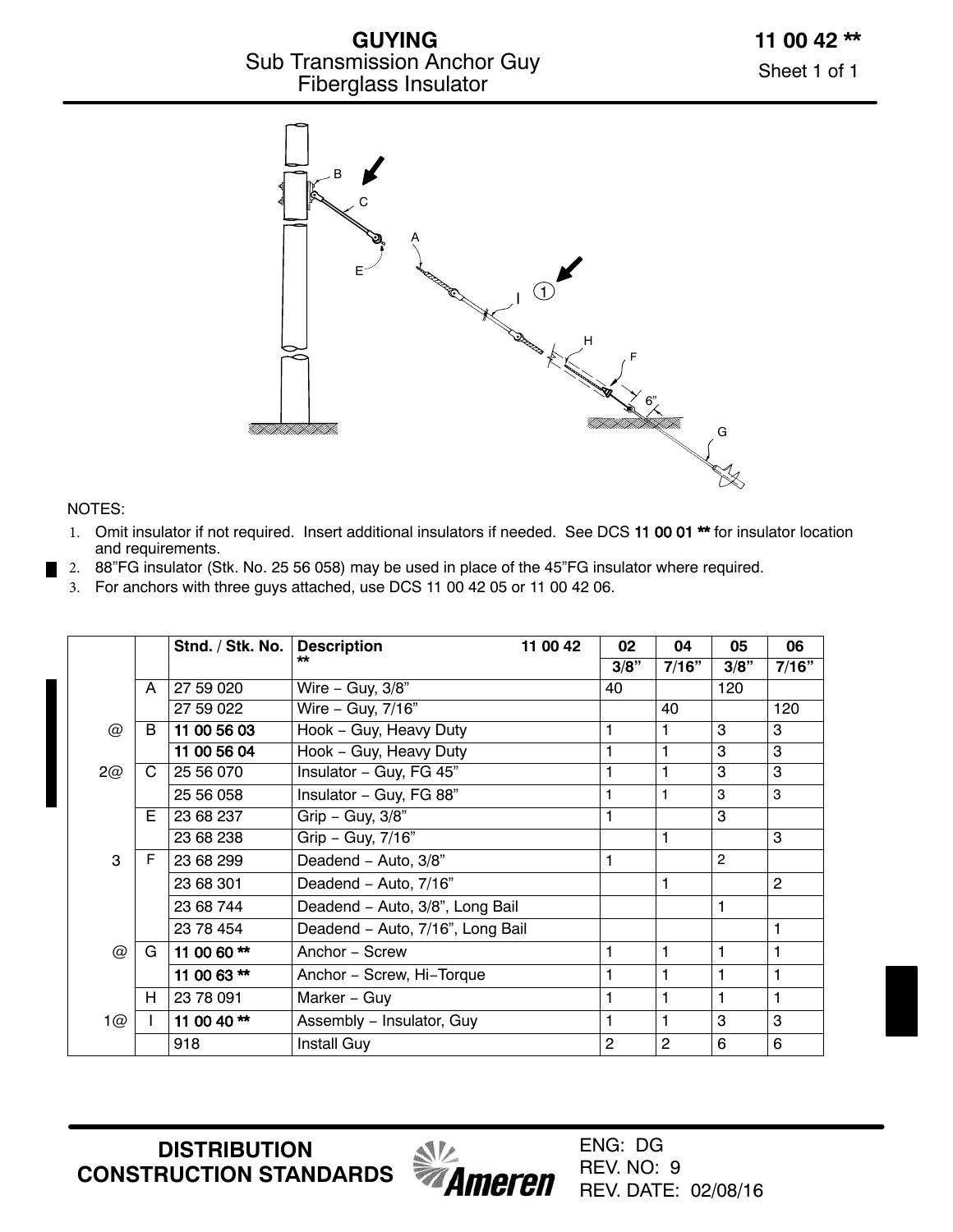**GUYING** Anchor Guy Fiberglass Insulator At The Pole



#### NOTES:

- 1. Insert additional insulator if needed. See DCS 11 00 01<sup>\*\*</sup> for insulator location and requirements.
	- 2. Use 88" guy strain if additional electrical clearance is required where 45" does not meet the NESC code.
- 3. See DCS 11 00 56 $**$  for guy hook assembly.

|                |    | Stnd. / Stk.  | 11 00 43 **<br><b>Description</b> | 01             | 03             | 05             | 07           | 09           | 11             |
|----------------|----|---------------|-----------------------------------|----------------|----------------|----------------|--------------|--------------|----------------|
|                |    | No.           |                                   |                | 1/4"           |                | 3/8"         |              | 7/16"          |
|                | A  | 27 59 016     | Wire - Guy, $1/4$ "               | 40             | 40             |                |              |              |                |
|                |    | 27 59 020     | Wire $-$ Guy, $3/8$ "             |                |                | 40             | 40           |              |                |
|                |    | 27 59 022     | Wire - Guy, 7/16"                 |                |                |                |              | 40           | 40             |
|                | B  | 11 00 56 03   | Hook - Guy, HD                    | 1              | $\mathbf{1}$   | 1              | 1            | 1            | 1              |
| $\overline{2}$ | C  | 25 56 070     | Insulator - Guy, FG 45"           | 1              |                | 1              |              | $\mathbf{1}$ |                |
|                |    | 25 56 058     | Insulator - Guy, FG 88"           |                | 1              |                | 1            |              | 1              |
|                | D  | 23 68 241     | Grip - Guy, $1/4$ "               | 1              | 1              |                |              |              |                |
|                |    | 23 68 237     | Grip - Guy, $3/8$ "               |                |                | 1              | $\mathbf{1}$ |              |                |
|                |    | 23 68 238     | Grip - Guy, 7/16"                 |                |                |                |              | 1            | 1              |
|                | F. | 23 68 300     | Deadend-Auto, 1/4"                | 1              | 1              |                |              |              |                |
|                |    | 23 68 299     | Deadend-Auto, 3/8"                |                |                | 1              | 1            |              |                |
|                |    | 23 68 301     | Deadend-Auto, 7/16"               |                |                |                |              | 1            | 1              |
| @              | F. | 11 00 60 **   | Anchor - Screw                    | 1              | 1              | 1              | 1            | 1            | 1              |
|                |    | 11 00 63 $**$ | Anchor - Screw, Hi-Torque         | 1              | $\mathbf{1}$   | 1              | 1            | $\mathbf{1}$ | 1              |
|                | G  | 23 78 091     | Marker - Guy                      | 1              | 1              | 1              | $\mathbf{1}$ | 1            | 1              |
| 1@             | H  | 11 00 40 $**$ | Assembly - Insulator, Guy         | 1              | 1              | 1              | 1            | 1            | 1              |
|                |    | 918           | Install Guy                       | $\overline{2}$ | $\overline{2}$ | $\overline{2}$ | 2            | 2            | $\overline{2}$ |

**DISTRIBUTION CONSTRUCTION STANDARDS**



ENG: KSP REV. NO: 10 **Ameren** REV. DATE: 11/18/15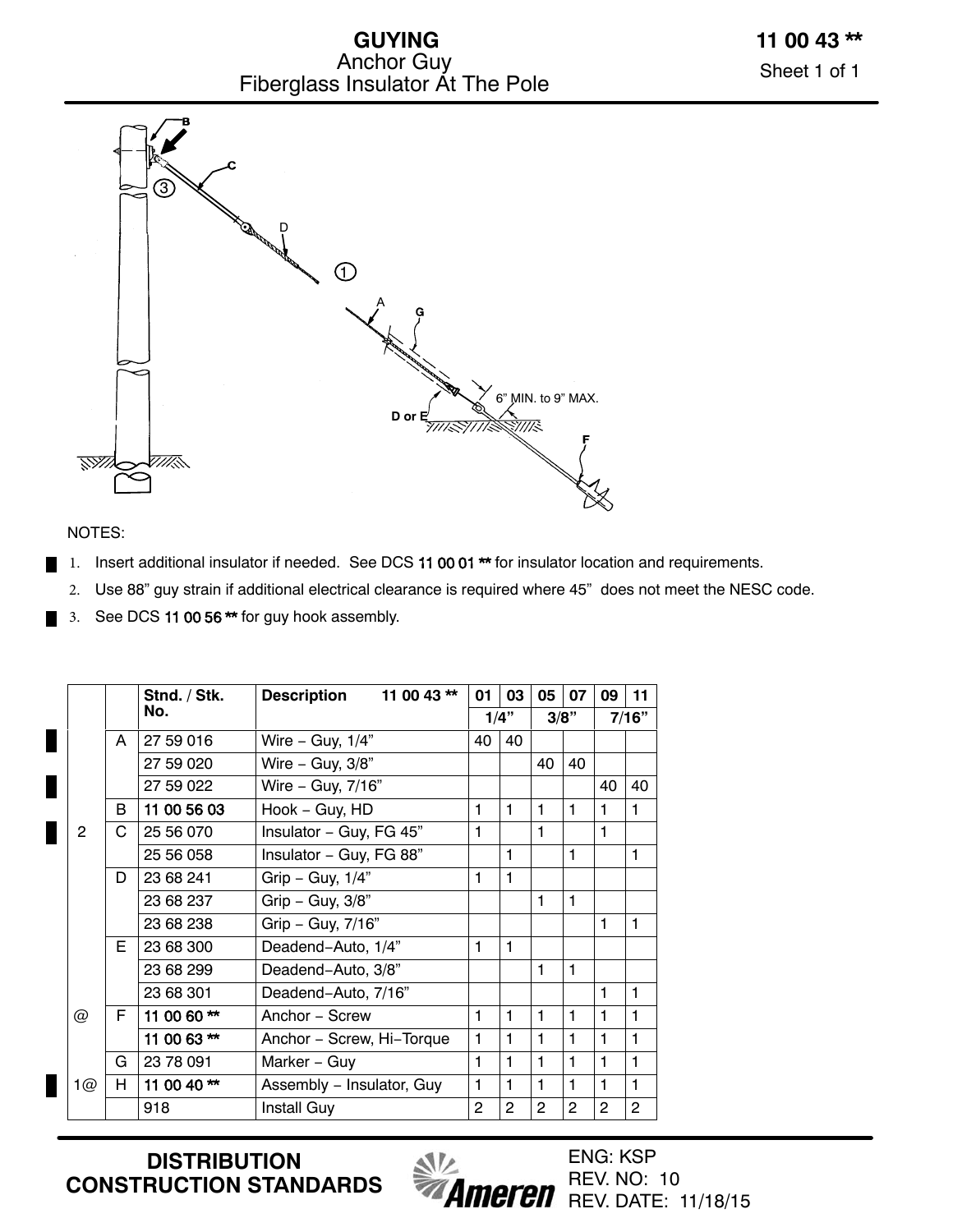**GUYING** Sidewalk Guy Assembly Unit



**DISTRIBUTION CONSTRUCTION STANDARDS**

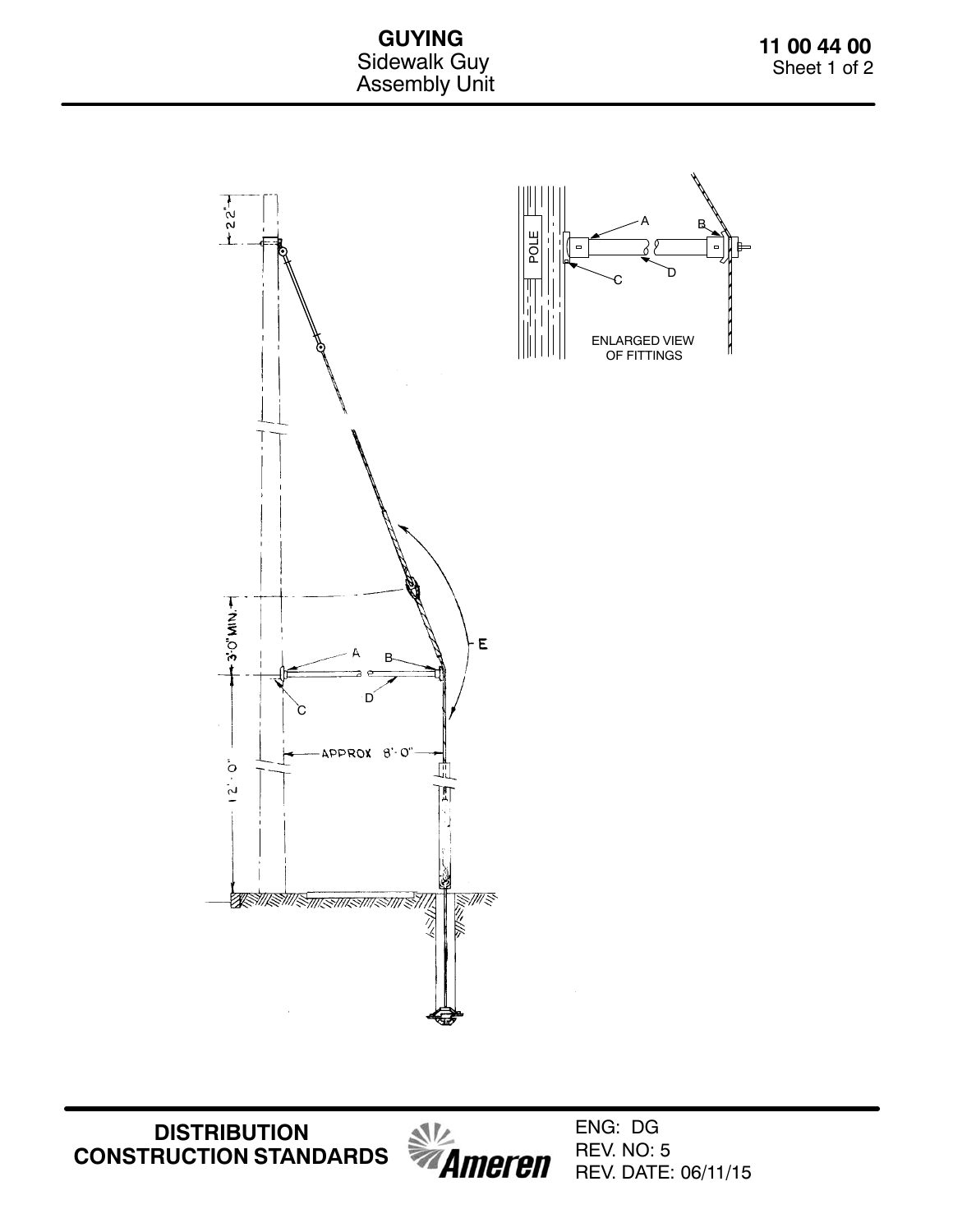### **GUYING** Sidewalk Guy Assembly Unit

|          |                |             |          |           | Max. Conductor Tension Units <sup>1,2</sup> |          |           |  |  |
|----------|----------------|-------------|----------|-----------|---------------------------------------------|----------|-----------|--|--|
| Pole Ht. | Pole<br>Class  |             | Grade C  |           | Grade B                                     |          |           |  |  |
|          |                | $1/4$ " Guy | 3/8" Guy | 7/16" Guy | 1/4" Guy                                    | 3/8" Guy | 7/16" Guy |  |  |
| 30       | $\overline{4}$ | 1.53        | 2.28     | 2.28      | 1.02                                        | 1.16     | 1.16      |  |  |
|          | 5              | 1.53        | 1.78     | 1.78      | 0.91                                        | 0.91     | 0.91      |  |  |
|          |                | 1.40        | 3.25     | 4.39      | 0.93                                        | 2.17     | 2.78      |  |  |
| 35       | 3              | 1.40        | 3.25     | 3.54      | 0.93                                        | 1.80     | 1.80      |  |  |
|          | 4              | 1.40        | 2.77     | 2.77      | 0.93                                        | 1.41     | 1.41      |  |  |
|          | 5              | 1.40        | 2.13     | 2.13      | 0.93                                        | 1.08     | 1.08      |  |  |
|          | 3              | 1.26        | 2.92     | 3.95      | 0.84                                        | 1.94     | 2.14      |  |  |
| 40       | $\overline{4}$ | 1.26        | 2.92     | 3.32      | 0.84                                        | 1.70     | 1.70      |  |  |
| 45       | 4              | 1.13        | 2.39     | 2.39      | 0.75                                        | 1.59     | 1.59      |  |  |

|          |               |                 |                 | Max. Conductor Tension Units Limiting Component |                 |                 |                |  |  |  |
|----------|---------------|-----------------|-----------------|-------------------------------------------------|-----------------|-----------------|----------------|--|--|--|
| Pole Ht. | Pole<br>Class |                 | Grade C         |                                                 | Grade B         |                 |                |  |  |  |
|          |               | $1/4$ " Guy     | $3/8$ " Guy     | 7/16" Guy                                       | $1/4$ " Guv     | $3/8$ " Guy     | 7/16" Guy      |  |  |  |
| 30       | 4             | <b>Guy Wire</b> | Pole @ Strut    | Pole @ Strut                                    | <b>Guy Wire</b> | Pole @ Strut    | Pole @ Strut   |  |  |  |
|          | 5             | <b>Guy Wire</b> | Pole @ Strut    | Pole @ Strut                                    | Pole @ Strut    | Pole @ Strut    | Pole @ Strut   |  |  |  |
|          |               | <b>Guy Wire</b> | <b>Guy Wire</b> | <b>Guy Wire</b>                                 | <b>Guy Wire</b> | <b>Guy Wire</b> | Pole @ Strut   |  |  |  |
| 35       | 3             | <b>Guy Wire</b> | <b>Guy Wire</b> | Pole @ Strut                                    | <b>Guy Wire</b> | Pole @ Strut    | Pole @ Strut   |  |  |  |
|          | 4             | <b>Guy Wire</b> | Pole @ Strut    | Pole @ Strut                                    | <b>Guy Wire</b> | Pole $@$ Strut  | Pole @ Strut   |  |  |  |
|          | 5             | <b>Guy Wire</b> | Pole @ Strut    | Pole @ Strut                                    | <b>Guy Wire</b> | Pole @ Strut    | Pole @ Strut   |  |  |  |
| 40       | 3             | <b>Guy Wire</b> | <b>Guy Wire</b> | <b>Guy Wire</b>                                 | <b>Guy Wire</b> | <b>Guy Wire</b> | Pole @ Strut   |  |  |  |
|          | 4             | <b>Guy Wire</b> | <b>Guy Wire</b> | Column Loading                                  | <b>Guy Wire</b> | Pole $@$ Strut  | Pole @ Strut   |  |  |  |
| 45       | 4             | <b>Guy Wire</b> | Column Loading  | Column Loading                                  | <b>Guy Wire</b> | Column Loading  | Column Loading |  |  |  |

|            | DIST. STD<br>STOCK NO. | <b>DESCRIPTION</b>      | REQ'D |
|------------|------------------------|-------------------------|-------|
| А          | 23 67 263              | Plate, Sidewalk Guy     |       |
| в          | 23 68 422              | Fitting, Guy End        |       |
| C          | 23 60 007              | Screw, Lag, 1/2" x 4"   | 3     |
| 3 D        | 40 83 022              | Pipe, Galv, 2" x 10'-0" | 10    |
| $\varpi$ E | 11 00 43 $**$          | Guy-Anchor, Insulator   |       |
|            | 918                    | <b>Install Guy</b>      | 2     |

### **Notes:**

- 1. A conductor tension unit is a resultant force (in 1,000 lb. units) for a given conductor and line angle.
- 2. These are the maximum resultant tensions (before applying NESC Load Factors) that these poles can support under these given installation parameters. For other pole heights, classes, guy and strut attachment heights, refer to Engineering Design Manual LS−30 and associated Guying Tool.
- 3. Maximum conductor tension limits are based on an 8ft guy strut. Using the full 10ft length of pipe for the guy strut will allow slightly higher conductor tensions.

**DISTRIBUTION CONSTRUCTION STANDARDS**

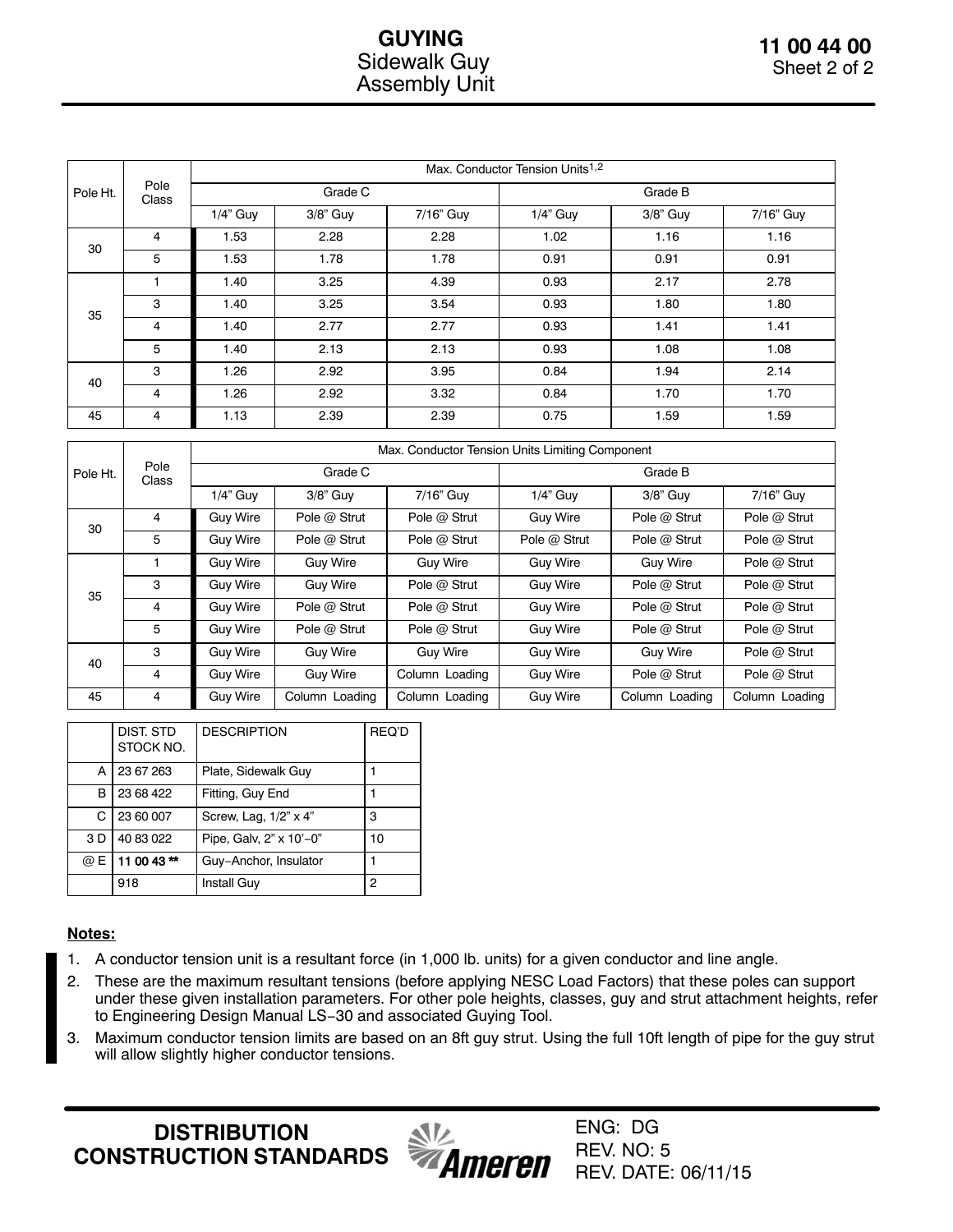

### NOTES

- 1. Add insulators as required. See DCS [11 00 01 01](https://ameren.sharepoint.com/:b:/r/sites/DistributionStandards/Construction%20Standards/Standards%20Only/11%20Guying/11%2000%2001%2001.pdf?csf=1&e=vrE8KH) for insulator location and requirements.
- 2. See DCS 11 00 56<sup>\*\*</sup> for guy hook installation.

|    |    | Stnd. / Stk. No. | 11 00 46 **<br><b>Description</b> | 01             | 03             | 05             | 07             | 15             | 16             |
|----|----|------------------|-----------------------------------|----------------|----------------|----------------|----------------|----------------|----------------|
|    |    |                  |                                   |                | $1/4$ " Guy    |                | $3/8"$ Guy     | 7/16" Guy      |                |
|    | A  | 27 59 016        | Wire - Guy, $1/4$ "               | 150            | 150            |                |                |                |                |
|    |    | 27 59 020        | Wire $-$ Guy, $3/8$ "             |                |                | 150            | 150            |                |                |
|    |    | 27 59 022        | Wire - Guy, 7/16"                 |                |                |                |                | 150            | 150            |
|    | B  | 11 00 56 04      | Hook - Guy, HD                    | $\overline{2}$ | $\overline{2}$ | $\overline{2}$ | $\overline{2}$ | $\overline{2}$ | $\overline{2}$ |
|    | C  | 25 56 070        | Insulator - Guy, FG 45"           | $\overline{2}$ |                | 2              |                | 2              |                |
|    |    | 25 56 058        | Insulator - Guy, FG 88"           |                | $\overline{2}$ |                | $\overline{2}$ |                | $\overline{2}$ |
|    | D  | 23 68 241        | Grip - Guy, $1/4$ "               | 1              | 1              |                |                |                |                |
|    |    | 23 68 237        | $Grip - Guy, 3/8"$                |                |                |                |                |                |                |
|    |    | 23 68 238        | Grip - Guy, 7/16"                 |                |                |                |                | 1              | 1              |
|    | E. | 23 68 300        | Deadend - Auto, 1/4"              | 1              | 1              |                |                |                |                |
|    |    | 23 68 299        | Deadend - Auto, 3/8"              |                |                | 1              | 1              |                |                |
|    |    | 23 68 301        | Deadend - Auto, 7/16"             |                |                |                |                | 1              | 1              |
| @1 |    | 11 00 40 $**$    | Assembly - Insulator, Guy         | $\mathbf{1}$   | $\mathbf{1}$   | 1              | 1              | 1              | 1              |
|    |    | 918              | Install Guy                       | $\overline{2}$ | $\overline{2}$ | $\overline{2}$ | $\overline{2}$ | 2              | $\overline{2}$ |

**DISTRIBUTION CONSTRUCTION STANDARDS**



ENG:KSP REV. NO: 11 REV. DATE: 11/30/15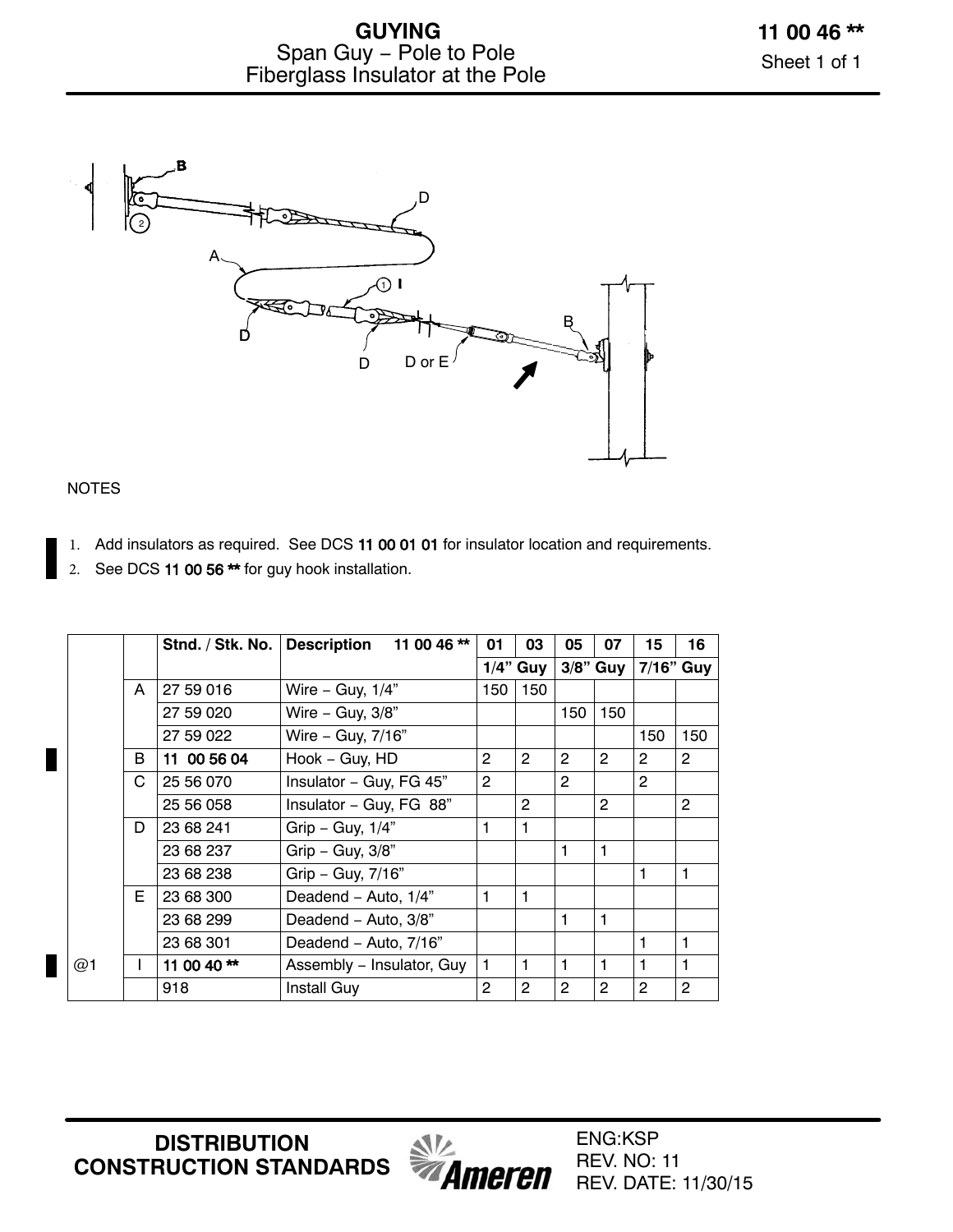



### NOTES:

- 1. Omit second insulator if not required. See Dist. Std. [11 00 01 \\*\\*](https://ameren.sharepoint.com/:b:/r/sites/DistributionStandards/Construction%20Standards/Standards%20Only/11%20Guying/11%2000%2001%2001.pdf?csf=1&e=QXz9Sd) for insulator location and requirements.
- 2. Materials listed are for single unit. For double unit call for two guys.

|   |    | Stnd. / Stk. No. | <b>Description</b>        | 11 00 48 ** | 01  | 02             | 03             | 04             |
|---|----|------------------|---------------------------|-------------|-----|----------------|----------------|----------------|
|   | A  | 27 59 016        | Wire - Guy, $1/4$ "       |             | 150 | 150            |                |                |
|   |    | 27 59 020        | Wire - Guy, 3/8"          |             |     |                | 150            | 150            |
|   | B. | 25 56 070        | Insulator - Guy, FG 45"   |             | 1   |                | 1              |                |
|   |    | 25 56 058        | Insulator - Guy, FG 88"   |             |     | 1              |                | 1              |
|   | C. | 23 65 012        | Eyenut, 5/8"              |             | 1   | 1              | 1              | 1              |
|   | D  | 23 66 027        | Washer - Sq. $2-1/4"$     |             | 4   | $\overline{4}$ | 4              | 4              |
|   | E. | 23 53 002        | Bolt - Mach., 5/8" x 16"  |             | 1   | 1              | 1              | 1              |
|   | F. | 23 68 241        | Grip - Guy, $1/4$ "       |             | 1   | 1              |                |                |
|   |    | 23 68 237        | Grip - Guy, $3/8$ "       |             |     |                | 1              | 1              |
|   | G  | 23 68 300        | Deadend - Auto, 1/4"      |             | 1   | 1              |                |                |
|   |    | 23 68 299        | Deadend - Auto, 3/8"      |             |     |                | 1              | 1              |
|   | H. | 23 68 096        | $Eye - Guy$               |             | 1   | 1              | 1              | 1              |
|   |    | 23 66 031        | Washer Curved             |             | 2   | $\overline{2}$ | $\overline{2}$ | 2              |
|   | J  | 23 52 095        | Bolt - Mach., 3/4" x 10"  |             | 1   | 1              | 1              | 1              |
| @ | K. | 11 00 40**       | Assembly - Insulator, Guy |             | 1   | 1              | 1              | $\mathbf{1}$   |
|   |    | 918              | <b>Install Guy</b>        |             | 2   | 2              | 2              | $\overline{c}$ |

**DISTRIBUTION CONSTRUCTION STANDARDS**

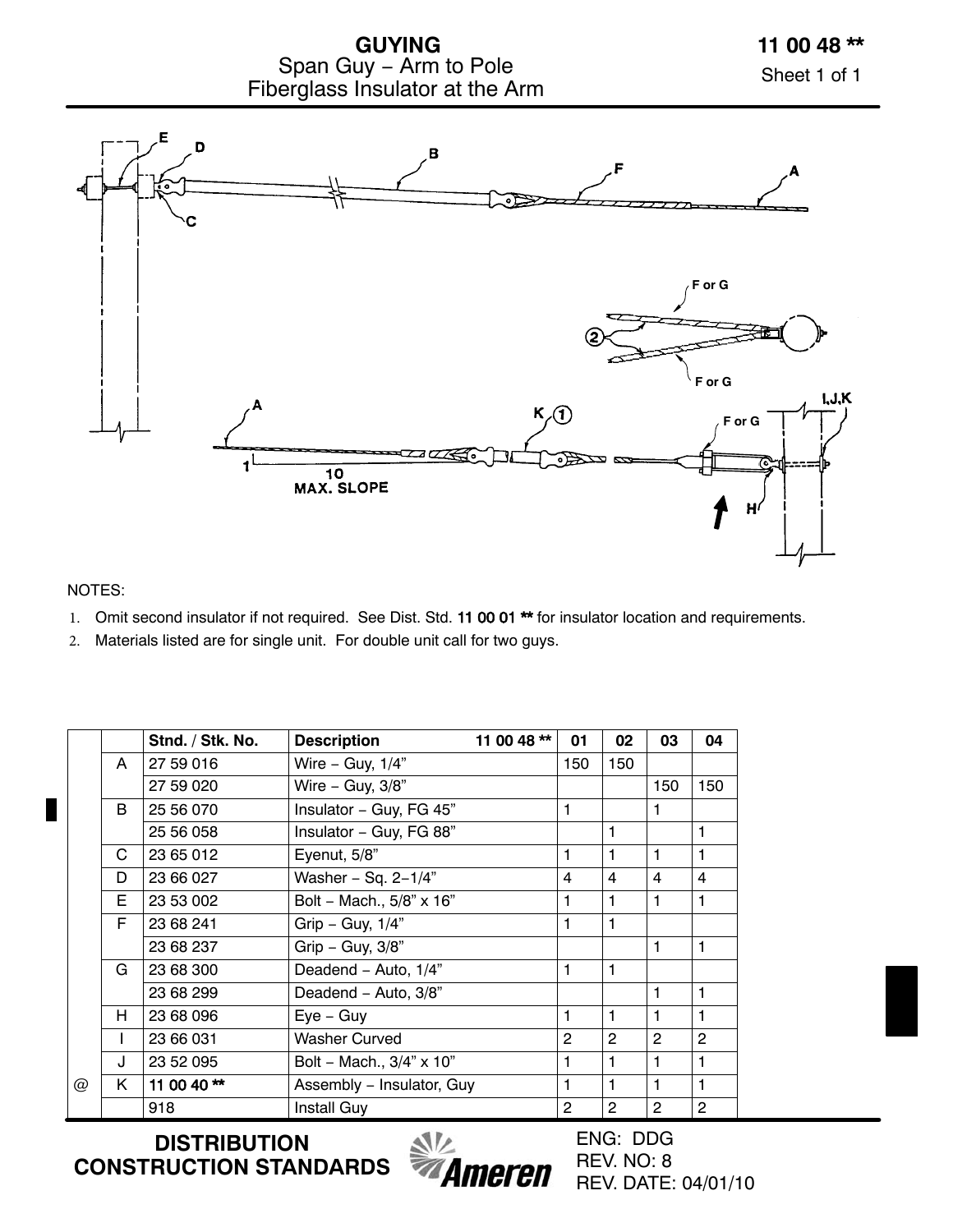**GUYING** Secondary Extension Bracket to Pole 0 − 750 Volts

Sheet 1 of 1



NOTE:

1. Omit second insulator if not required. See Dist. Std. 11 00 01 \*\* for insulator location and requirements.

|   | Stnd. / Stk. No. | <b>Description</b>       | 11 00 49** | 01             |
|---|------------------|--------------------------|------------|----------------|
| A | 27 59 016        | Wire - Guy, 1/4"GS (Ft.) |            | 150            |
| B | 25 56 047        | Insulator - Guy, 15kV    |            | $\overline{2}$ |
| C | 23 68 330        | Link, Guy (Pair)         |            |                |
| D | 23 68 181        | Shackle, Deadend         |            |                |
| E | 23 68 094        | Thimble, Guy, 3/8"       |            |                |
| F | 23 68 241        | Grip, Pref., 1/4 GS      |            | 3              |
| G | 23 68 300        | Deadend - Auto, 1/4"     |            |                |
| H | 23 68 096        | $Eye - Guy$              |            |                |
| J | 23 52 095        | Bolt - Mach., 3/4" x 10" |            |                |
| K | 23 66 031        | Washer, Curved           |            | $\overline{2}$ |
|   | 918              | <b>Install Guy</b>       |            | $\overline{2}$ |

**DISTRIBUTION CONSTRUCTION STANDARDS**

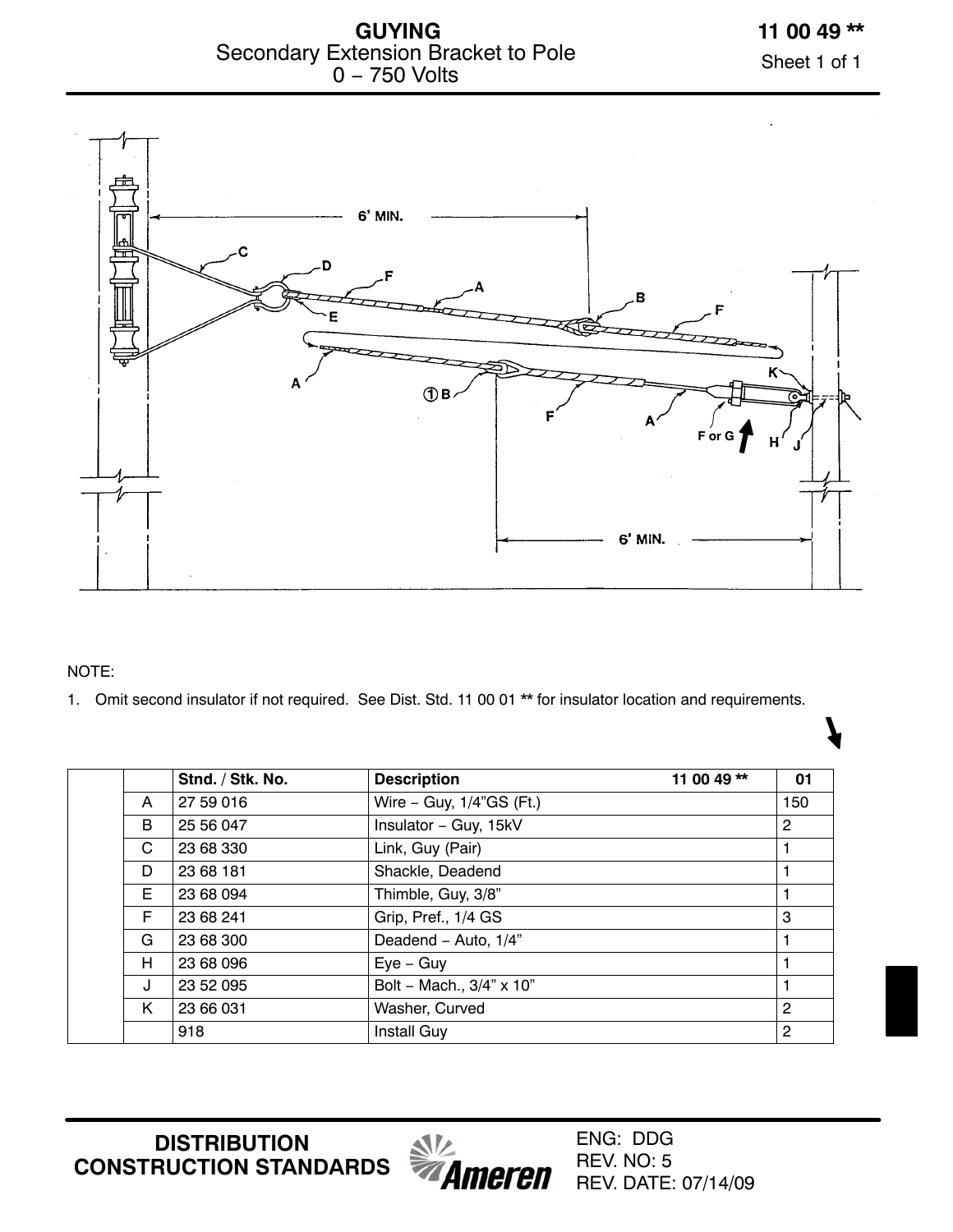



#### NOTES:

П

- 1. Working load of light duty hook (90 % of ultimate) is 9000 lb.
- 2. Working load of heavy duty hook (90 % of ultimate) is 18000 lb.
- 3. Use a 5/8" bolt only when guy is behind a 5/8" eyelet, secondary clevis, or light duty guy hook w/ 1/4" guy wire.
- 4. See DCS [11 00 46 \\*\\*](https://ameren.sharepoint.com/:b:/r/sites/DistributionStandards/Construction%20Standards/Standards%20Only/11%20Guying/11%2000%2046.pdf?csf=1&e=KUNHbj) for span guy.
- 5. The top bolt used for guy hook attachment may also be used to attach polymer DE or eyelet bolt.
- 6. These configurations may only be used for stub pole guys with no energized conductors.
- 7. For composite pole applications, only through−bolt mounting DCS 11 00 56 04 is acceptable. Lag bolts are not to be used with composite poles.

|   |   | Stnd. /Stk. No. | <b>Description</b>              | 11 00 56 ** | 01 | 02 | 03 | 04 | 05 | 06 |
|---|---|-----------------|---------------------------------|-------------|----|----|----|----|----|----|
|   | A | 23 68 056       | Hook, Guy, Light Duty           |             |    |    |    |    |    |    |
| 2 |   | 23 78 345       | Hook, Guy, Heavy Duty           |             |    |    |    |    |    |    |
| 3 | B | 23 52 063       | Bolt, Mach., 5/8" x 10"         |             |    |    |    |    |    |    |
|   |   | 23 52 097       | Bolt, Mach., 3/4" x 12"         |             |    |    |    | 2  |    |    |
|   | C | 23 66 031       | Washer, Curved, 3-1/4" x 3-1/8" |             |    |    |    | 2  |    |    |
|   | D | 23 58 054       | Clevis, Thimble                 |             |    |    |    |    |    |    |
|   |   | 23 60 007       | Screw, Lag, 1/2" x 4"           |             |    | റ  | ົ  |    |    | ≘  |

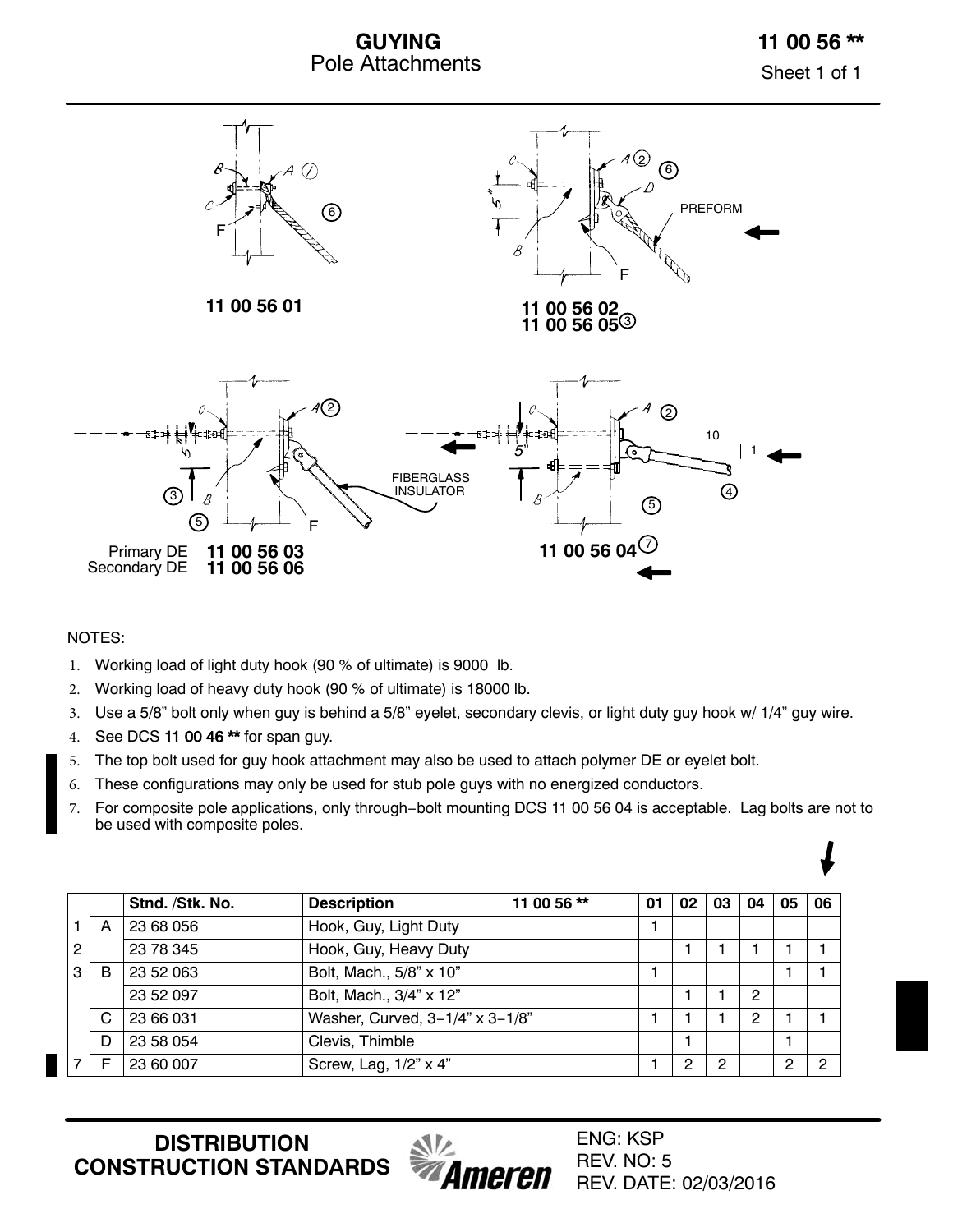### **GUYING** Screw Anchors 6,000 Lb. Torque Capacity **Sheet 1 of 1**

### **11 00 60 \*\***



| <b>Size</b>     | <b>Holding Power - Lbs.</b> |        |          | <b>Standard</b> |
|-----------------|-----------------------------|--------|----------|-----------------|
|                 | Sand                        | Clay   | Clay Pan |                 |
| 10"             | 12.000                      | 15,000 | 16.500   | 11 00 60 01     |
| 14"             | 18,000                      | 22,000 | 25,000   | 11 00 60 03     |
| 10", 12", & 14" | 35,000                      | 40,000 | 60,000   | 11 00 60 06     |

#### NOTES:

- 1. Expanding anchors, Dist. Std. [11 00 61 \\*\\*](https://ameren.sharepoint.com/:b:/r/sites/DistributionStandards/Construction%20Standards/Standards%20Only/11%20Guying/11%2000%2061.pdf?csf=1&e=q6UwPU) may be used if power installation equipment is unavailable or if soil condition, particularly rocks makes use of screw anchor or high torque screw anchor impractical.
- 2. 3'−6" sectional rods (Stk. No. 23 63 097) may also be used in poor soil to obtain greater setting depth of the anchor.
- 3. High torque screw anchors, Dist. Std. 11 00 63<sup>\*\*</sup> should be used only where power installation equipment is available and soil conditions are such that regular screw anchors would twist off at the helix.
- 4. Guy eye nut/adapter is provided with the rod. If it is necessary to order separately, the stock numbers are; −Twin eye nut for round rod − 23 59 075 −Triple eye adapter for square shaft − 23 13 112
- 5. The top helix must be a minimum 6' deep. Therefore, extension rod (23 13 099) must be used in all cases. Continue to install until there is approximately one−quarter (1/4) turn per foot in the square shaft.
- 6. Drive wrench for square shaft anchors is Stock No. 86 14 736.
- 7. Multiple anchors must be spaced a minimum 5' apart.

|   | Stnd. $/$<br>Stk. No. | <b>Description</b>                  | 11 00 60 **                                            | 01 | 03 | 06 |
|---|-----------------------|-------------------------------------|--------------------------------------------------------|----|----|----|
| A | 23 13 131             | Anchor $-10$ " Helix, $1-3/8$ " Hub |                                                        |    |    |    |
|   | 23 13 092             | Anchor - 14" Helix, 1-3/8" Hub      |                                                        |    |    |    |
|   | 23 13 138             |                                     | Anchor - 10", 12", & 14" Helix, w/Twin Eye Guy Adaptor |    |    |    |
| B | 23 63 090             | Rod - Anchor, 7', with Twin Eye Nut |                                                        |    |    |    |
|   | 23 13 099             | Rod - Anchor Extension, 5'          |                                                        |    |    |    |



ENG: DDG REV. NO: 6 REV. DATE: 08/31/15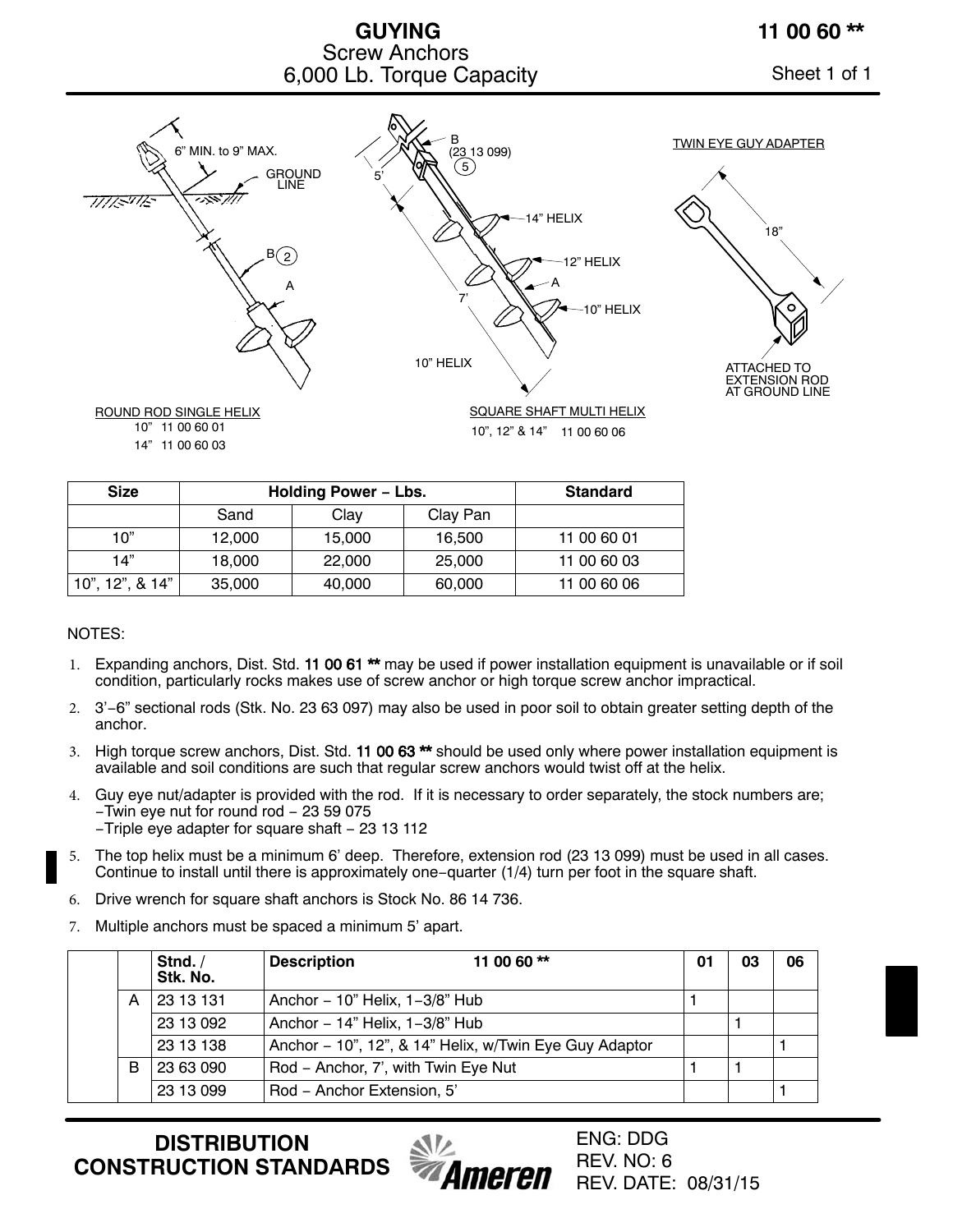### **GUYING** Expanding Anchors



| <b>Anchor</b> | Holding Power - Lbs. |        |          | <b>Standard No.</b> |
|---------------|----------------------|--------|----------|---------------------|
| <b>Size</b>   | Sand                 | Clay   | Hard Pan |                     |
| 17M           | 11.500               | 17.500 | 23,000   | 11 00 61 01         |
| 25M           | 17.000               | 25,000 | 32,000   | 11 00 61 02         |
| 32M           | 21,000               | 32,000 | 36,000   | 11 00 61 03         |

#### NOTE:

1. Screw anchors, Dist. Std. 11 00 60<sup>\*\*</sup> are preferred and should be used if power installation equipment is available and soil condition is satisfactory.

|   | Stnd. $/$<br>Stk. No. | <b>Description</b>           | 11 00 61 $**$ | 01 | 02 | 03 |
|---|-----------------------|------------------------------|---------------|----|----|----|
|   | 23 13 005             | Anchor – Exp., 17M           |               |    |    |    |
| A | 23 13 007             | Anchor - Exp., 25M           |               |    |    |    |
|   | 23 13 094             | Anchor - Exp., 32M           |               |    |    |    |
| в | 23 63 019             | Rod – Anchor, $3/4$ " x 8'   |               |    |    |    |
|   | 23 63 022             | Rod – Anchor, $1" \times 8'$ |               |    |    |    |

**DISTRIBUTION CONSTRUCTION STANDARDS**



ENG: DDG REV. NO: 2 REV. DATE: 06/26/07 REAFFIRMED DATE: 07/01/10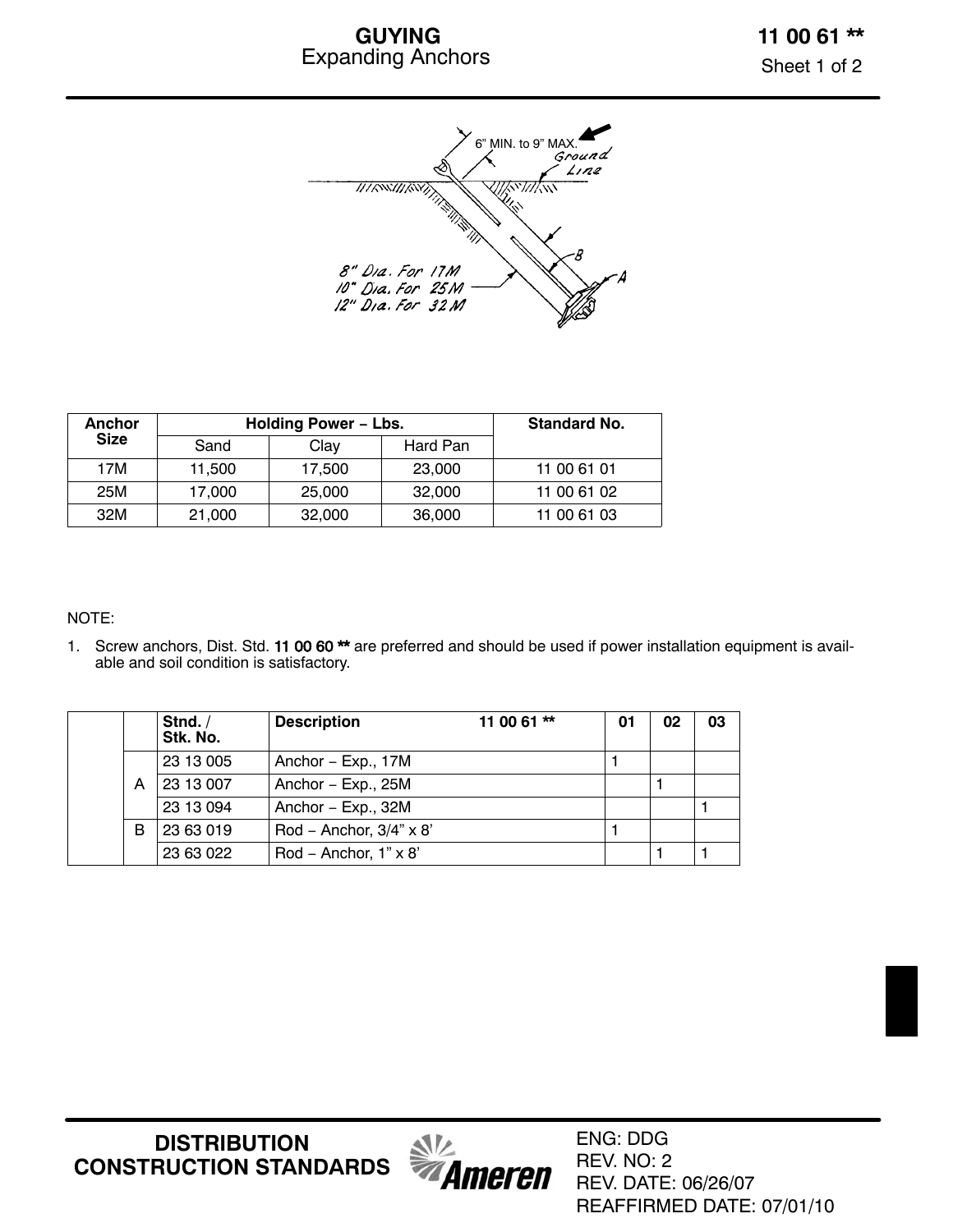#### Installation of Expanding Anchors

1. Using an adjustable earth auger (Stock No. 85−01−026), drill a hole of such depth that the anchor rod will extend 6 to 9 inches above the ground line when the anchor is expanded; and at such an angle that the anchor rod will be as near as possible to the angle the guy wire will assume after the load is applied to it.

For 17−M anchors, the hole shall be 8 inches in diameter; for 22−M anchors, the hole shall be 10 inches in diameter; and for 32−M anchors, the hole shall be 12 inches in diameter.

2. Screw the anchor rod into the unexpanded anchor. Take any measurements of the anchor and rod which may be necessary in checking for complete expansion later.

Clean all loose dirt from the bottom of the hole and insert the anchor. Press the anchor firmly against the bottom of the hole, with the anchor rod held as close as possible to the angle the guy wire will assume after the load has been applied.

- 3. Expand the anchor, using a tubular anchor spreader (Stock No. 85−32−093) for 17−M anchors. For 25−M and 32−M anchors, use expanding and tamping bar (Stock No. 85−36−001). When the latter is used, it must be rotated around the anchor rod between blows in order that the expanding force will be distributed to all sides of the anchor. The first few blows must be heavy to insure the shearing of retaining bolts or wire, and proper positioning of the anchor blades in the side walls of the hole.
- 4. Make sure the anchor is completely expanded. When expansion is complete, the sound of the spreader striking the anchor will be a more "solid" sound than while the anchor is being expanded. Check visually, using a light; and take measurements to compare with those made before the anchor was placed in the hole to determine whether the anchor is completely expanded.
- 5. The backfill is one of the most important factors in making a good anchor installation. Cover the anchor with a thin layer of loose dirt, and tamp as solidly as possible around the anchor blades. Complete the backfill to the ground line, tamping each shovel−full of earth thoroughly. All of the earth which was removed from the hole should be used in the backfill.
- 6. Where expanding anchors are installed in good soil under water or in good soil that is very wet, the first 30 inches of backfill shall consist of very thoroughly tamped chat, crushed stone (not larger than egg size) or clean gravel. The backfill shall then be completed as usual. The use of chat, crushed stone or gravel will substantially improve the anchor's holding power under these adverse conditions allowing normal tensions to be applied.



ENG: DDG REV. NO: 2 REV. DATE: 06/26/07 REAFFIRMED DATE: 07/01/10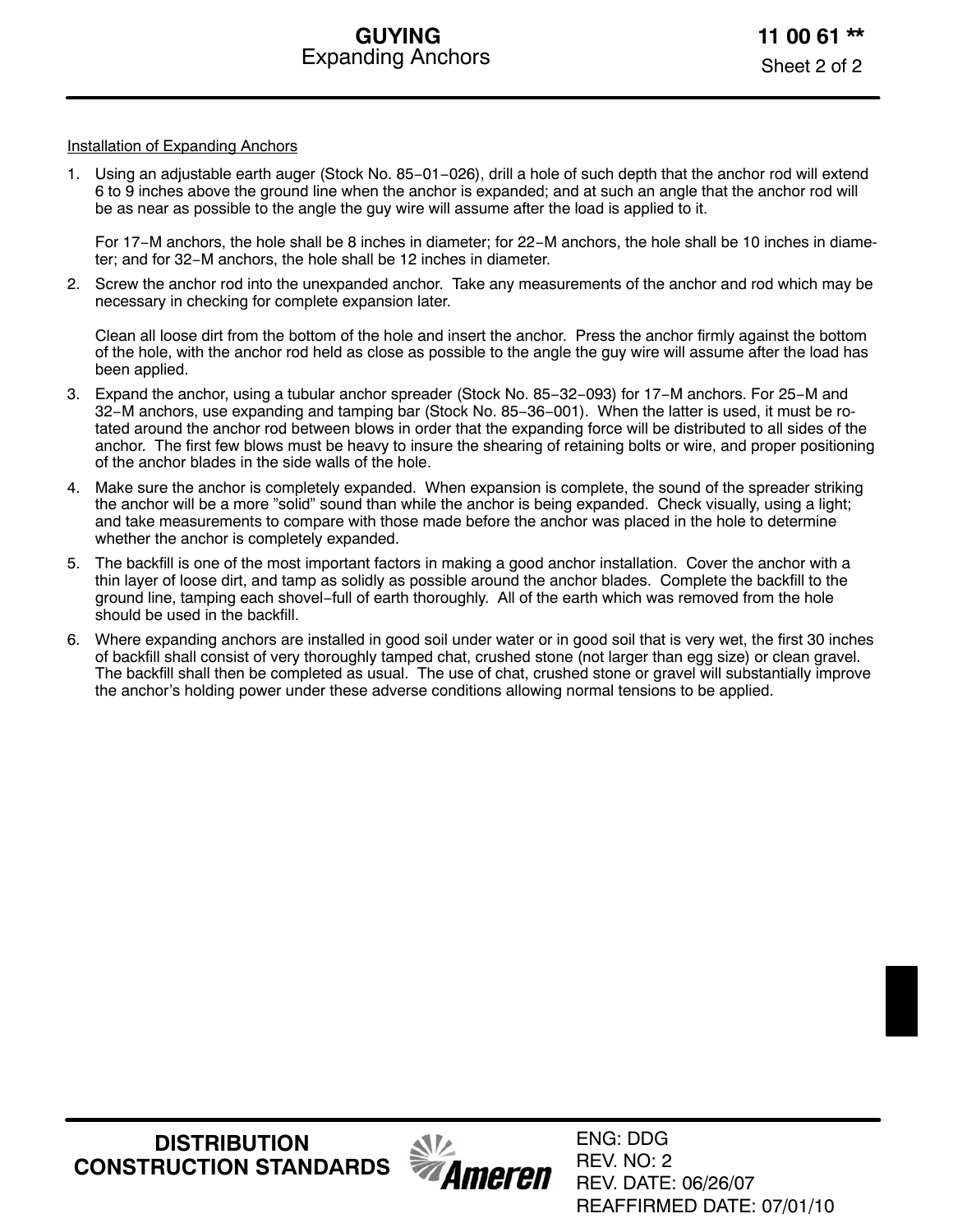

Size and Use

Standard Rock Anchors

1−3/4" Anchor with 3/4" Diameter Tripleye Rod

2−1/4" Anchor with 1" Diameter Tripleye Rod

These are expanding type anchors and do not require grout or concrete for installation. When set in solid rock at least 12" deep, these anchors will develop the full strength of the anchor rod.

| <b>Stock</b><br>No. | Rod<br>Length | Rod<br><b>Diameter</b> | *Breaking<br>Load | <b>Size Rock</b><br><b>Drill</b> |
|---------------------|---------------|------------------------|-------------------|----------------------------------|
| 23 13 053           | 30"           | 3/4"                   | 23,000            | ጋ"                               |
| 23 13 054           | 53"           | 3/4"                   | 23,000            | ጋ"                               |
| 23 13 106           | 72"           | 3/4"                   | 23,000            | ጋ"                               |
| 23 13 056           | 96"           | 3/4"                   | 23,000            | 2"                               |
| 23 13 118           | 53"           | 1"                     | 36,000            | $2 - 1/2"$                       |
| 23 13 117           | 96"           | 1"                     | 36,000            | $2 - 1/2"$                       |

\*Rated tensile strength of rod. Actual holding strength will depend on characteristics of installation, i.e., Type of rock, Depth in rock.

Installation of Rock Anchors

- 1. Rock anchors shall be used only in solid rock. Drill a hole using a rock bit at least 12 inches deep in the rock. The hole shall be at such an angle that will allow the anchor rod to be as near as possible to the angle the guy wire will assume when it is loaded.
- 2. Place the anchor in the bottom of the hole. Expand the anchor by turning the rod with a wrench or bar in the eye of the rod.

**DISTRIBUTION CONSTRUCTION STANDARDS**



ENG: DDG REV. NO: 2 REV. DATE: 4/18/01 REAFFIRMED DATE: 7/01/10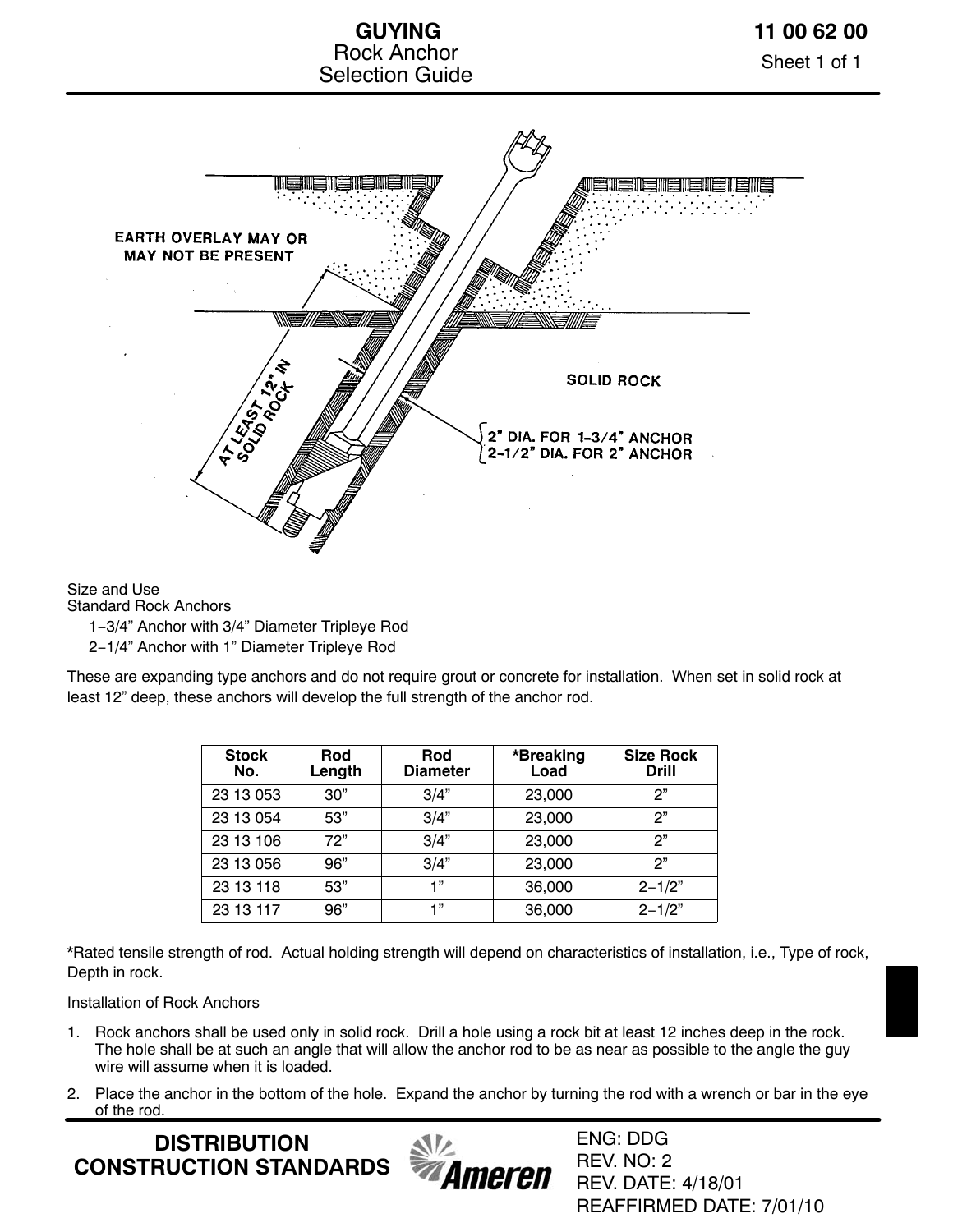



#### NOTES:

- 1. 1−1/2" diameter hole can be drilled with boring bar if in a dry environment; for wet environment use a hammer drill.
- 2. Dust and loose rock chips must be removed prior to inserting resin cartridges.
- 3. Resin cartridges should be warmed to 55 − 60 F prior to insertion. Curing time at these temperatures is 15 to 30 minutes. Curing time increases at lower temperatures.
- 4. Use hooked rod to check for seams in drilled hole and for depth of hole.
- 5. Hole should be drilled as nearly in line with the down guy as possible. Misalignment by more than 10 degrees can result in premature failure.
- 6. Following cartridge insertion the 10 foot rebar (item A) should be inserted in the hole, puncturing the cartridges. A 3/4 inch adaptor should be attached to the threaded end of the rebar and the rebar rotated 60 seconds using a mechanical driver to disperse the hardener throughout the resin.
- 7. Center rebar in hole as nearly as possible and support while resin is curing.
- 8. If surface of rock is below surface of soil item D can be used to extend the attachment point. Thimbleye nut should not extend more than 2 feet above ground line.

|   | Stock No. | 11 00 62 $**$<br><b>Materials Description</b>                                      | 01 |
|---|-----------|------------------------------------------------------------------------------------|----|
|   | 23 13 154 | Anchor-Rebar, #8 Grade 60, Galv., 10'-0" Long w/ 1" - 8 NC x 12" Long<br>Threaded  |    |
| B | 23 65 061 | Nut, Thimbleye, for $1 - 8$ NC Thrd., 36,000 Lb UTS                                |    |
| C | 14 12 377 | Anchor - Fast Lock T - Resin (Celitite), WilliamsForm Cat. No.<br>S6R-35-305-15-30 |    |
|   | 23 63 097 | Extension, 1" Dia. x 3-1/2 Ft., Threaded w/Coupler                                 |    |

**DISTRIBUTION CONSTRUCTION STANDARDS**



ENG: DDG REV. NO: NEW REV. DATE: 10/16/07 REAFFIRMED DATE: 07/01/10